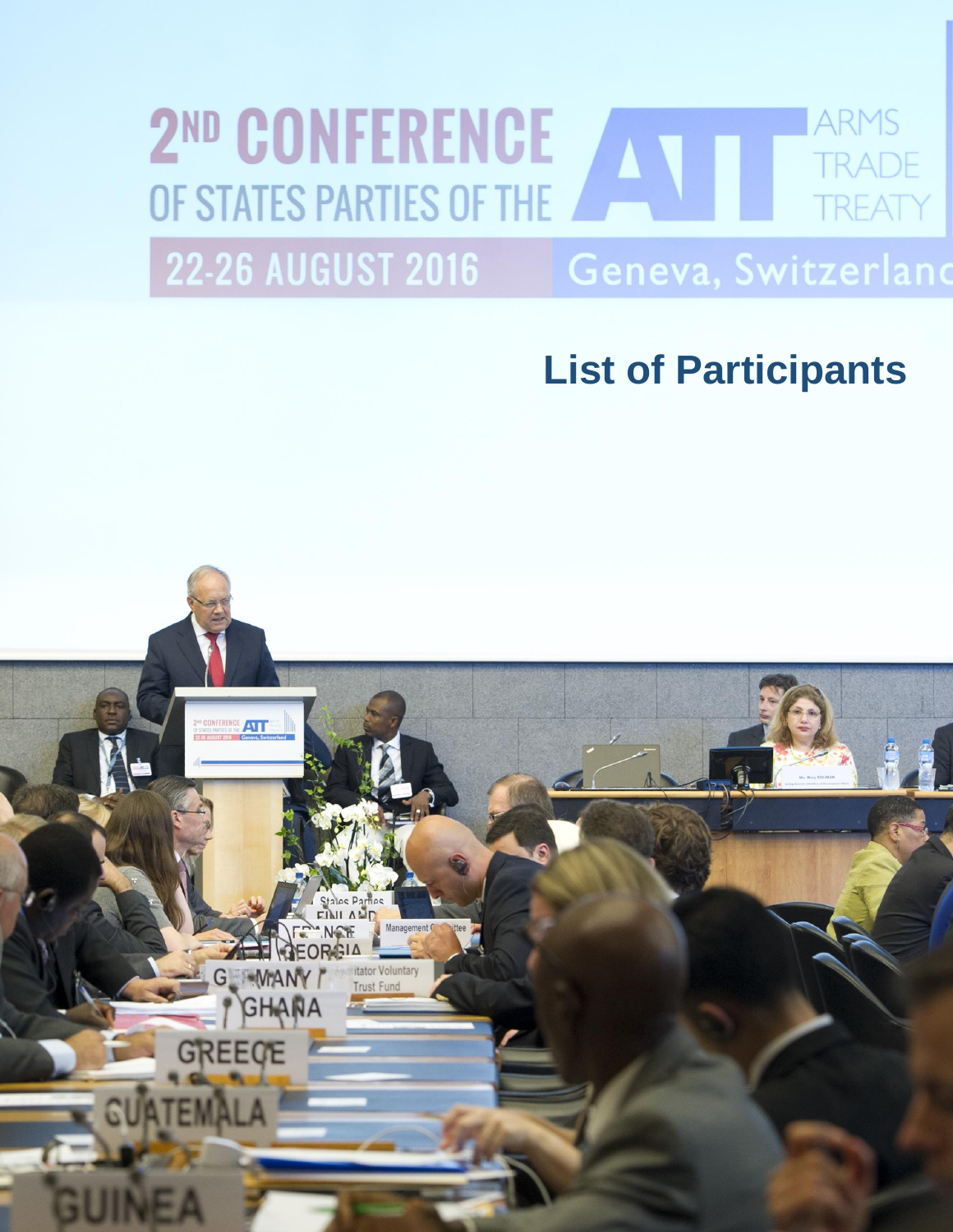

26 August 2016 Submitted by: the **Secretariat**

Original: English

## the Arms Trade Treaty **Second Conference of States Parties** Geneva, Switzerland, 22-26 August 2016

## **List of Participants**

| А. | <b>States Parties</b>             |                                                                                    |
|----|-----------------------------------|------------------------------------------------------------------------------------|
|    | <b>Albania</b><br>Filloreta Kodra | Permanent Representative of the<br>Republic of Albania - Head of<br>Delegation     |
|    | Dastid Koreshi                    | Ministry of Foreign Affairs, Director of<br>Department of Security Policy          |
|    | Fatjon Demneri                    | First Secretary of the Permanent<br>Mission of the Republic of Albania             |
|    | Argentina<br>Héctor Marcelo Cima  | Embajador, Representante Permanente<br>en Ginebra                                  |
|    | Julio César Mercado               | Ministro, Misión Permanente en<br>Ginebra                                          |
|    | Leandro Martín Abbenante          | Secretario, Misión Permanente en<br>Ginebra                                        |
|    | Esteban Del Sar                   | Secretario de Embajada                                                             |
|    | Susana Carranza Christe           | Ministerio de Defensa, Dirección<br>General de Contralor de Material de<br>Defensa |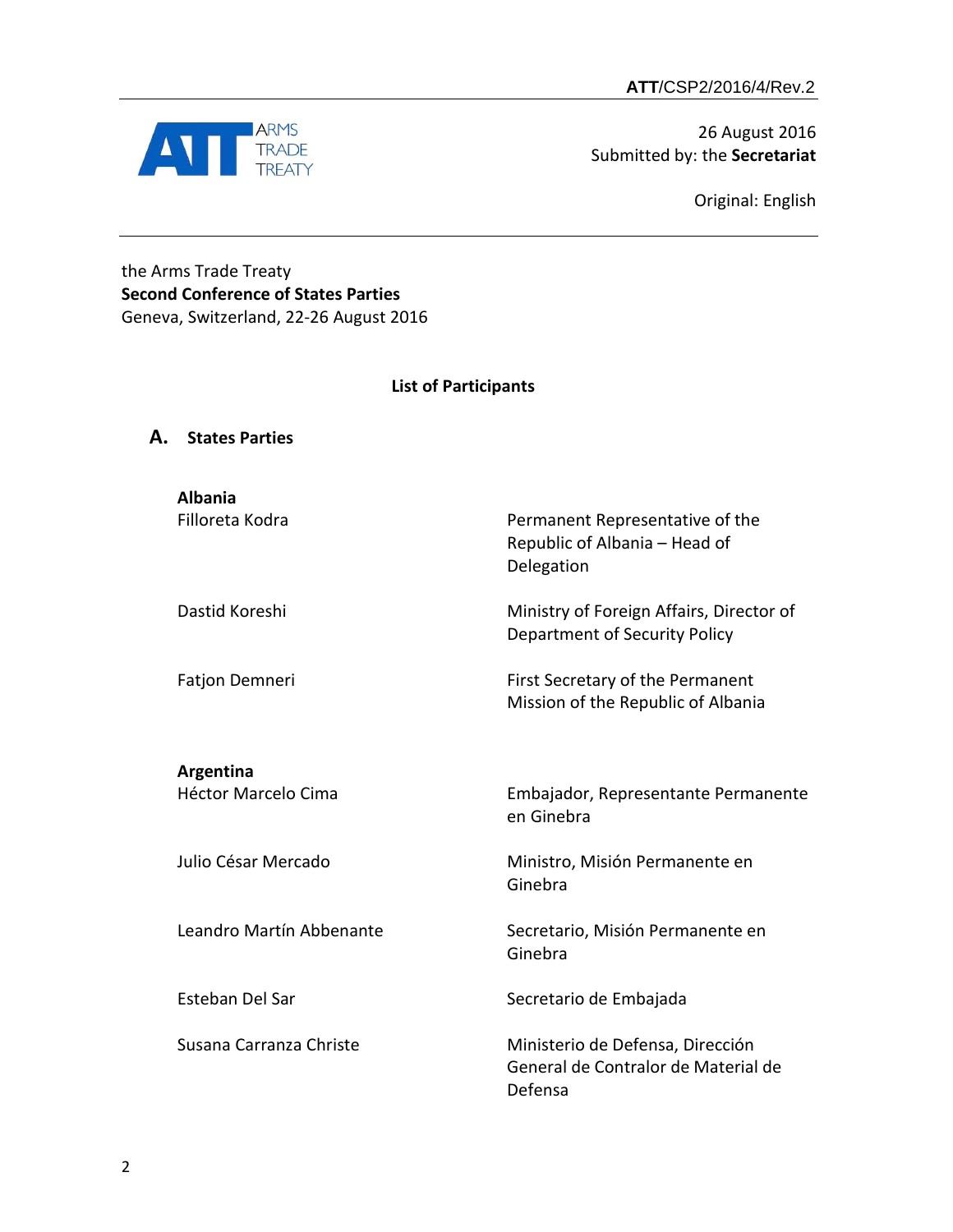| Natalia Gambaro                | Directora Ejecutiva de la Agencia<br>Nacional de Materiales Controlados,<br><b>ANMAC</b>                                                                                                             |
|--------------------------------|------------------------------------------------------------------------------------------------------------------------------------------------------------------------------------------------------|
| <b>Australia</b><br>John Quinn | Ambassador to the United Nations and<br>Permanent Representative to the<br>Conference on Disarmament - Head of<br>Delegation                                                                         |
| <b>Anne Giles</b>              | Director, Conventional Weapons<br>Section, Department of Foreign Affairs<br>and Trade - Alternate Head of<br>Delegation                                                                              |
| Ian McConville                 | <b>Counsellor and Deputy Permanent</b><br>Representative to the Conference on<br>Disarmament                                                                                                         |
| Hugh Watson                    | First Secretary, Permanent Mission to<br>the United Nations in Geneva                                                                                                                                |
| <b>Austria</b>                 |                                                                                                                                                                                                      |
| Thomas Hajnoczi                | Ambassador, Permanent<br>Representative, Permanent Mission of<br>Austria, Geneva - Head of Delegation                                                                                                |
| Martin Krüger                  | Minister, Head of Unit Arms Exports,<br>Military Transit and Overflight Control,<br>Federal Ministry for Europe, Integration<br>and Foreign Affairs, Vienna - Alternate<br><b>Head of Delegation</b> |
| Peter Steiner                  | Colonel, Counsellor (Military Affairs),<br>Permanent Mission of Austria, Geneva                                                                                                                      |
| <b>Susanne Hammer</b>          | Second Secretary, Permanent Mission of<br>Austria, Geneva                                                                                                                                            |
| Andrea Gruber                  | Federal Ministry of Defence and Sports,<br>Vienna                                                                                                                                                    |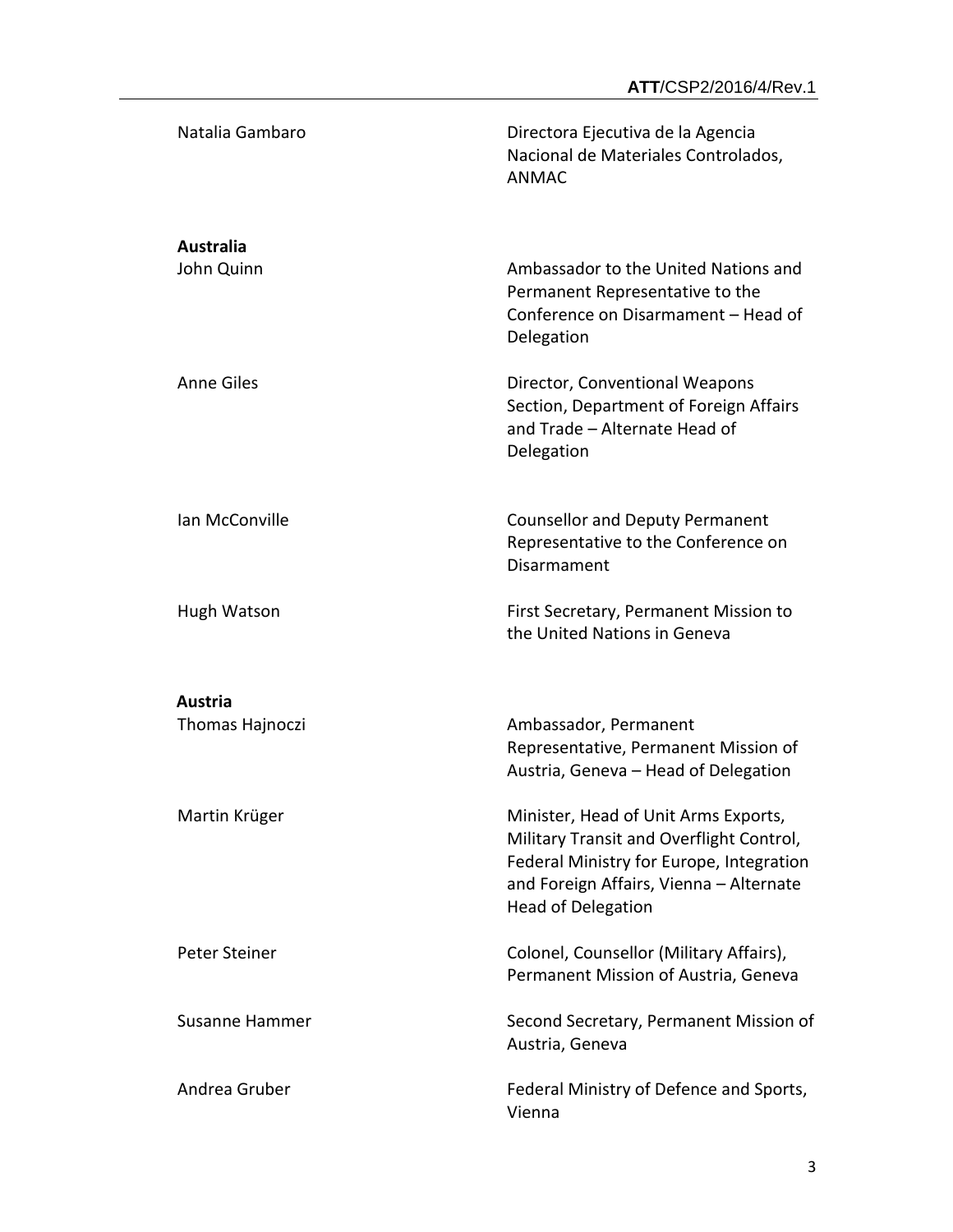| <b>Bahamas</b>                    |                                                                                                                                                                          |
|-----------------------------------|--------------------------------------------------------------------------------------------------------------------------------------------------------------------------|
| Rhoda M. Jackson                  | Ambassador Extraordinary and<br>Plenipotentiary and Permanent<br>Representative, Permanent Mission of<br>the Commonwealth of The Bahamas,<br>Geneva - Head of Delegation |
| <b>Bernadette Butler</b>          | Minister-Counsellor, Permanent Mission<br>of the Commonwealth of The Bahamas,<br>Geneva                                                                                  |
| <b>Barbados</b>                   |                                                                                                                                                                          |
| <b>Bentley DeVere Gibbs</b>       | Ambassador, Permanent Representative                                                                                                                                     |
| <b>Hughland Allman</b>            | Deputy Permanent Representative                                                                                                                                          |
| <b>Belgium</b><br>François Dumont | Directeur, Désarmement et Non-<br>prolifération, Service public fédéral<br>Affaires étrangères, Bruxelles                                                                |
| Karl Dhaene                       | Représentant permanent adjoint de la<br>Belgique auprès des Nations Unies,<br>Genève                                                                                     |
| <b>Kris Dierckx</b>               | Conseiller, Délégué du Gouvernement<br>flamand auprès des organisations<br>multilatérales, Genève                                                                        |
| Henri Monceau                     | Haut Représentant pour les Droits<br>fondamentaux, la société de<br>l'information et l'économie numérique,<br>Délégation Wallonie-Bruxelles, Genève                      |
| <b>Audrey Moncarey</b>            | Attachée, Délégation de la Communauté<br>française de Belgique et de la Région<br>wallonne à Genève                                                                      |
| <b>Christine Matton</b>           | Attachée, Wallonie-Bruxelles<br>International                                                                                                                            |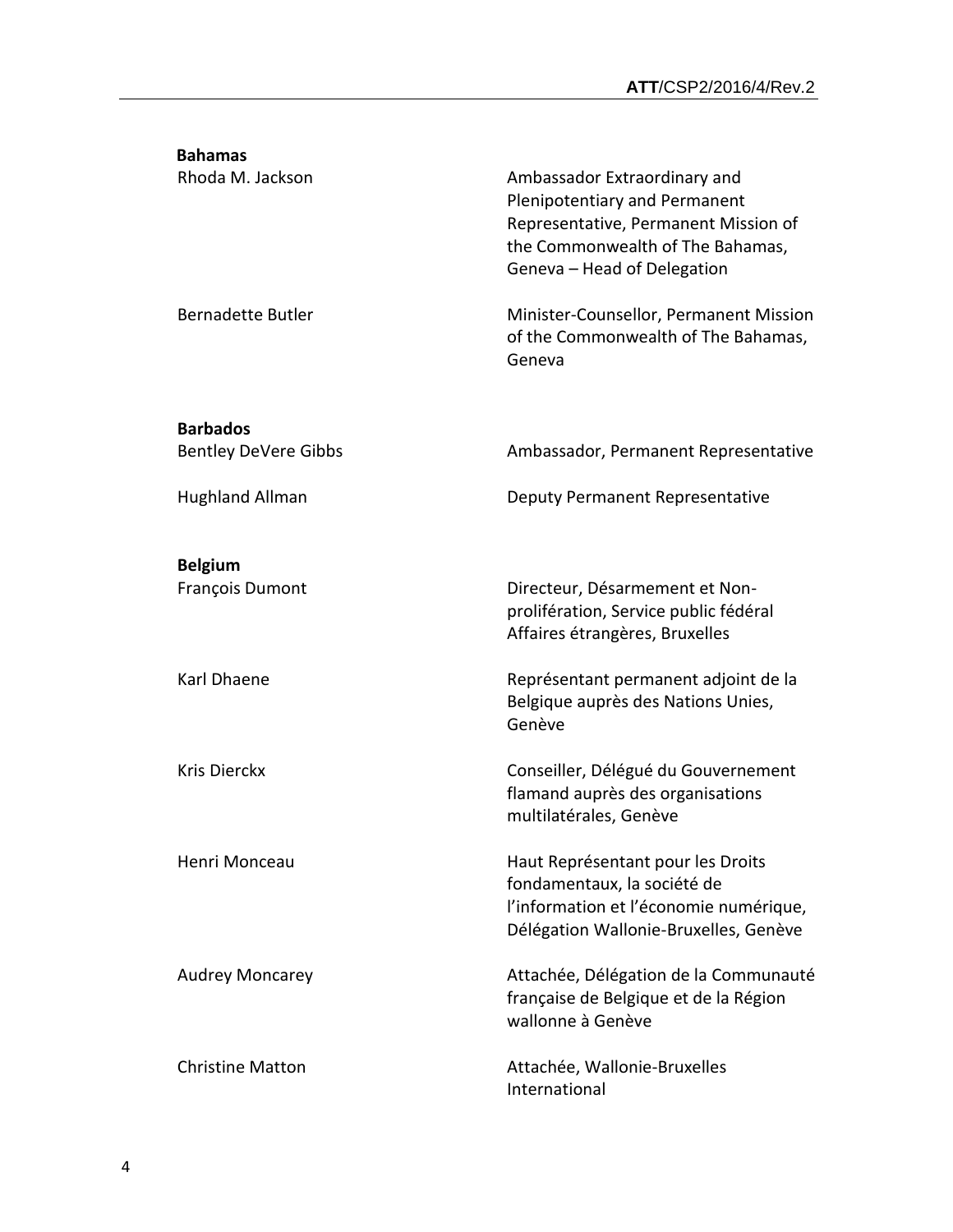| Tom Nijs                                              | Conseiller juridique, Contrôle des biens<br>stratégiques, Département des Affaires<br>étrangères de la Flandre, Bruxelles                                                               |
|-------------------------------------------------------|-----------------------------------------------------------------------------------------------------------------------------------------------------------------------------------------|
| François Hemelsoet                                    | Stagiaire, Représentation permanente<br>de la Belgique auprès des Nations Unies,<br>Genève                                                                                              |
| Colin Hendrickx                                       | Stagiaire, Représentation permanente<br>de la Belgique auprès des Nations Unies,<br>Genève                                                                                              |
|                                                       |                                                                                                                                                                                         |
| <b>Bosnia and Herzegovina</b><br>Lucija Ljubić-Lepine | Ambassador, Permanent Representative<br>of BiH to the UN - Head of Delegation                                                                                                           |
| Momir Brajić                                          | Minister Counsellor, Head of<br>Department for NATO and PfP at the<br>Ministry of Foreign Affairs of Bosnia and<br>Herzegovina                                                          |
| Jasmina Sarajlić                                      | Minister Counsellor at the Permanent<br>Mission of BiH to UN                                                                                                                            |
| <b>Bulgaria</b>                                       |                                                                                                                                                                                         |
| Deyana Kostadinova                                    | Ambassador, Permanent Representative<br>of the Republic of Bulgaria to the United<br>Nations and other International<br>Organizations in Geneva, Representative<br>- Head of Delegation |
| Assia Davidova                                        | Minister Plenipotentiary, Permanent<br>Mission of the Republic of Bulgaria to<br>the United Nations and other<br>International Organizations in Geneva,<br>Representative               |
| Desislava Kostadinova-Ivanova                         | Chief Expert, European Union and<br>International Organizations Department,<br>Defence Policy Directorate, Ministry of<br>Defence, Alternate Representative                             |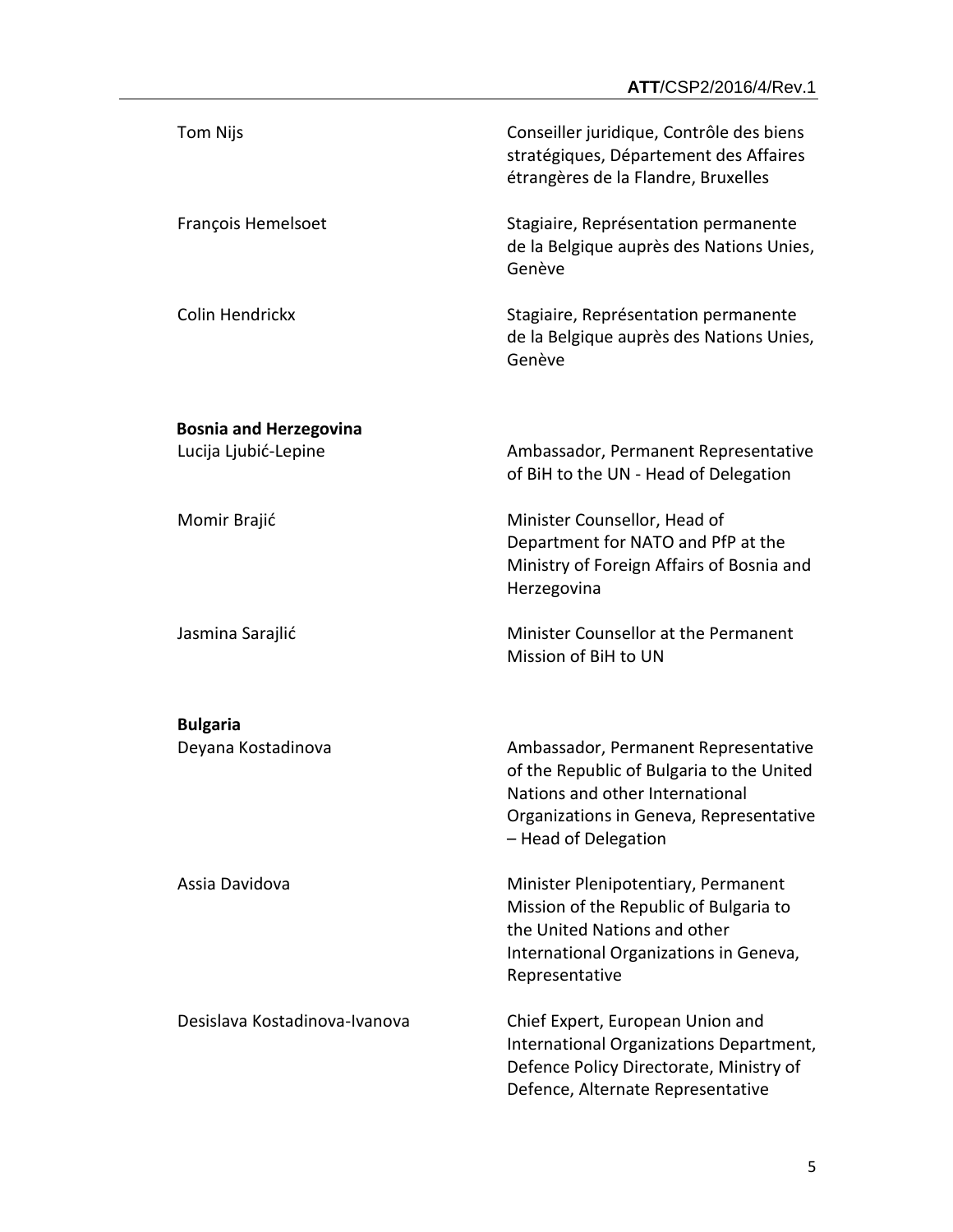| <b>Burkina Faso</b>                      |                                                                                                                                                              |
|------------------------------------------|--------------------------------------------------------------------------------------------------------------------------------------------------------------|
| Evelyne M.A. Ilboudo                     | Ambassadeur, Representatn Permanent<br>Adjoint, Chargée d'Affaires, a.i., Mission<br>Permanente du Burkina Faso, Genève -<br><b>Head of Delegation</b>       |
| Samson Arzouma III Ouedraogo             | Deuxième Conseiller, Mission<br>Permanente du Burkina Faso, Genève                                                                                           |
| Rasmané Congo                            | Direction Générale des Affaires<br>Juridique et Consulaires du Ministère<br>des Affaires Etrangères, de la<br>Coopération et des Burkinabè de<br>l'Extérieur |
| Seydou Ki                                | Direction Générale des Affaires<br>Juridique et Consulaires du Ministère<br>des Affaires Etrangères, de la<br>Coopération et des Burkinabè de<br>l'Extérieur |
| Dibana Zerbo                             | Colonel, Haut Autorite de Contrôle des<br>Importations d'Armes et de leur<br>Utilisation (HACIAU)                                                            |
| Regina Ouattara                          | Comité National de Lutte contre la<br>Prolifération des Armes Légères et de<br>petits calibres (CNLPAL)                                                      |
| <b>Chad</b><br>Mahamat Nourene Abderaman | First Secretary, Permanent Mission of<br>the Republic of Chad to the United<br><b>Nations</b>                                                                |
| <b>Costa Rica</b><br>Gustavo Mata Vega   | Ministro de Seguridad Pública - Head of<br>Delegation                                                                                                        |
| Elayne Whyte Gómez                       | Embajadora, Representante<br>Permanente de la Misión Permanente<br>de Costa Rica en Ginebra - Alternate<br><b>Head of Delegation</b>                         |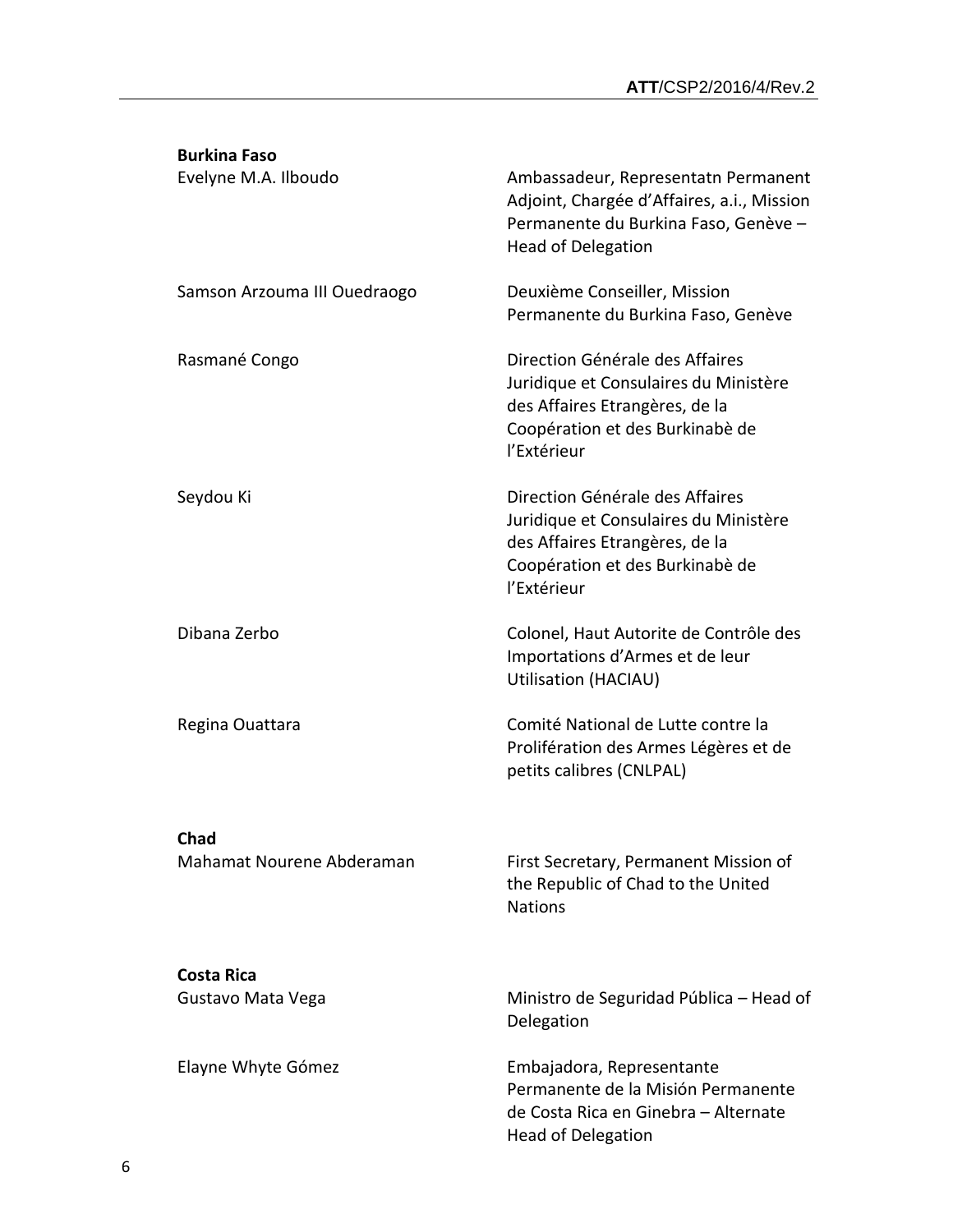| Marcelo Varela Erasheva | Embajador, Representante Permanente<br>Alterno de la Misión Permanente de<br>Costa Rica en Ginebra                                                                                 |
|-------------------------|------------------------------------------------------------------------------------------------------------------------------------------------------------------------------------|
| Norman Lizano Ortiz     | Ministro Consejero, Misión Permanente<br>de Costa Rica en Ginebra                                                                                                                  |
| Gaudy Calvo Valerio     | Ministra Consejera, Misión Permanente<br>de Costa Rica en Ginebra                                                                                                                  |
| Marcela Zamora Ovares   | Oficial de Desarme, Ministerio de<br>Relaciones Exteriores y Culto                                                                                                                 |
| Maricela Muñoz Zumbado  | Consejera                                                                                                                                                                          |
| Côte d'Ivoire           |                                                                                                                                                                                    |
| Kouadio Adjoumani       | Ambassadeur, Représentant Permanent<br>auprès de l'Office des Nations Unies à<br>Genève - Head of Delegation                                                                       |
| <b>Paulin Yewe</b>      | Conseiller Défense - Sécurité à la<br>Présidence de la République - Alternate<br><b>Head of Delegation</b>                                                                         |
| Moriko Tiemoko          | Prémier Conseiller à la Mission<br>Permanente à Genève                                                                                                                             |
| N'vadro Bamba           | Conseiller à la Mission Permanente à<br>Genève                                                                                                                                     |
| Anzian Kouadja          | Secrétaire Exécutif Adjoint de la<br>Commission Nationale de Lutte contre la<br>prolifération et la Circulation Illicite des<br>Armes Légères et de Petit Calibre<br>(COMNAT-ALPC) |
| Philipe Yazet Kore      | Logisticien, Conseiller Spécial du<br>Président de la COMNAT-ALPC                                                                                                                  |
| Judicaël Yapo           | Assistant, Suivi-évaluation de la réforme<br>du secteur de la Sécurité au Conseil<br>National de la Sécurité                                                                       |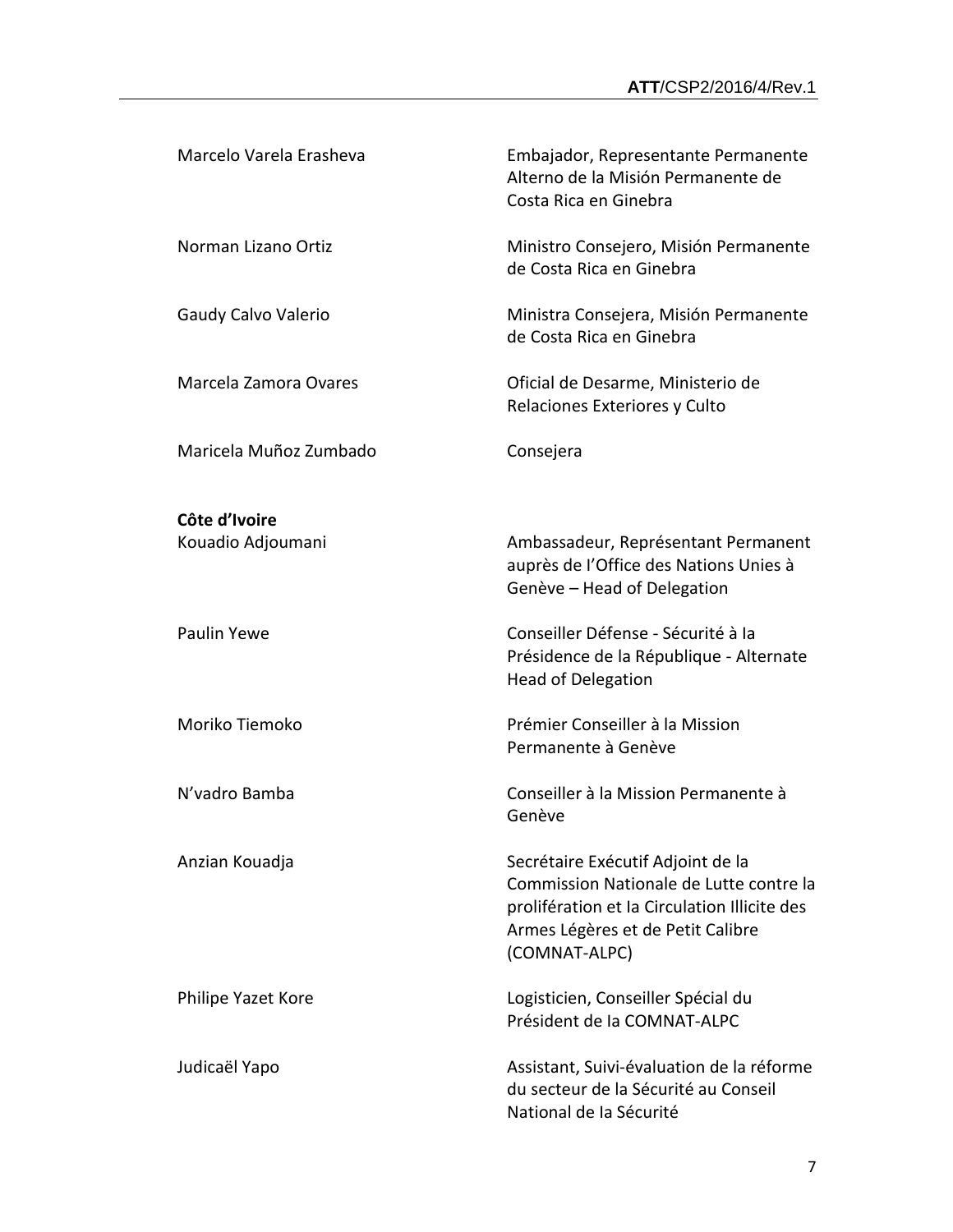| Croatia<br>Vesna Batistić Kos | Ambassador, Permanent Representative                                                                                    |
|-------------------------------|-------------------------------------------------------------------------------------------------------------------------|
|                               | of the Republic of Croatia to the United<br>Nations Office in Geneva - Head of<br>Delegation                            |
| Sanjin Vlastelica             | Ministry of Foreign and European Affairs<br>of the Republic of Croatia, Division for<br><b>International Security</b>   |
| Ines Šprem                    | Permanent Mission of the Republic of<br>Croatia to the United Nations Office in<br>Geneva                               |
| Katarina Andrić               | Attaché, Permanent Mission of the<br>Republic of Croatia to the United<br>Nations Office in Geneva                      |
| <b>Cyprus</b>                 |                                                                                                                         |
| Andreas Ignatiou              | Ambassador, Permanent<br>Representative, Permanent Mission of<br>the Republic of Cyprus, Geneva - Head<br>of Delegation |
| Michaelia Avani               | Second secretary, Permanent Mission of<br>the Republic of Cyprus, Geneva                                                |
| Chrysanthos Constantinou      | Attaché, Ministry of Foreign Affairs of<br>the Republic of Cyprus                                                       |
| Maria Sologianni              | Advisor, Permanent Mission of the<br>Republic of Cyprus, Geneva                                                         |
| <b>Czech Republic</b>         |                                                                                                                         |
| Daniel Míč                    | Deputy Permanent Representative,                                                                                        |
|                               | Permanent Mission of the Czech<br>Republic to the United Nations and<br>other International Organizations at<br>Geneva  |
| Markéta Homolková             | First Secretary, Permanent Mission of<br>the Czech Republic to the UN Office and                                        |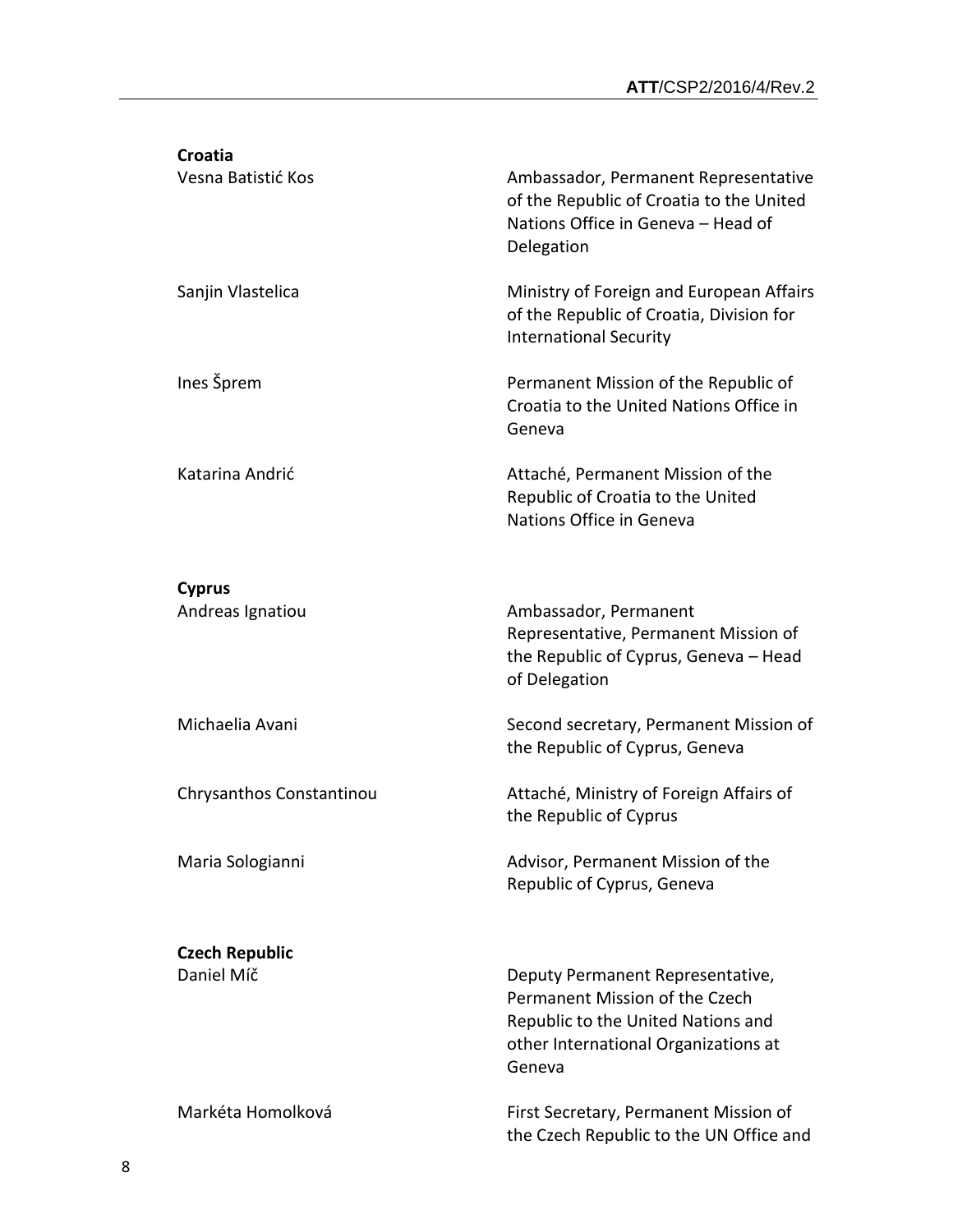|                                               | other International Organizations in<br>Geneva                                                                                                                                                                           |
|-----------------------------------------------|--------------------------------------------------------------------------------------------------------------------------------------------------------------------------------------------------------------------------|
| David Müller                                  | Head of the European Law Department<br>of the Ministry of Industry and Trade                                                                                                                                             |
| Pavel Balihar                                 | Deputy Head of the License Authority of<br>the Ministry of Industry and Trade                                                                                                                                            |
| <b>Dominican Republic</b><br>Katherine Urbáez | Ministra Consejera, Encargada de<br>Negocios, a.i. de la Misión Permanente<br>de la República Dominicana ante la<br>Organización de las Naciones Unidas y<br>otras Organizaciones Internacionales<br>con sede en Ginebra |
| Rawell S. Taveras Arbaje                      | Consejero de la Misión Permanente de<br>la República Dominicana ante la<br>Organización de las Naciones Unidas y<br>otras Organizaciones Internacionales<br>con sede en Ginebra                                          |
| Madelin Luna                                  | Primera Secreteria de la Misión<br>Permanente de la República Dominicana<br>ante la Organización de las Naciones<br>Unidas y otras Organizaciones<br>Internacionales con sede en Nueva York                              |
| <b>El Salvador</b><br>Joaquín Maza Martelli   | Embajador, Representante Permanente<br>- Head of Delegation                                                                                                                                                              |
| Carmen Flena Castillo                         | Embajadora, Representante<br>Permanente Adjunta                                                                                                                                                                          |
| Rubén Armando Escalante                       | Ministro Consejero,                                                                                                                                                                                                      |
| José Roberto Chávez                           | Técnico de la Dirección General de<br>Política Exterior del Ministerio de<br><b>Relaciones Exteriores</b>                                                                                                                |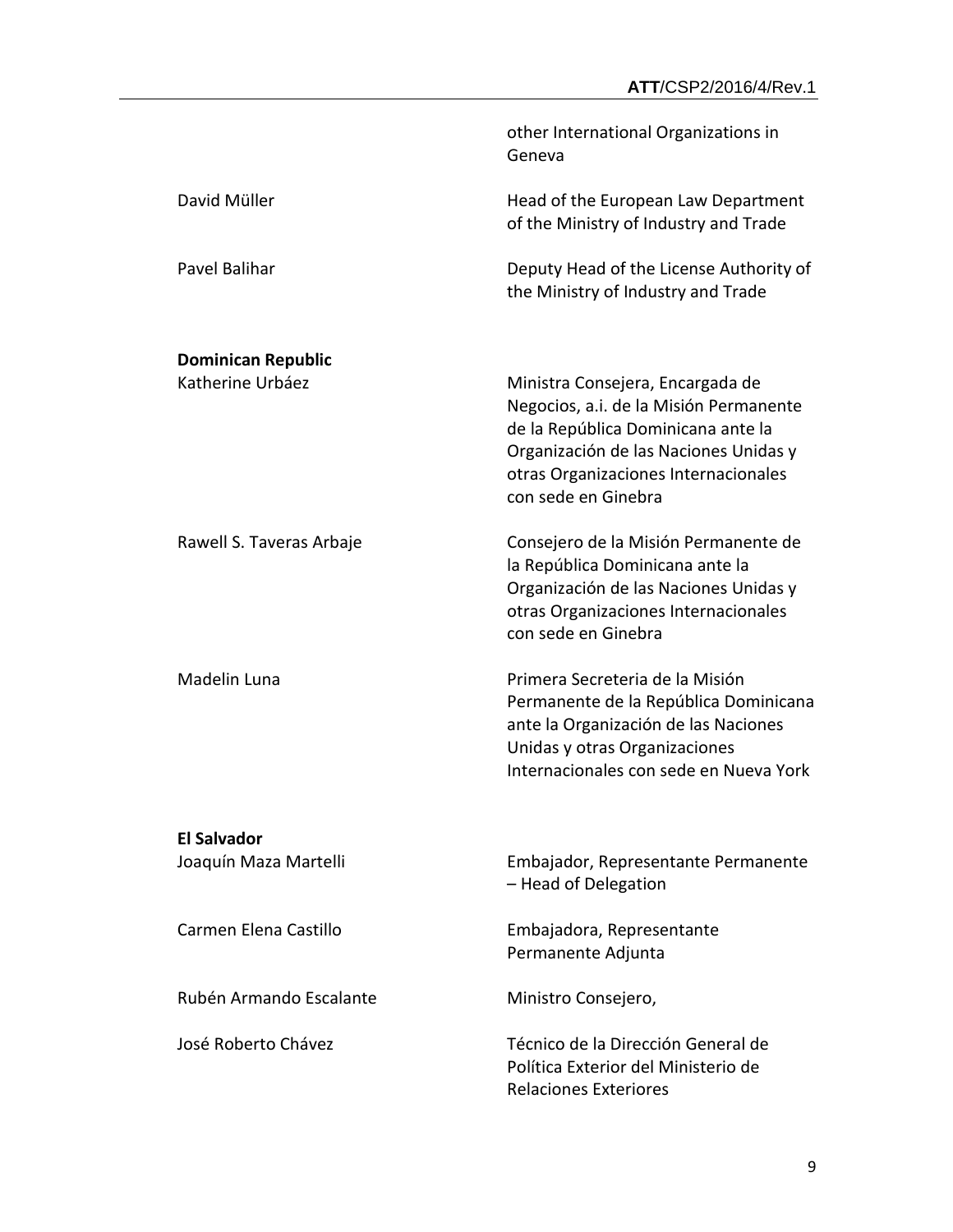| <b>Estonia</b>                        |                                                                                                                                     |
|---------------------------------------|-------------------------------------------------------------------------------------------------------------------------------------|
| Andre Pung                            | Ambassador, Permanent<br>Representative, Permanent Mission of<br>Estonia in Geneva - Head of Delegation                             |
| Riia Salsa                            | Deputy Permanent Representative,<br>Permanent Mission of Estonia in Geneva                                                          |
| <b>Finland</b>                        |                                                                                                                                     |
| Samuli Virtanen                       | State Secretary, Prime Minister's Office<br>- Head of Delegation                                                                    |
| Sannamaaria Vanamo                    | Director, Unit for Arms Control, Ministry<br>of Foreign Affairs - Alternate Head of<br>Delegation                                   |
| Titta Maja                            | Minister-Counsellor, Permanent Mission<br>of Finland in Geneva                                                                      |
| Ilkka Rentola                         | Deputy Director, Unit for Arms Control,<br>Ministry of Foreign Affairs                                                              |
| Elli Kytömäki                         | Adviser, SaferGlobe                                                                                                                 |
| lida Maria Tammi                      | Attache, Ministry for Foreign Affairs                                                                                               |
| Klaus Korhonen                        | Ambassador for Arms Control Affairs,<br>Ministry for Foreign Affairs                                                                |
|                                       |                                                                                                                                     |
| <b>France</b><br><b>Alice Guitton</b> | Ambassadeur, Représentant Permanent<br>de la France auprès de la Conférence du<br>désarmement - Head of Délégation                  |
| Yann Hwang                            | Sous-direction du contrôle des<br>armements et de l'OSCE, ministère des<br>Affaires étrangères et du<br>développement international |
| Nicolas Coussiere                     | Colonel, Conseiller militaire,<br>Représentant Permanent de la France<br>auprès de la Conférence du<br>désarmement                  |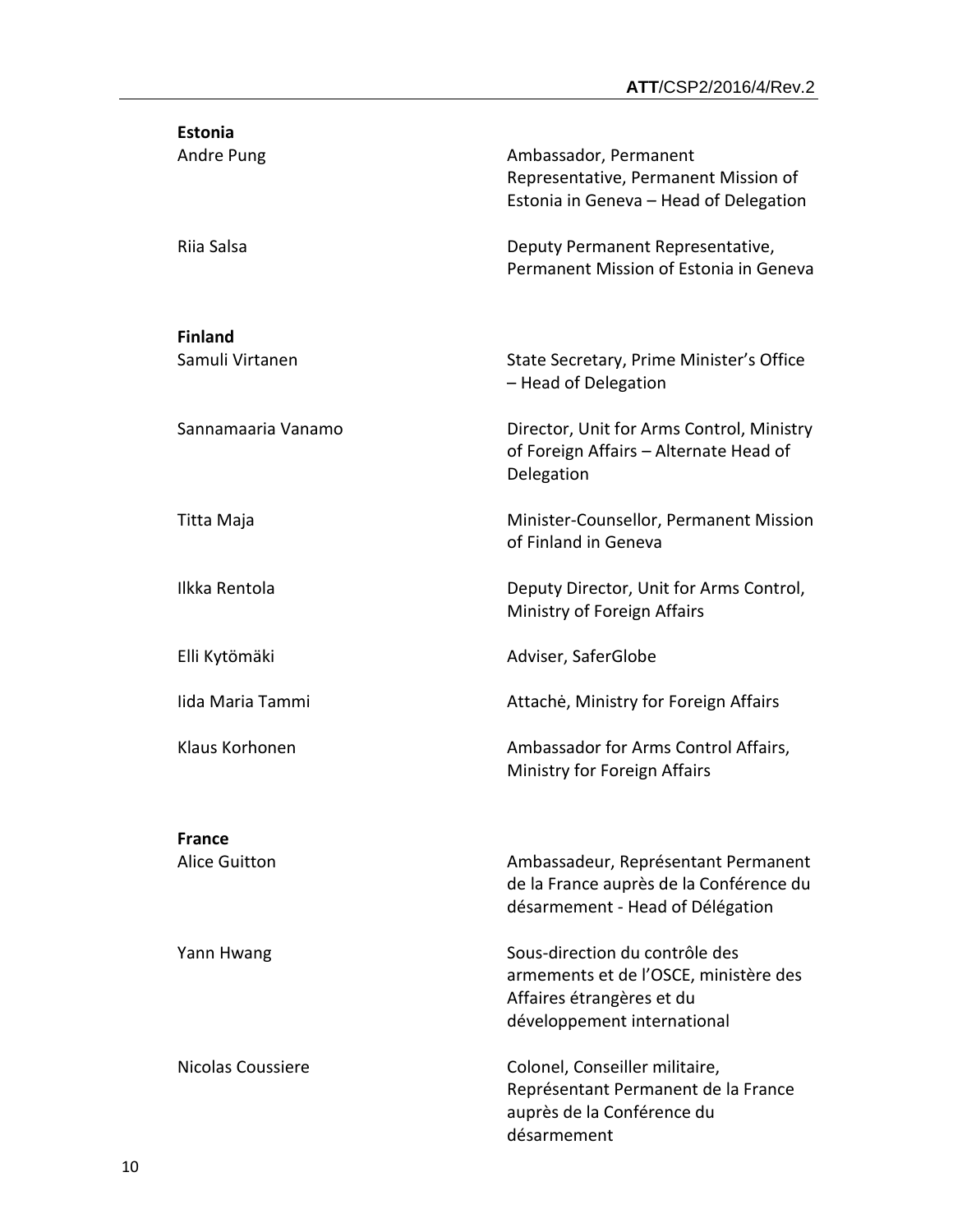| Marie-Gaëlle Robles                | Conseiller, Représentation permanente<br>de la France auprès de la Conférence du<br>désarmement                                     |
|------------------------------------|-------------------------------------------------------------------------------------------------------------------------------------|
| <b>Simon Decaux</b>                | Attaché, Représentation permanente de<br>la France auprès de la Conférence du<br>désarmement                                        |
| Marie-Elise Le Monnier de Gouville | Représentation permanente de la<br>France auprès de la Conférence du<br>désarmement                                                 |
| Camille Pintout                    | Sous-direction du contrôle des<br>armements et de l'OSCE, ministère des<br>Affaires étrangères et du<br>Développement international |
| Stéphanie Laverny                  | direction générale des relations<br>internationales et de la stratégie<br>ministère de la Défense                                   |
| Georgia                            |                                                                                                                                     |
| Shalva Tsiskarashvili              | Ambassador, Permanent Representative<br>of Georgia to the UN Office and other<br>international organizations in Geneva              |
| George Dolidze                     | Director, Department for Security Policy<br>and Euro Atlantic Integration, Ministry<br>of Foreign Affairs of Georgia                |
| Archil Kvitashvili                 | Head, Military-Technical Department,<br>Ministry of Defense of Georgia                                                              |
| <b>Temur Pipia</b>                 | First Secretary, Permanent Mission of<br>Georgia to the United Nations Office<br>and Other International Organizations in<br>Geneva |
| Germany                            |                                                                                                                                     |
| Peter Fischer                      | Deputy Director General, Federal<br>Foreign Office, Berlin - Head of<br>Delegation                                                  |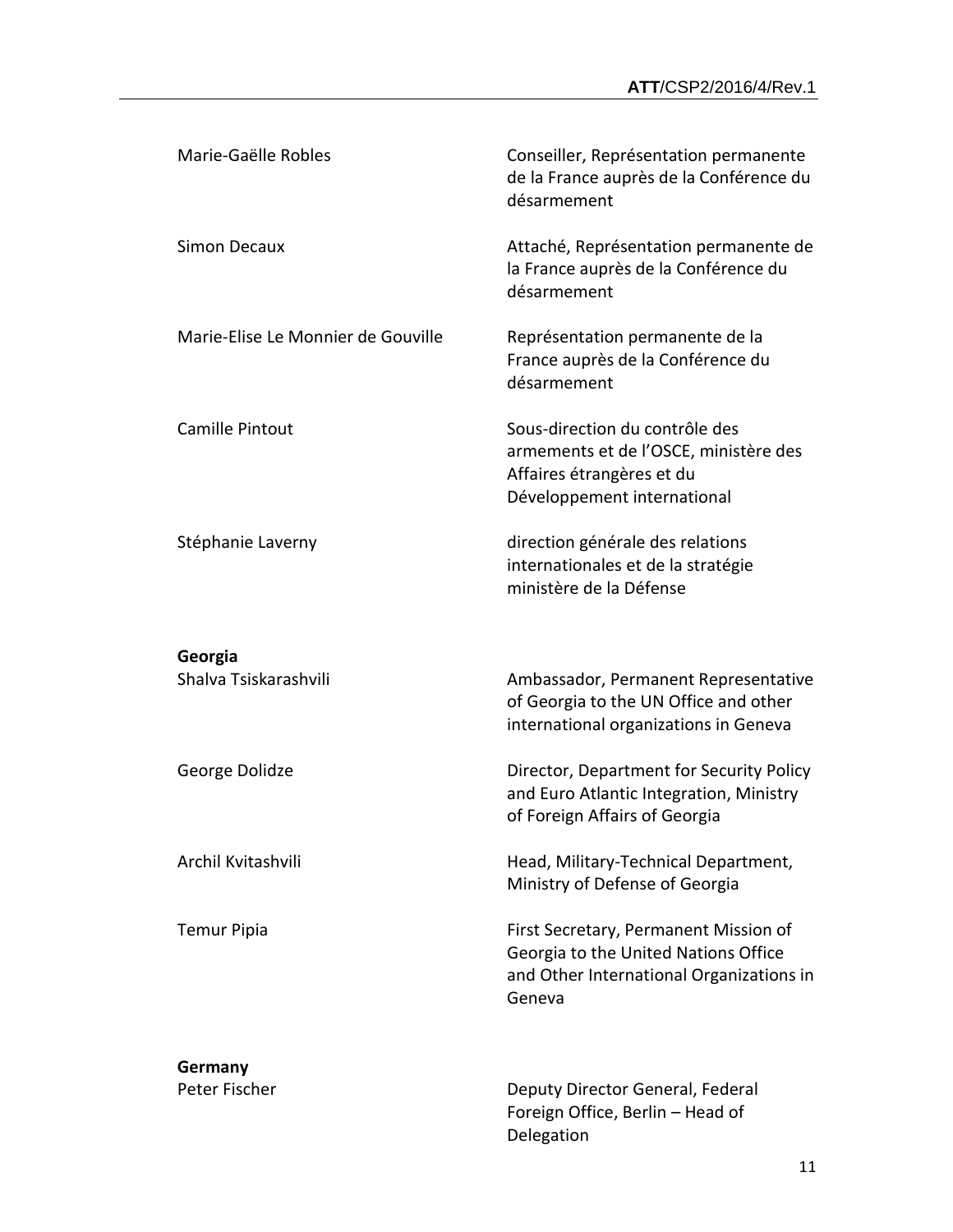| <b>Michael Biontino</b>           | Ambassador, Permanent Representative<br>of Germany to the Conference on<br>Disarmament, Geneva - Alternate Head<br>of Delegation |
|-----------------------------------|----------------------------------------------------------------------------------------------------------------------------------|
| Christoph Pollmeier               | Head of Division, Federal Foreign Office,<br>Berlin - Alternate Head of Delegation                                               |
| <b>Peter Pauels</b>               | Col (GS) Military Adviser, Permanent<br>Representation of Germany to the<br>Conference on Disarmament, Geneva                    |
| Johannes Rumpff                   | Desk Officer, Federal Foreign Office,<br><b>Berlin</b>                                                                           |
|                                   |                                                                                                                                  |
| Ghana<br>Sammie Eddico            | Permanent Representative, Ghana<br>Permanent Mission, Geneva - Head of<br>Delegation                                             |
| Ebenezer Appreku                  | Deputy Permanent Representative,<br>Ghana Permanent Mission, Geneva -<br>Alternate Head of Delegation                            |
| Johnson Asante-Twum               | Senior Programme Officer, Ghana<br>National Commission on Small Arms and<br>Light Weapons, Accra                                 |
| Leonard Bortey Tettey             | Programmes Officer, Ghana National<br>Commission on Small Arms and Light<br>Weapons, Accra                                       |
| Joseph Owusu-Ansah                | First Secretary, Ghana Permanent<br>Mission, Geneva                                                                              |
|                                   |                                                                                                                                  |
| <b>Greece</b><br>Ioannis Tsaousis | Charge d'Affaires a.i, Perrmanent<br>Mission of Greece, Geneva - Head of<br>Delegation                                           |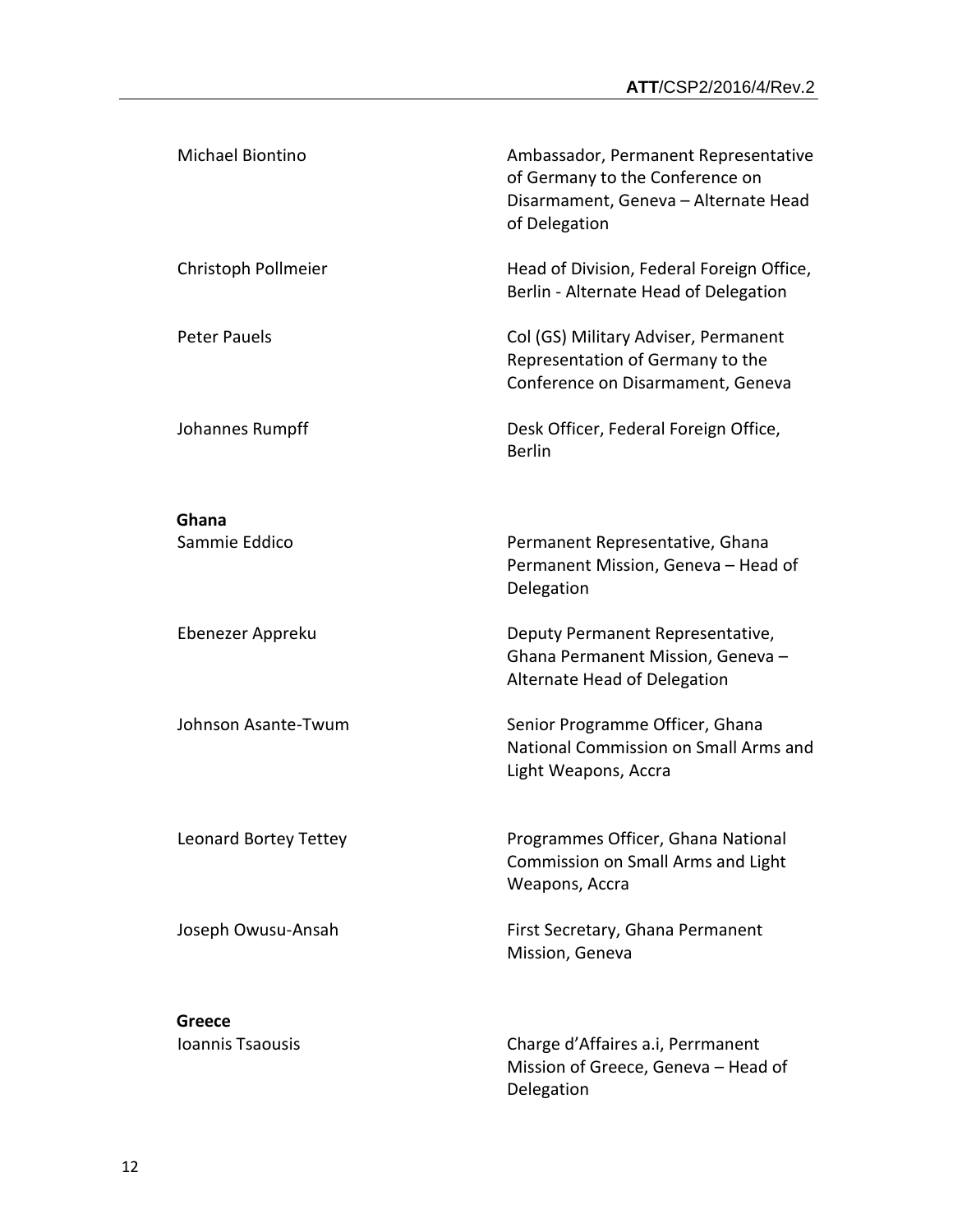| Ioannis Michelogianakis             | Counselor, Permanent Mission of<br>Greece, Geneva                                                                                                                  |
|-------------------------------------|--------------------------------------------------------------------------------------------------------------------------------------------------------------------|
| Eirini Neofytou                     | Intern, Permanent Mission of Greece in<br>Geneva                                                                                                                   |
| Guinea<br>Aly Diane                 | Ambassadeur, Représentant Permanent<br>de la République de Guinée à Genève -<br><b>Head of Delegation</b>                                                          |
| <b>Bah Mouhammad Oury</b>           | Sous-directeur ONU au Ministère<br>guinéen des Affaires Etrangères, Point<br>focal national du traité sur le commerce<br>des armes                                 |
| <b>Aboubacar Cisse</b>              | Conseiller à la Mission Permanente de la<br>Guinée à Genève, chargé des questions<br>du désarmement                                                                |
| <b>Hungary</b><br>Zsuzsanna Horváth | Ambassador, Permanent<br>Representative, Permanent Mission of                                                                                                      |
|                                     | Hungary, Geneva - Head of Delegation                                                                                                                               |
| András Szörényi                     | Counsellor, Deputy Permanent<br>Representative, Permanent Mission of<br>Hungary, Geneva                                                                            |
| Dávid Pusztai                       | Second Secretary, Disarmament Expert,<br>Permanent Mission of Hungary, Geneva                                                                                      |
| Tamás Bittman                       | Trade Licensing Expert, Hungarian Trade<br><b>Licensing Office</b>                                                                                                 |
| <b>Ireland</b><br>Patricia O'Brien  | Permanent Representative, Permanent<br>Representation of Ireland to the United<br>Nations and other International<br>Organisations, Geneva - Head of<br>Delegation |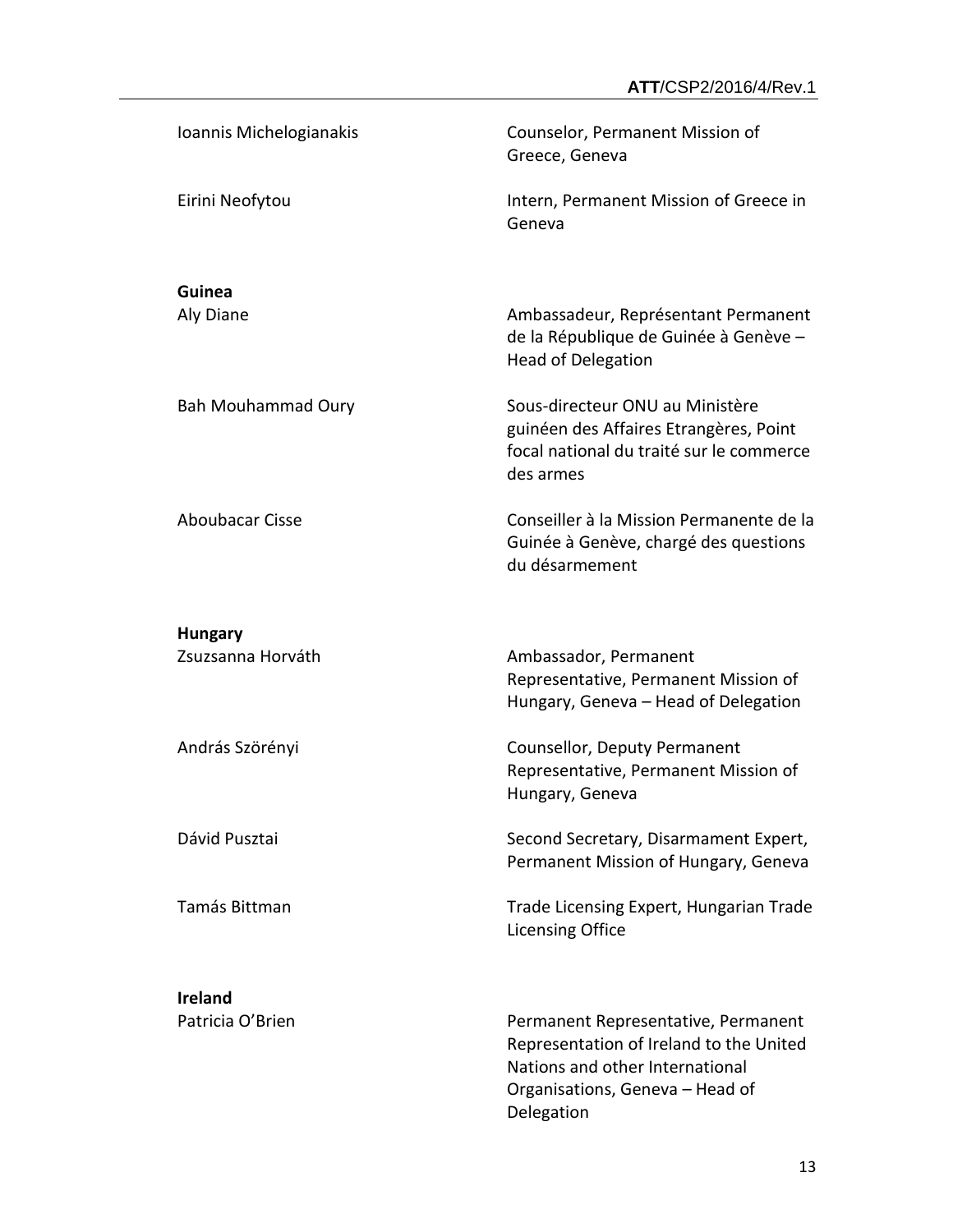| Patricia Cullen      | Deputy Permanent Representative to<br>the Conference on Disarmament,<br>Permanent Representation of Ireland to<br>the United Nations and other<br>International Organisations, Geneva |
|----------------------|---------------------------------------------------------------------------------------------------------------------------------------------------------------------------------------|
| Eirini Giorgou       | Disarmament and Non-Proliferation,<br>Permanent Representation of Ireland to<br>the United Nations and other<br>International Organisations, Geneva                                   |
| <b>Shane Caffrey</b> | Disarmament and Non-Proliferation,<br>Department of Foreign Affairs and<br>Trade, Ireland                                                                                             |
| Jim Burke            | Department of Defence, Military<br>Adviser, Dublin                                                                                                                                    |
| <b>Italy</b>         |                                                                                                                                                                                       |
| Vinicio Mati         | Ambassador, Permanent Representative<br>of Italy to the Conference on<br>Disarmament, Geneva                                                                                          |
| Francesca Datola     | Deputy Director of the National<br>Authority for the Armament Licensing<br>and Controls (UAMA), Ministry of<br>Foreign Affairs and International<br>Cooperation                       |
| Laura Ulda Calligaro | Ministry of Foreign Affairs and<br><b>International Cooperation</b>                                                                                                                   |
| Palma D'Ambrosio     | Deputy Permanent Representative of<br>Italy to the Conference on Disarmament                                                                                                          |
| Silvia Cattaneo      | Attaché for Disarmament Affairs,<br>Delegation of Italy to the Conference on<br>Disarmament                                                                                           |
| Jamaica              |                                                                                                                                                                                       |
| Wayne McCook         | Ambassador, Permanent Representative<br>to the United Nations and Other                                                                                                               |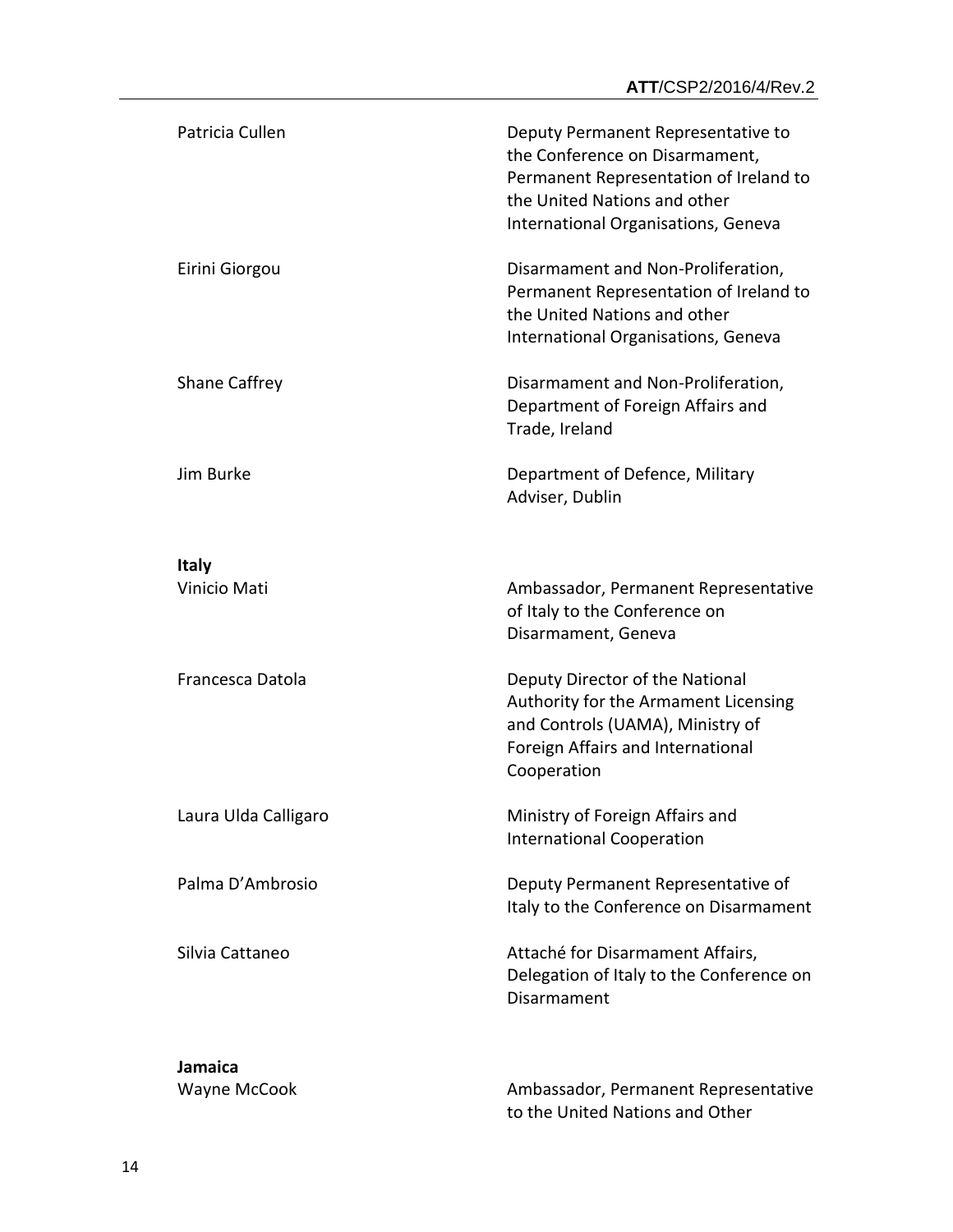|                    | International Organisations at Geneva, -<br><b>Head of Delegation</b>                                                                                    |
|--------------------|----------------------------------------------------------------------------------------------------------------------------------------------------------|
| Cherryl Gordon     | Minister/Deputy Permanent<br>Representative, Permanent Mission of<br>Jamaica to the United Nations and<br>Other International Organisations at<br>Geneva |
| Japan              |                                                                                                                                                          |
| <b>Toshio Sano</b> | Ambassador, Permanent<br>Representative, Delegation of Japan to<br>the Conference on Disarmament,<br>Geneva - Head of Delegation                         |
| Yusuke Shindo      | Minister, Deputy Permanent<br>Representative, Delegation of Japan to<br>the Conference on Disarmament,<br>Geneva                                         |
| Kentaro Minami     | Senior Deputy Director, Conventional<br>Arms Division, Ministry of Foreign<br>Affairs of Japan, Tokyo                                                    |
| Chitaru Shimizu    | Counsellor, Delegation of Japan to the<br>Conference on Disarmament, Geneva                                                                              |
| Satoshi Ominato    | First Secretary, Delegation of Japan to<br>the Conference on Disarmament,<br>Geneva                                                                      |
| Masaji Ishida      | Deputy Director, International Policy<br>Division, Bureau of Defense Policy,<br>Ministry of Defense of Japan, Tokyo                                      |
| Aoi Sato           | Adviser, Delegation of Japan to the<br>Conference on Disarmament, Geneva                                                                                 |
| Marissa Corace     | Researcher, Delegation of Japan to the<br>Conference on Disarmament, Geneva                                                                              |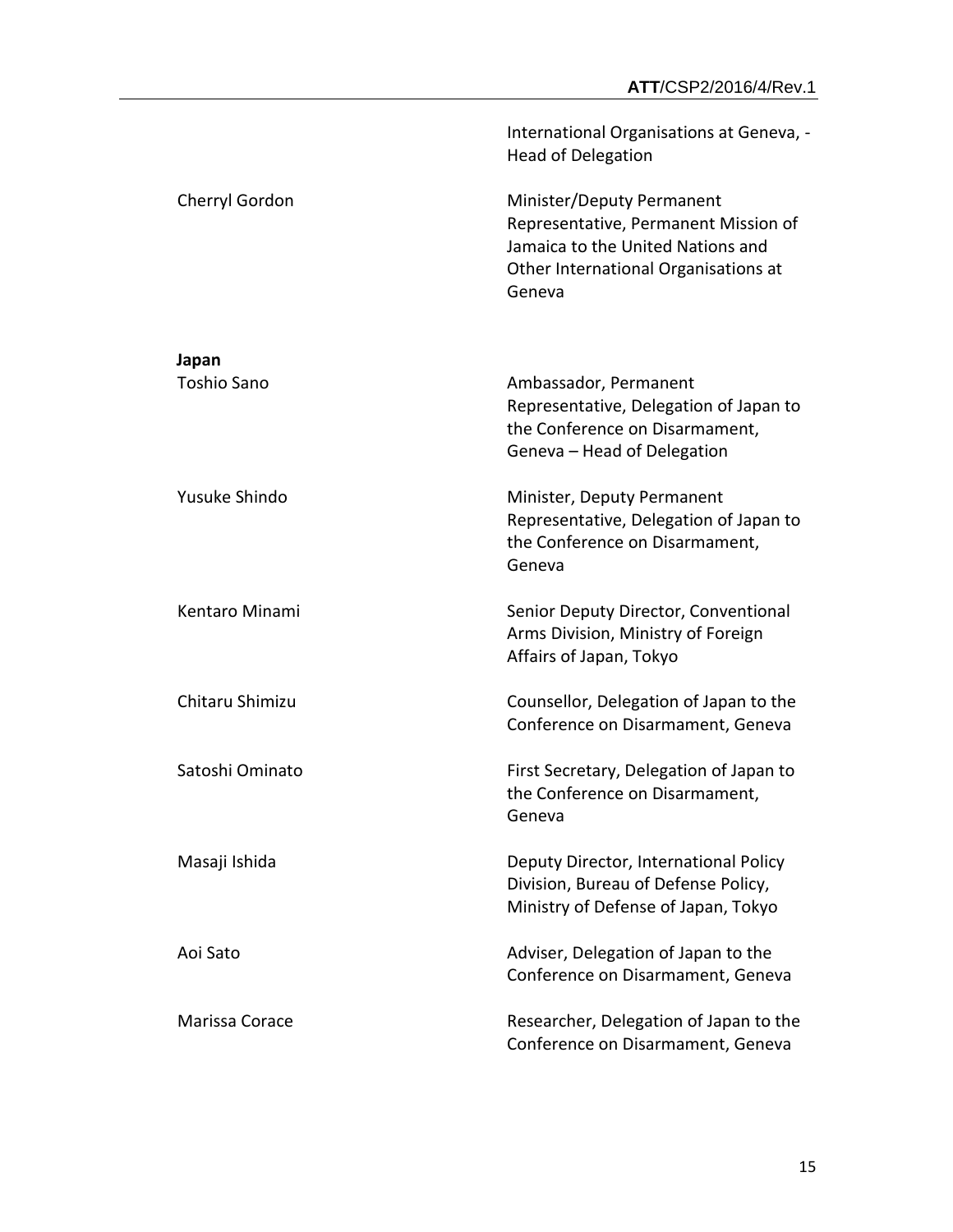| Latvia<br>Maris Rumpe                    | Third Secretary of Strategic Goods<br>Export Control Division, Ministry of<br><b>Foreign Affairs</b>                                                 |
|------------------------------------------|------------------------------------------------------------------------------------------------------------------------------------------------------|
| Katrina Kosa-Ammari                      | Counsellor, Permanent Mission of the<br>Republic of Latvia to the United Nations<br>Office in Geneva                                                 |
| Lesotho<br><b>Ezekiel Senti</b>          | Deputy Principal Secretary, Ministry of<br>Police and Public Safety - Head of<br>Delegation                                                          |
| Phakiso Ralepoma<br><b>Tseliso Ketsi</b> | Minister Counsellor, Permanent Mission<br>of the Kingdom of Lesotho, Geneva<br>Principal Legal Officer, Ministry of<br>Defence and National Security |
| Tlalake Sebeko                           | Senior Information Officer, Ministry of<br>Defence and National Security                                                                             |
| Muso Domela                              | Major, Lesotho Defence Force, Ministry<br>of Defence and National Security                                                                           |
| Toka Mashoai                             | Legal Officer, Ministry of Defence and<br><b>National Security</b>                                                                                   |
| Molebatseng Makhata                      | Counsellor, Permanent Mission of the<br>Kingdom of Lesotho, Geneva                                                                                   |
| Liberia<br>James M. Fromayan             | Chairman, Liberia National Commission<br>on Small Arms                                                                                               |
| Stephen J. H. Zargo                      | Chairman Senate Committee on Defense<br>and Security, Liberian State                                                                                 |
| Michael S. Yorwah                        | Chairman, Liberia Action Network on<br>Small Arms (LANSA)                                                                                            |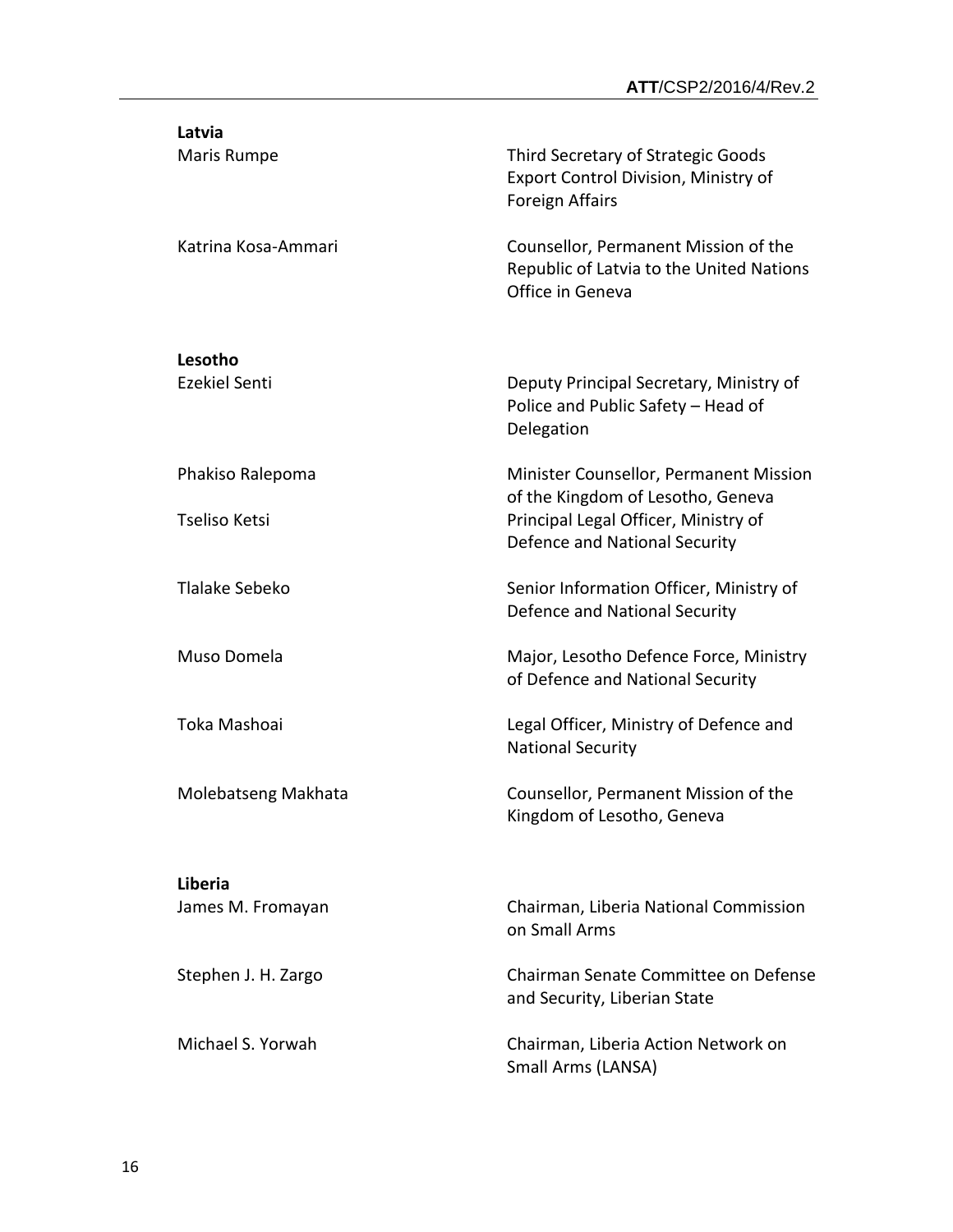| Lithuania                |                                                                                                                                                                                                                          |
|--------------------------|--------------------------------------------------------------------------------------------------------------------------------------------------------------------------------------------------------------------------|
| <b>Andrius Krivas</b>    | Ambassador, Permanent Representative<br>of the Republic of Lithuania to the<br>United Nations and Other International<br>Organizations at Geneva - Head of<br>Delegation                                                 |
| <b>Gediminas Kliukas</b> | Second Secretary of the Arms Control<br>and Terrorism Prevention unit of the<br><b>Transatlantic Cooperation and Security</b><br>Policy department of the Ministry of<br>Foreign Affairs of the Republic of<br>Lithuania |
| Jorūnė Martinavičiūtė    | Third Secretary of the Permanent<br>Mission of the Republic of Lithuania to<br>the United Nations Office and Other<br>International Organizations at Geneva                                                              |
| Luxembourg               |                                                                                                                                                                                                                          |
| Jean-Marc Hoscheit       | Ambassadeur, Représentant Permanent<br>du Grand-Duché de Luxembourg auprès<br>des Nations Unies à Genève                                                                                                                 |
| Daniel Da Cruz           | Représentant Permanent adjoint à la<br>Mission du Grand-Duché de<br>Luxembourg auprès des Nations Unies à<br>Genève                                                                                                      |
| <b>Robert Steinmetz</b>  | Secrétaire de légation, Direction des<br>Affaires politiques, Ministère des<br>Affaires étrangères et européennes à<br>Luxembourg                                                                                        |
| <b>Frank Braun</b>       | Secrétaire de légation, Direction des<br>Affaires politiques, Ministère des<br>Affaires étrangères et européennes à<br>Luxembourg                                                                                        |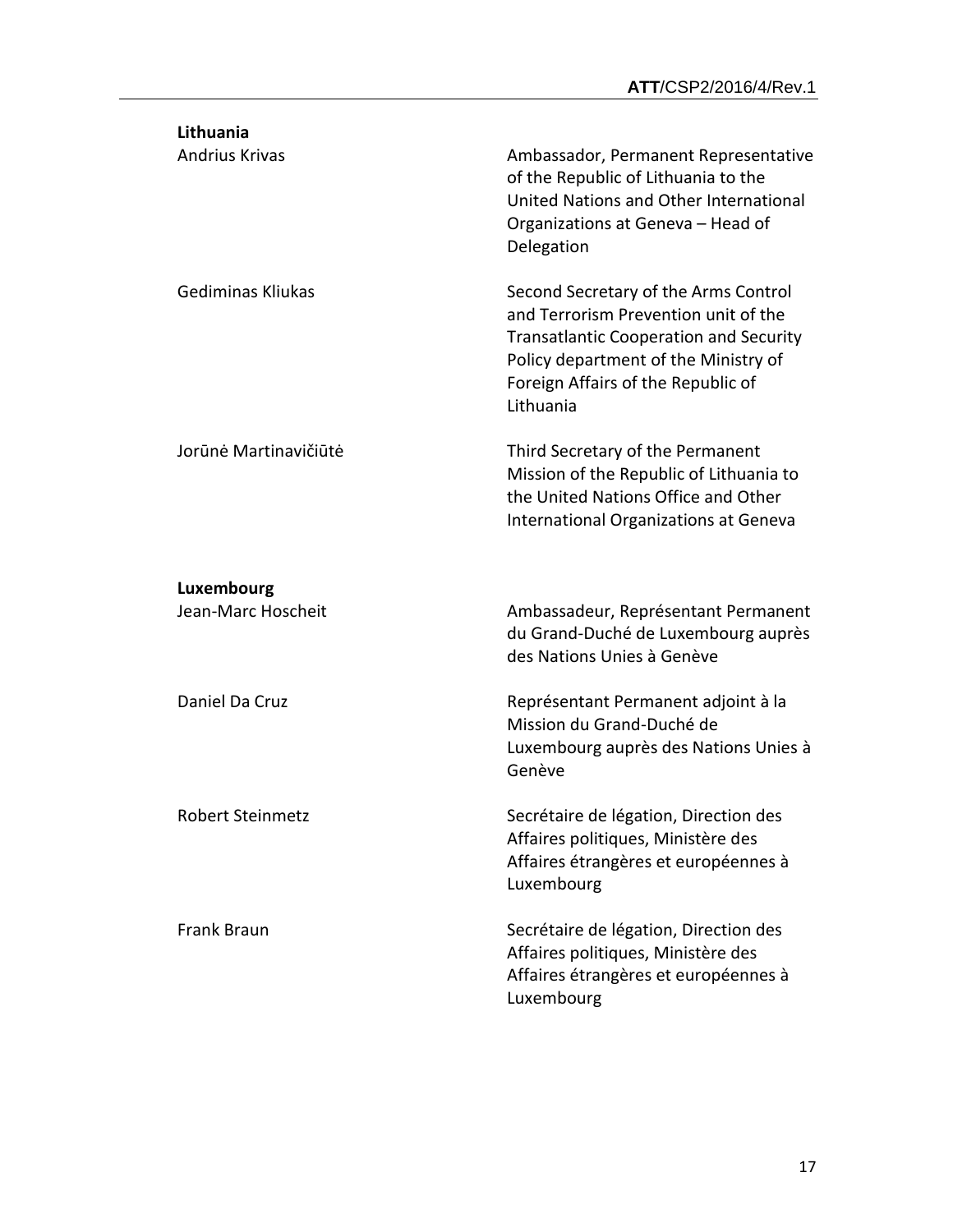| <b>Mali</b>                          |                                                                                                                                                                                  |
|--------------------------------------|----------------------------------------------------------------------------------------------------------------------------------------------------------------------------------|
| Aya Thiam Diallo                     | Ambassadeur, Représentant Permanent<br>du Mali à Genève - Head of Delegation                                                                                                     |
| Amadou Opa Thiam                     | Ministre Conseiller à la Mission du Mali<br>à Genève                                                                                                                             |
| Mamadou N. Traore                    | Direction du Matériel, des<br>Hydrocarbures et du Transport des<br>Armées au Ministère de la Défense et<br>des Anciens Combattants du Mali                                       |
| <b>Malta</b>                         |                                                                                                                                                                                  |
| <b>Bernard Hamilton</b>              | Deputy Permanent Representative,<br>Permanent Mission of the Republic of<br>Malta, Geneva - Head of Delegation                                                                   |
| Mark Ciscaldi                        | First Secretary, Permanent Mission of<br>the Republic of Malta, Geneva                                                                                                           |
| <b>Thomas Anthony Muscat</b>         | Second Secretary, Permanent Mission of<br>the Republic of Malta, Geneva                                                                                                          |
|                                      |                                                                                                                                                                                  |
| <b>Mauritius</b><br>Om Kumar Dabidin | Permanent Secretary, Prime Minister's<br>Office                                                                                                                                  |
| Israhyananda Dhalladoo               | Ambassador and Permanent<br>Representative, Permanent Mission of<br>the Republic of Mauritius to the United<br>Nations office and other International<br>organizations in Geneva |
| Anandrao Hurree                      | Deputy Permanent Representative,<br>Permanent Mission of the Republic of<br>Mauritius to the United Nations office<br>and other International organizations in<br>Geneva         |
| Nikesh Heerowa                       | Second Secretary, Permanent Mission of<br>the Republic of Mauritius to the United<br>Nations office and other International<br>organizations in Geneva                           |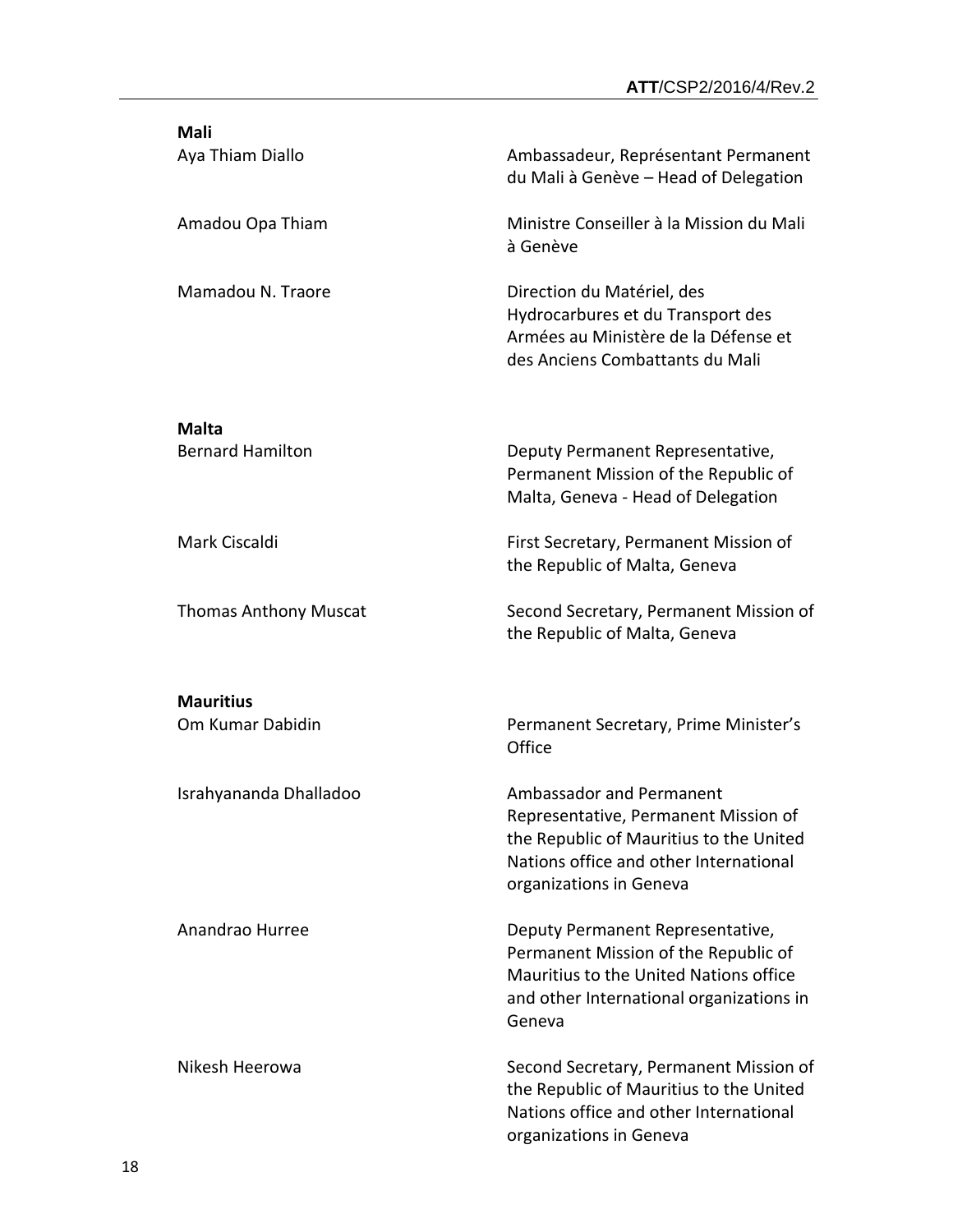| <b>Mexico</b>                    |                                                                                                                                                                                     |
|----------------------------------|-------------------------------------------------------------------------------------------------------------------------------------------------------------------------------------|
| Claudia Ruiz Massieu Salinas     | Secretaria de Relaciones Exteriores -<br><b>Head of Delegation</b>                                                                                                                  |
| Miguel Ruiz Cabañas Izquierdo    | Subsecretario para Asuntos<br>Multilaterales y Derechos Humanos,<br>Secretaría de Relaciones Exteriores -<br>Alternate Head of Delegation                                           |
| Jorge Lomónaco Tonda             | Embajador, Representante Permanente<br>de México ante la Oficina de las<br>Naciones Unidas y otros Organismos<br>Internacionales en Ginebra- Alternate<br><b>Head of Delegation</b> |
| Ana Paola Barbosa Fernández      | Consejera, Jefa de Oficina de la<br>Canciller, Secretaría de Relaciones<br>Exteriores                                                                                               |
| Rafael Lugo Sánchez              | Director General de Comunicación<br>Social, Secretaría de Relaciones<br>Exteriores                                                                                                  |
| Raúl Heredia Acosta              | Embajador, Representante Permanente<br>Alterno de México ante la Oficina de las<br>Naciones Unidas y otros Organismos<br>Internacionales en Ginebra                                 |
| Nalberto Bugarín Rodríguez       | Coordinador de Giras Internacionales de<br>la Canciller, Secretaría de Relaciones<br><b>Exteriores</b>                                                                              |
| Cynthia Gabriela Gutiérrez López | Secretaria Auxiliar de la Canciller,<br>Secretaría de Relaciones Exteriores                                                                                                         |
| Omar León Arroyo                 | Consejero, Misión de México ante la<br>Oficina de las Naciones Unidas y otros<br>Organismos Internacionales en Ginebra                                                              |
| <b>Guillaume Michel Blin</b>     | Primer Secretario, Misión Permanente<br>de México ante la Oficina de las<br>Naciones Unidas y otros Organismos<br>Internacionales en Ginebra                                        |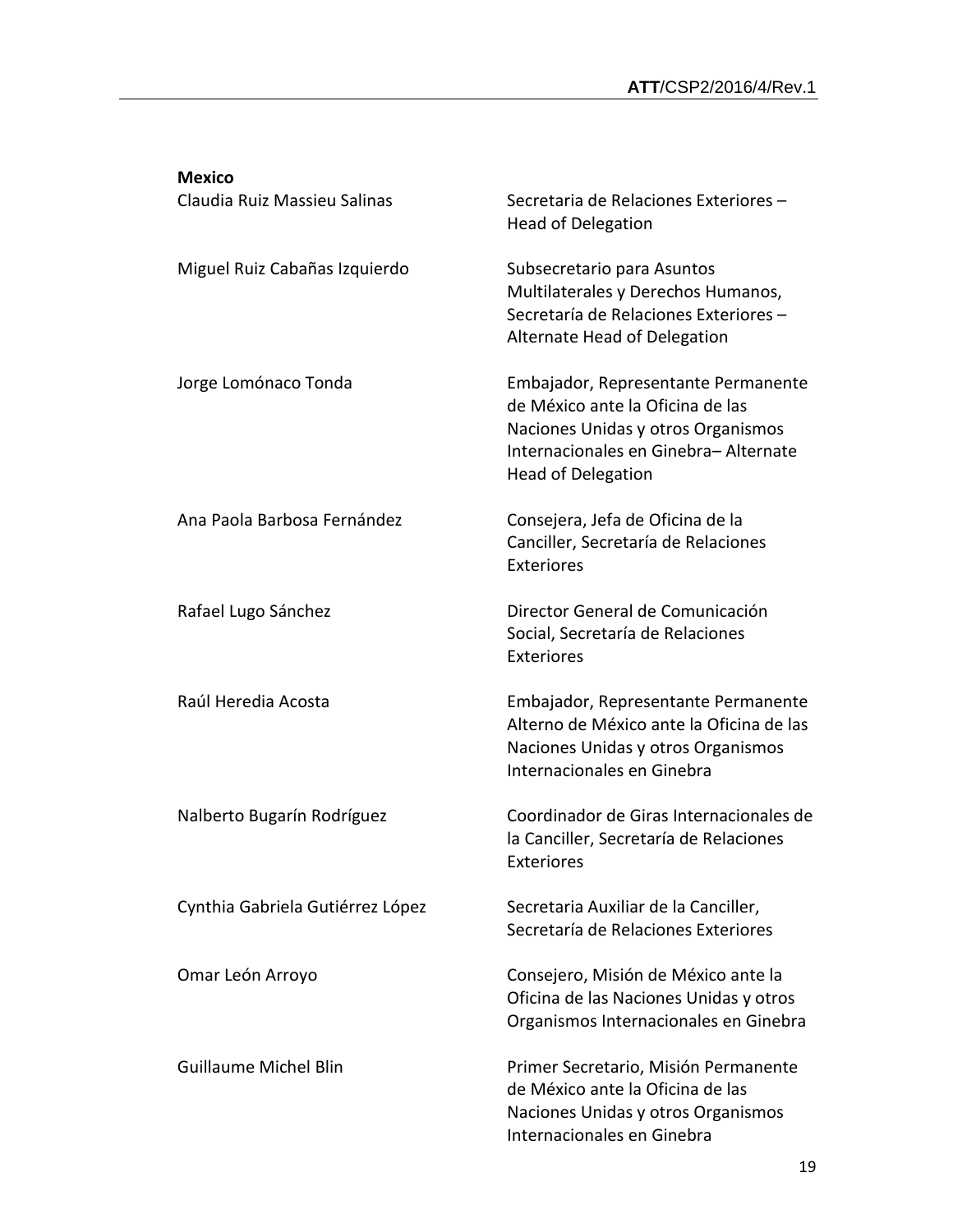| Beatriz Hernández Narvaez     | Primera Secretaria, Misión Permanente<br>de México ante la Oficina de las<br>Naciones Unidas y otros Organismos<br>Internacionales en Ginebra |
|-------------------------------|-----------------------------------------------------------------------------------------------------------------------------------------------|
| Paola Ramírez Valenzuela      | Segunda Secretaria, Misión Permanente<br>de México ante la Oficina de las<br>Naciones Unidas y otros Organismos<br>Internacionales en Ginebra |
| Diego Alberto Dewar Viscarra  | Tercer Secretario, Secretaría de<br><b>Relaciones Exteriores</b>                                                                              |
| Valeria Cuevas Trejo          | Asistente, Misión Permanente de<br>México ante la Oficina de las Naciones<br>Unidas y otros Organismos<br>Internacionales con sede en Ginebra |
| José Antonio Hernández        | Asistente, Misión Permanente de<br>México ante la Oficina de las Naciones<br>Unidas y otros Organismos<br>Internacionales con sede en Ginebra |
| Magali Esquinca Guzmán        | Jefa de Departamento de Organismos<br>Internacionales Especializados,<br>Secretaría de Relaciones Exteriores                                  |
| Abraham Guerrero              | Apoyo en Comunicaciones, Secretaría de<br><b>Relaciones Exteriores</b>                                                                        |
| María Esther Flores Velázquez | Asistente, Secretaria de Relaciones<br><b>Exteriores</b>                                                                                      |
| Montenegro                    |                                                                                                                                               |
| Milorad Šćepanović            | Director General for Multilateral Affairs<br>in the Ministry of Foreign Affairs and<br>European Integration - Head of<br>Delegation           |
| Nebojša Kaluđerović           | Ambassador Extraordinary and<br>Plenipotentiary, Permanent<br>Representative of Montenegro to the                                             |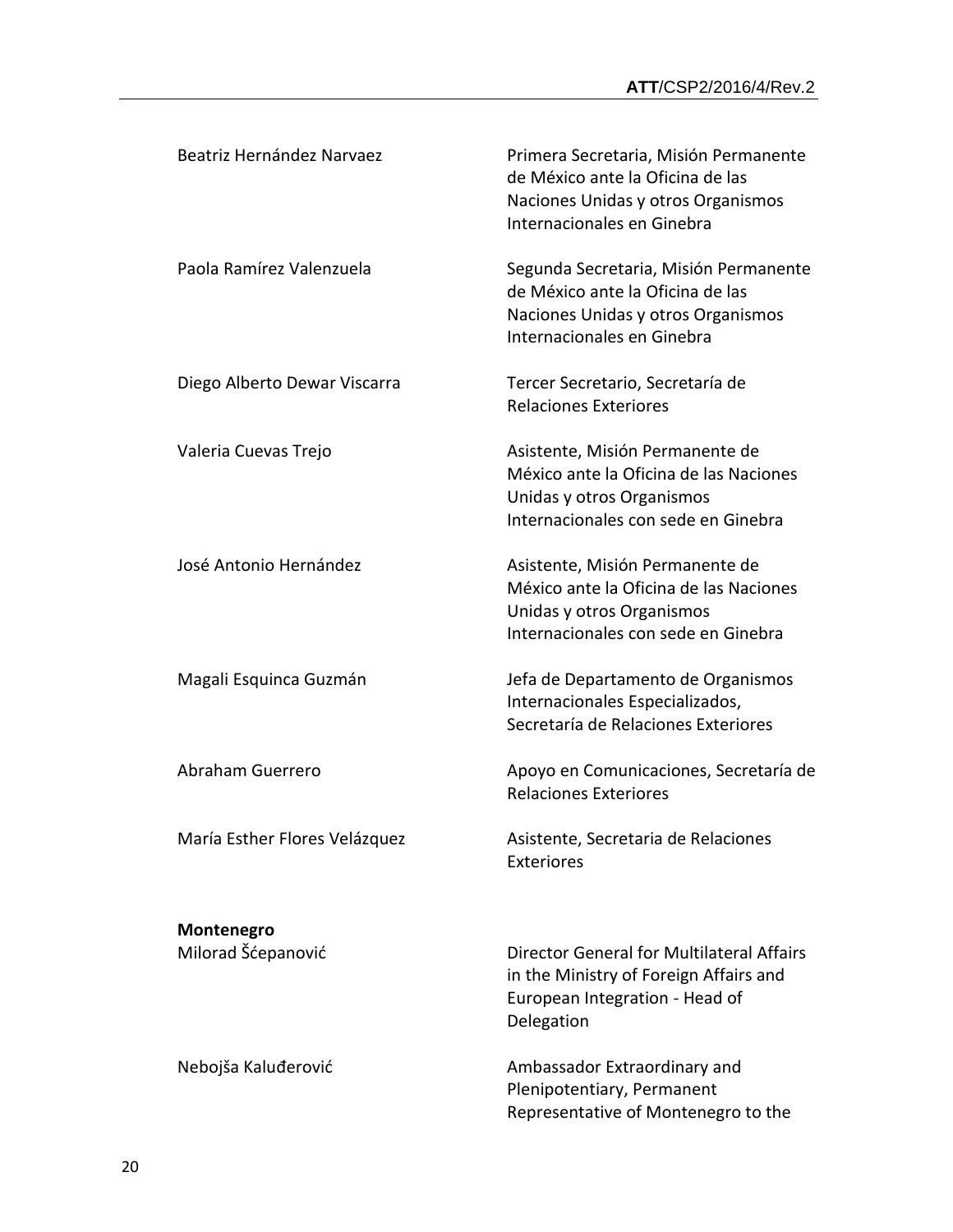|                                | United Nations and other International<br>Organizations in Geneva                                                                                      |
|--------------------------------|--------------------------------------------------------------------------------------------------------------------------------------------------------|
| Tamara Brajović                | First Councellor at the Permanent<br>Mission of Montenegro to the United<br>Nations and other International<br>Organizations in Geneva                 |
| Anđelka Rogač                  | First Secretary in the Permanent Mission<br>of Montenegro to the United Nations<br>and other International Organizations in<br>Geneva                  |
| <b>The Netherlands</b>         |                                                                                                                                                        |
| Hendrik Cornelis van der Kwast | Permanent Representative of the<br>Kingdom of the Netherlands to the<br>Conference on Disarmament and<br>Disarmament, Geneva - Head of<br>Delegation   |
| Mark Versteden                 | Deputy Head Disarmament, First<br>Secretary, Permanent Representation of<br>the Kingdom of the Netherlands to the<br>Conference on Disarmament, Geneva |
| Martijn Ruebzaet               | Senior Policy Officer, Ministry of Foreign<br>Affairs, The Hague, the Netherlands                                                                      |
| Heleen Huijgen                 | <b>Assistant to the Permanent</b><br>Representation of the Kingdom of the<br>Netherlands to the Conference on<br>Disarmament, Geneva                   |
| <b>New Zealand</b>             |                                                                                                                                                        |
| Dell Higgie                    | Permanent Representative, to the<br>Conference on Disarmament in Geneva<br>- Head of Delegation                                                        |
| <b>Katy Donnelly</b>           | Deputy Permanent Representative, to<br>the Conference on Disarmament in<br>Geneva - Alternate Head of Delegation                                       |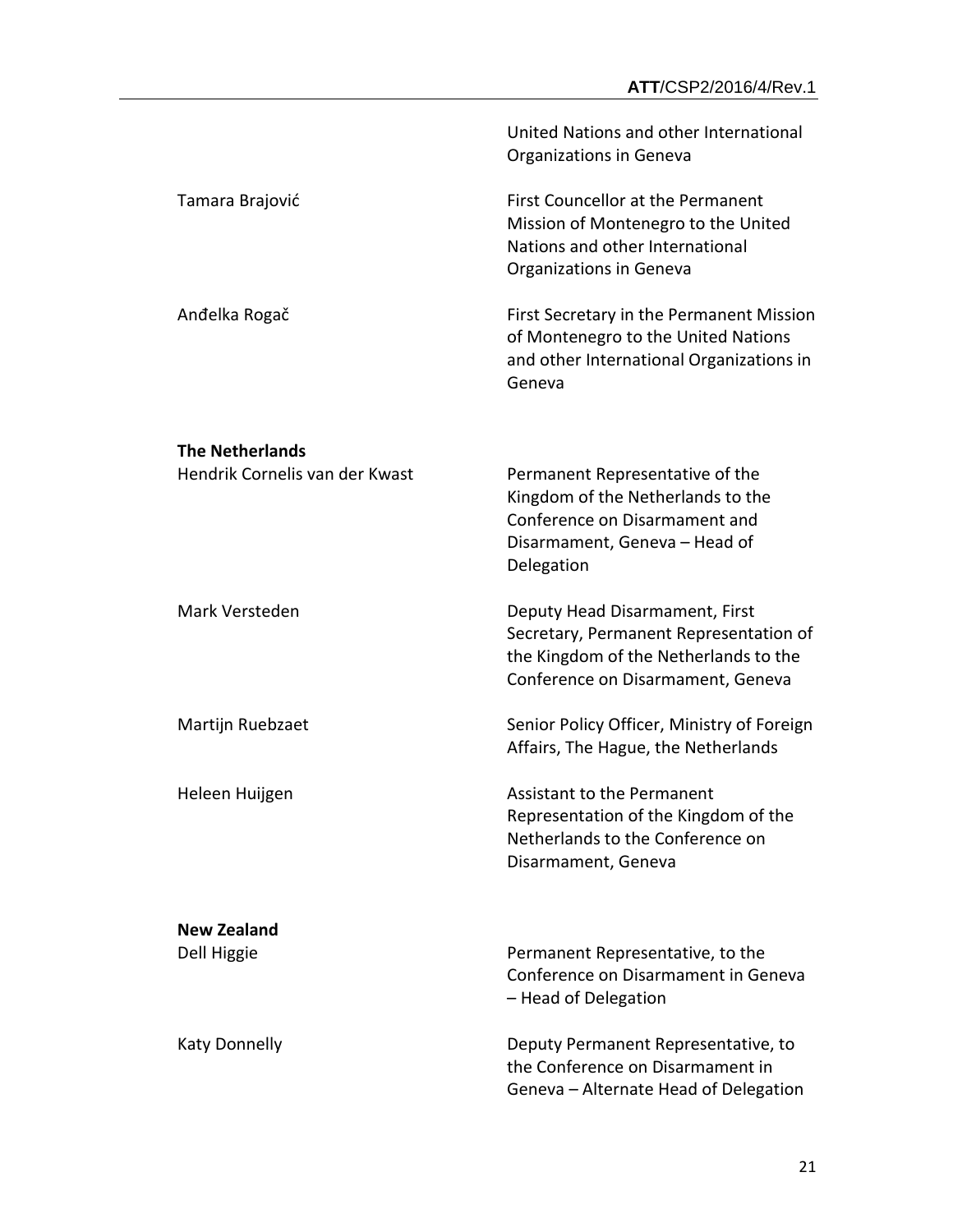| Isabella Carrington                       | Adviser                                                                                                                                                           |
|-------------------------------------------|-------------------------------------------------------------------------------------------------------------------------------------------------------------------|
| <b>Niger</b><br>Fatima Sidikou            | Ambassadeur/Représentant Permanent<br>du Niger auprès de l'Office des Nations<br>Unies et des autres Organisations à<br>Genève                                    |
| <b>Issoufou Garba</b>                     | Premier Secrétaire, charge des<br>questions de Désarmement, Permanent<br>du Niger auprès de l'Office des Nations<br>Unies et des autres Organisations à<br>Genève |
| <b>Nigeria</b><br>Mansur Muhammed Dan-Ali | Minister of Defence, Federal Republic of<br>Nigeria                                                                                                               |
| E. E. Imohe                               | Ambassador, Headquarters, Abuja                                                                                                                                   |
| <b>B.G Wakil</b>                          | Ambassador, Headquarters, Abuja                                                                                                                                   |
| Nonye Udo                                 | Ambassador, Headquarters, Abuja                                                                                                                                   |
| Peter S. O. Emuze                         | Charge d'Affaires, a.i. Permanent<br>Mission of Nigeria, Geneva                                                                                                   |
| Patrick Y. Gbbemudu                       | Minister, Permanent Mission of Nigeria<br>Geneva                                                                                                                  |
| Olufunsho Alabi                           | Headquarters, Abuja                                                                                                                                               |
| Hashimu Abubakar Gusau                    | First Secretary, Permanent Mission of<br>Nigeria, Geneva                                                                                                          |
| Kabiru Rabiu                              |                                                                                                                                                                   |
| Anthony Alonwu                            |                                                                                                                                                                   |
| Zainab Joy Momodu                         |                                                                                                                                                                   |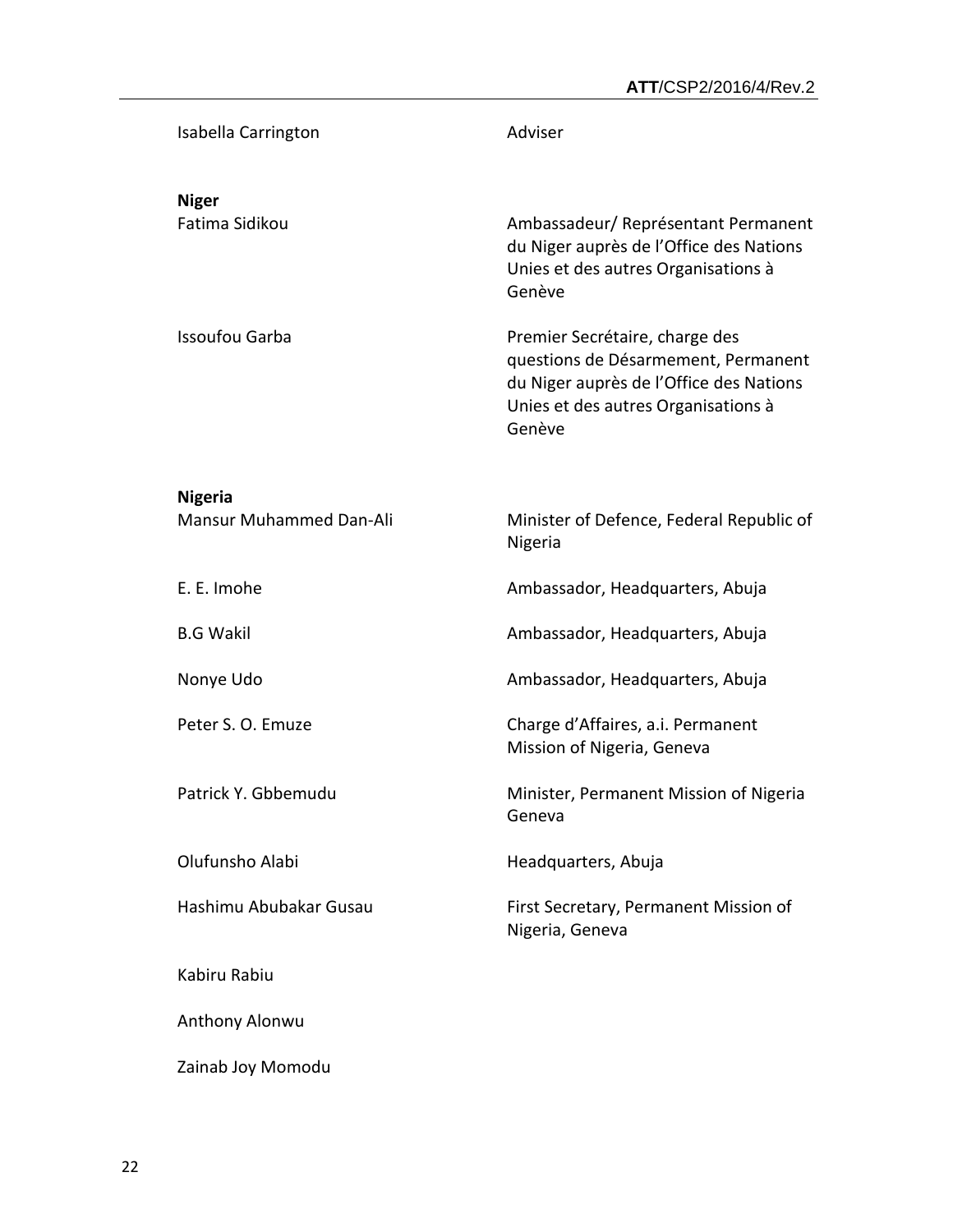| <b>Norway</b>                |                                                                                                                                                                                                                 |
|------------------------------|-----------------------------------------------------------------------------------------------------------------------------------------------------------------------------------------------------------------|
| Kjersti Sommerset            | Minister, Deputy Permanent<br>Representative Chargé d'Affairs,<br>Permanent Mission of Norway to the<br>United Nations Office and other<br>international Organisations in Geneva -<br><b>Head of Delegation</b> |
| Ingrid Schøyen               | Senior Adviser, Norwegian Ministry of<br>Foreign Affairs, Oslo                                                                                                                                                  |
| Ingunn Vatne                 | Minister Counsellor, Permanent<br>Representative, Permanent Mission of<br>Norway to the United Nations Office<br>and other international Organisations in<br>Geneva                                             |
| Lill Anita Krokan Kristensen | Senior Adviser, Permanent Mission of<br>Norway to the United Nations Office<br>and other international Organisations in<br>Geneva                                                                               |
| Gro Nystuen                  | Dr. Juris and Senior Partner,<br>International Law and Policy Institute<br>(ILPI) Norway                                                                                                                        |
| Malgorzata T. Hauge          | <b>Embassy Secretary, Permanent Mission</b><br>of Norway to the United Nations Office<br>and other international Organisations in<br>Geneva                                                                     |
| Panama                       |                                                                                                                                                                                                                 |
| Jonattan Del Rosario         | Viceministro de Seguridad Pública -<br><b>Head of Delegation</b>                                                                                                                                                |
| Cesar A. Gómez R.            | Embajador, Representante Permanente<br>Adjunto, Encargado de Negocios, Misión<br>Permanente ante las Naciones Unidas y<br>otras organizaciones internacionales                                                  |
| Christian Vega               | Secretario Ejecutivo del Viceministro de<br>Seguridad Pública                                                                                                                                                   |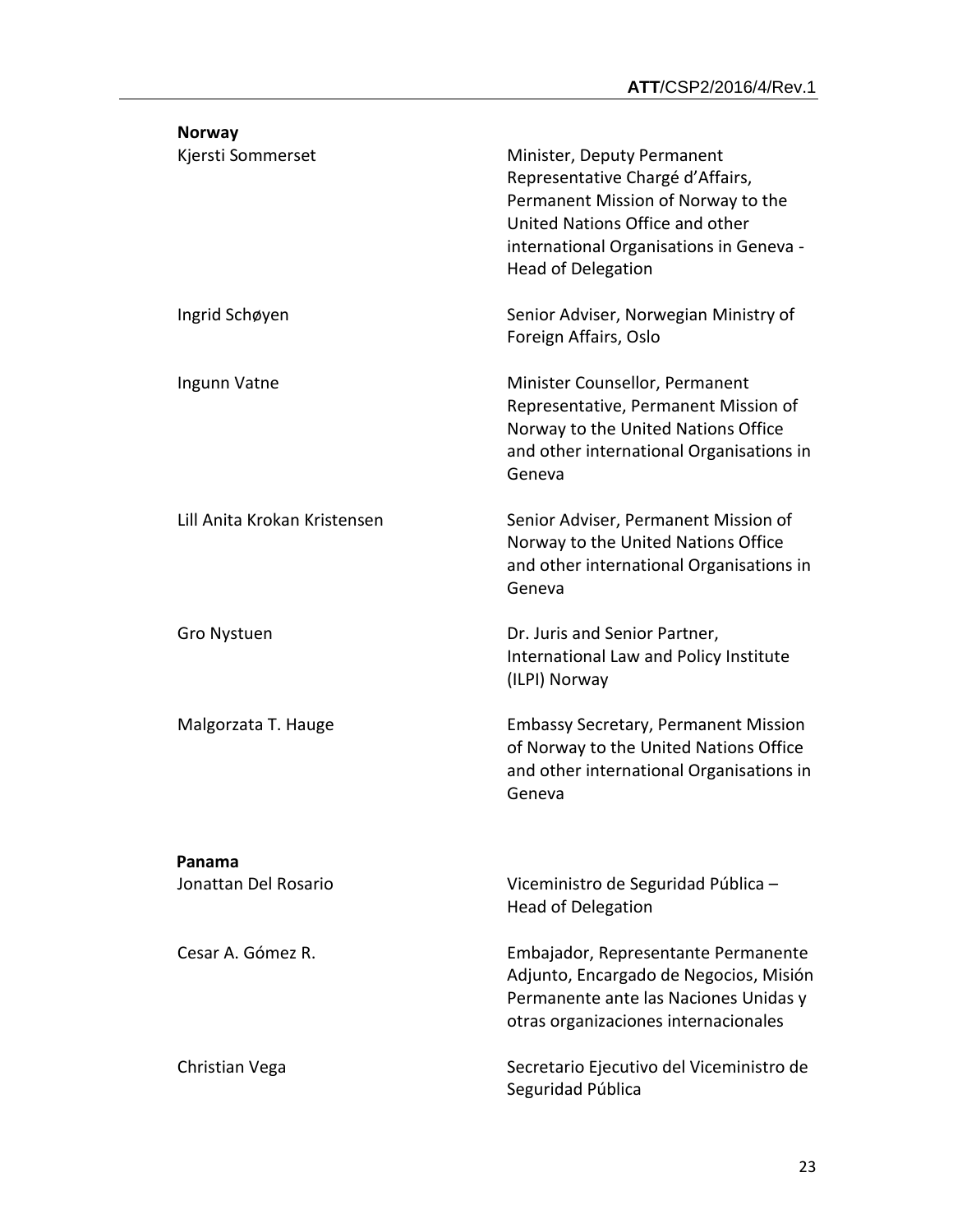| Patricia Lee                              | Directora de Proyectos Especiales,<br>Ministerio de Seguridad Pública                                                                                                                                |
|-------------------------------------------|------------------------------------------------------------------------------------------------------------------------------------------------------------------------------------------------------|
| Rene A. Moses West                        | Coordinator Ejecutivo Nacional del<br>Programa Barrios Seguros, Ministerio de<br>Seguridad Pública                                                                                                   |
| Leoncio Hernández                         | Dirección General de Organismos y<br>Conferencias Internacionales del<br>Ministerio de Relaciones Exteriores de<br>Panamá                                                                            |
| Grisselle Rodríguez                       | Consejera de la Misión de Panama en<br>Ginebra                                                                                                                                                       |
| Siurania Mirones                          | Agregada de la Misión de Panamá en<br>Ginebra                                                                                                                                                        |
|                                           |                                                                                                                                                                                                      |
| Paraguay<br>Juan Esteban Aguirre Martínez | Ambassador, Permanent Representative<br>of the Republic of Paraguay to the<br>United Nations and other International<br>Organizations in Geneva                                                      |
| Raúl Martínez                             | Counsellor, Director for International<br>Organizations, Ministry of Foreign<br>Affairs of the Republic of Paraguay                                                                                  |
| Miguel Candia Ibarra                      | First Secretary, Official in charge of<br>disarmament issues, Permanent<br>Representative of the Republic of<br>Paraguay to the United Nations and<br>other International Organizations in<br>Geneva |
| Peru                                      |                                                                                                                                                                                                      |
| María Antonia Masana García               | Ministra, Representante Permanente<br>Alterna, La Representación Permanente<br>del Perú en Ginebra, Head of Delegation                                                                               |
| <b>Hugo Flores Morales</b>                | Ministro, Director de Seguridad y<br>Defensa del Ministerio de Relaciones                                                                                                                            |

Exteriores del Perú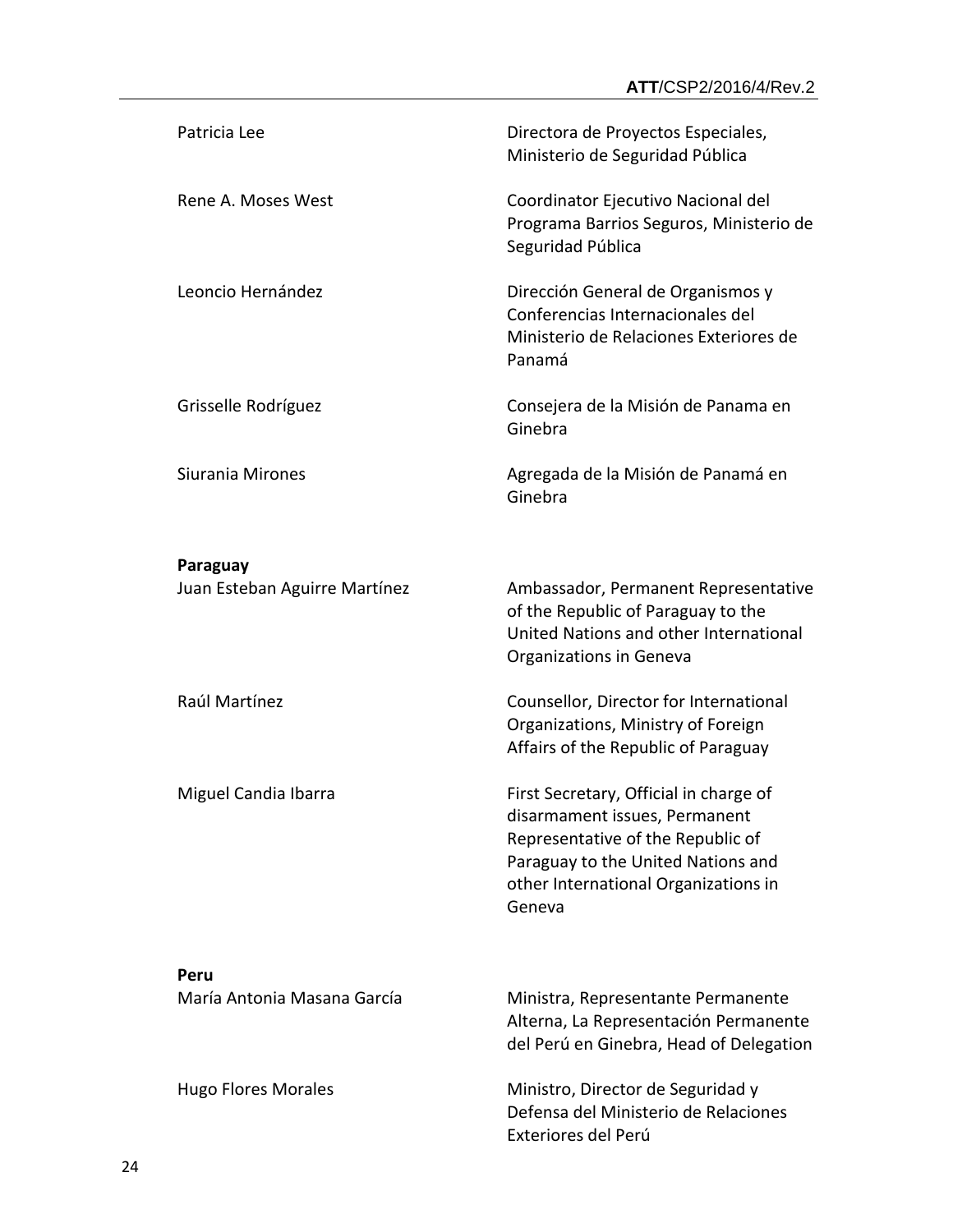| Guillermo Bustamante Valderrama | Funcionario del Ministerio de Defensa<br>del Perú                                                                                                    |
|---------------------------------|------------------------------------------------------------------------------------------------------------------------------------------------------|
| Ana Teresa Lecaros Terry        | Funcionaria de la Representación<br>Permanente del Perú, Ginebra                                                                                     |
| Carlos Enrique García Castillo  | Primer Secretario, Representación<br>Permanente del Perú en Ginebra                                                                                  |
| Carlos Augusto Sibille Rivera   | Primer Secretario, Representación<br>Permanente del Perú en Ginebra                                                                                  |
|                                 |                                                                                                                                                      |
| <b>Poland</b><br>Beata Pęksa    | Head of the Security Policy Department,<br>Ministry of Foreign Affairs, Warsaw -<br><b>Head of Delegation</b>                                        |
| Mirosław Broiło                 | Minister Counsellor, Deputy Permanent<br>Representative of Poland to the United<br>Nations Office at Geneva - Alternate<br><b>Head of Delegation</b> |
| Anna Tyszkiewicz                | Head of Defence Industry Co-operation<br>and Export Control Division, Security<br>Policy Department, Ministry of Foreign<br>Affairs, Warsaw          |
| Sławomir Majszyk                | Head of Section, Legal and Treaty<br>Department, Ministry of Foreign Affairs,<br>Warsaw                                                              |
| Zbigniew Ciołek                 | Colonel, Counsellor-Senior Military<br>Adviser, Permanent Mission of Poland<br>to the United Nations Office at Geneva                                |
| Paulina Gonciarz                | Senior Specialist. Department of<br>International Security Policy, Ministry of<br><b>National Defence</b>                                            |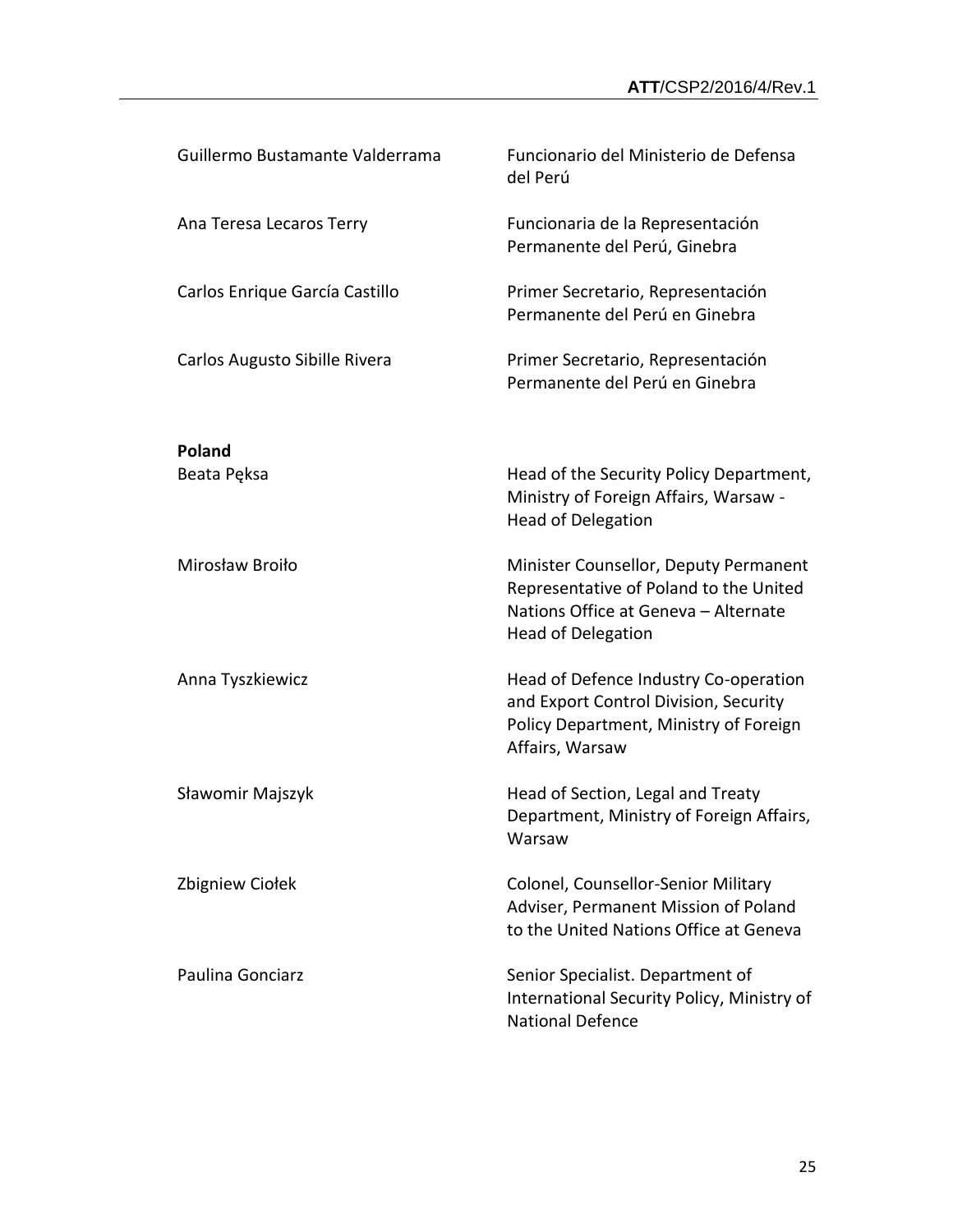| Portugal                                |                                                                                                                                                                                        |
|-----------------------------------------|----------------------------------------------------------------------------------------------------------------------------------------------------------------------------------------|
| Pedro Nuno Bártolo                      | Ambassador, Permanent<br>Representative, Permanent Mission of<br>Portugal to the United Nations, Geneva                                                                                |
| Nuno Cabral                             | First Secretary, Permanent Mission,<br>Geneva                                                                                                                                          |
| Rita Braga Da Cruz                      | Intern, Permanent Mission of Portugal<br>to the United Nations, Geneva                                                                                                                 |
| <b>Republic of Moldova</b>              |                                                                                                                                                                                        |
| <b>Victor Moraru</b>                    | Deputy Head, General Directorate for<br>Multilateral Cooperation, Ministry of<br>Foreign Affairs and European<br>Integration of the Republic of Moldova -<br><b>Head of Delegation</b> |
| Igor Moldovan                           | First Secretary of the Permanent<br>Mission of the Republic of Moldova to<br>the UN Office in Geneva                                                                                   |
| Romania                                 |                                                                                                                                                                                        |
| Adrian Cosmin Vierița                   | Ambassador and Permanent<br>Representative of Romania - Head of<br>Delegation                                                                                                          |
| <b>Traian Filip</b>                     | Minister Plenipotentiary and Deputy<br>Permanent Representative of Romania                                                                                                             |
| Marusia Grădinaru                       | Head of section, Ministry of Foreign<br>Affairs of Romania, Department for<br><b>Export Controls - ANCEX</b>                                                                           |
| Iulia Manea                             | Expert, Ministry of Foreign Affairs of<br>Romania, Department for Export<br>Controls - ANCEX                                                                                           |
| <b>Saint Vincent and the Grenadines</b> |                                                                                                                                                                                        |
| Sehon Marshall                          | Counsellor, Permanent Mission of St.<br>Vincent and the Grenadines to the<br><b>United Nations</b>                                                                                     |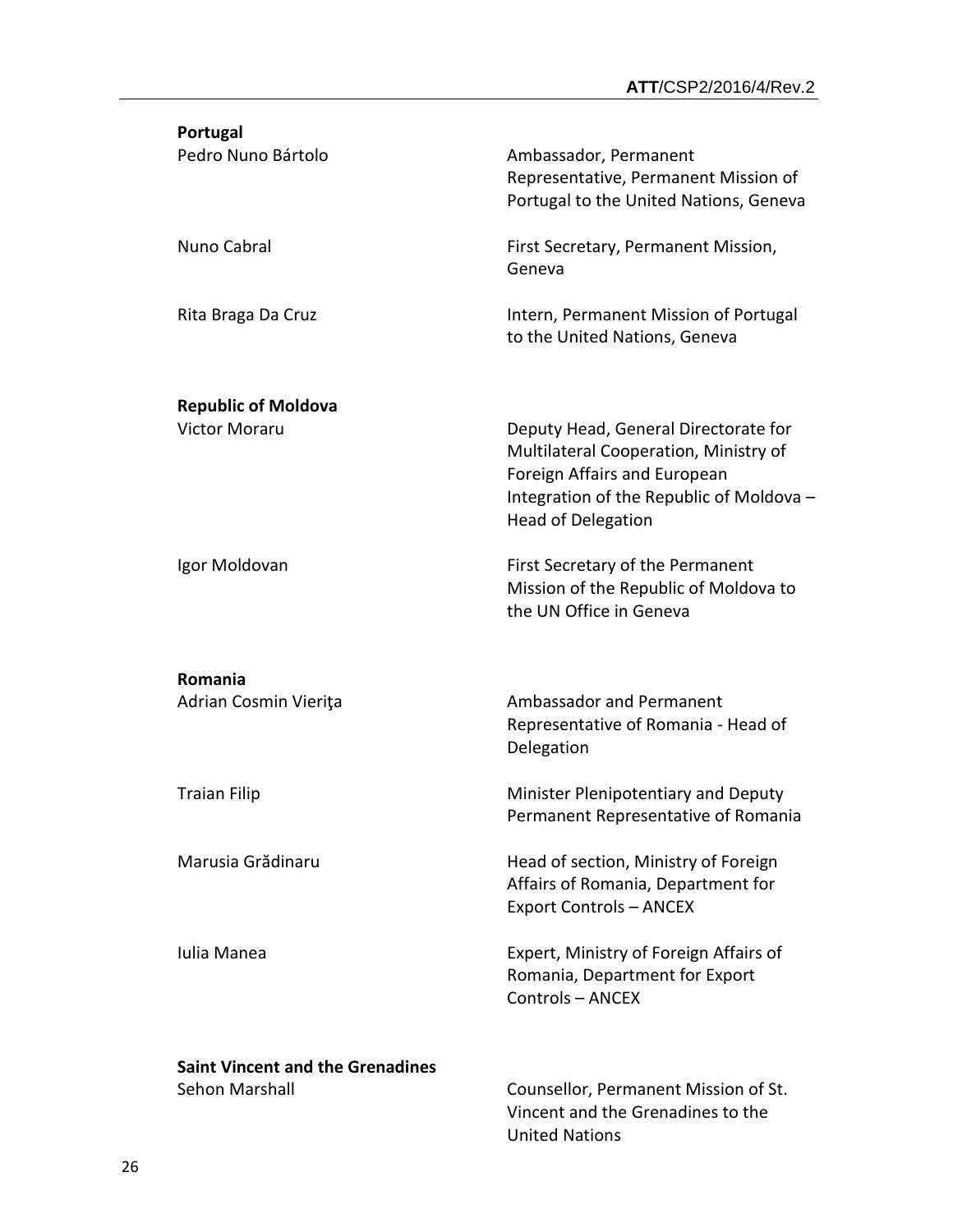| <b>San Marino</b>                |                                                                                                                                                                                              |
|----------------------------------|----------------------------------------------------------------------------------------------------------------------------------------------------------------------------------------------|
| Marcello Beccari                 | Ambassadeur, Représentant permanent<br>de la République de Saint Marin auprès<br>des Nations Unies à Genève et des<br>autres Organisations Internationales en<br>Suisse - Head of Delegation |
| Anita Dedic                      | Secretarie de la Mission permanent de<br>la République de Saint Marin auprès des<br>Nations Unies à Genève et des<br>Organisations Internationales en Suisse                                 |
| Samoa<br>Hele Ei Matatia         | Principal Foreign Service Officer,<br>Political, International Relations and<br>Protocol Division, Ministry of Foreign<br>Affairs and Trade, Appia, Samoa                                    |
|                                  |                                                                                                                                                                                              |
| <b>Senegal</b><br>Mankeur Ndiaye | Ministre des Affaires étrangères et des<br>Sénégalais de l'Extérieur - Head of<br>Delegation                                                                                                 |
| Mame Baba Cisse                  | Ambassadeur, Mission Permanente du<br>Sénégal à Genève                                                                                                                                       |
| Aboubacar Sadikh Barry           | Ministre Conseiller, Chargé d'Affaires a.i<br>de la Mission Permanente du Sénégal à<br>Genève                                                                                                |
| <b>Mouhamed Lamine Thiaw</b>     | Ministre Conseiller, Directeur des<br>Organisations internationales et de la<br>Mondialisation du Ministère des Affaires<br>étrangères et des Sénégalais de<br>l'Extérieur                   |
| Sérigne Dieye                    | Premier Conseiller à la Mission du<br>Sénégal auprès des Nations Unies à<br>Genève                                                                                                           |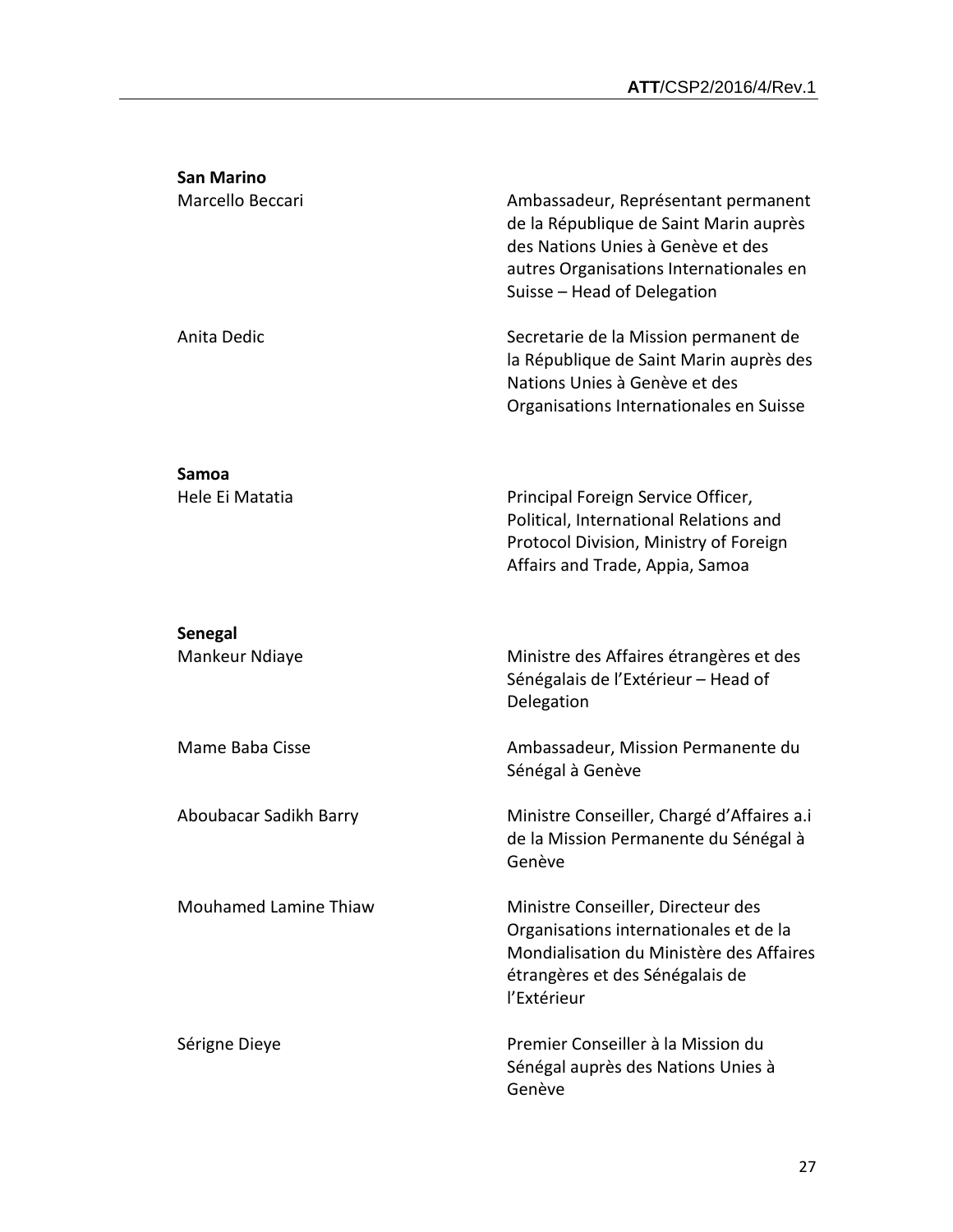| Wagane Faye                       | Directeur du Contrôle des Etudes et de<br>la Législation du Ministère des Forces<br>armées, Point Focal du Traité sur le<br>Commerce des armes  |
|-----------------------------------|-------------------------------------------------------------------------------------------------------------------------------------------------|
| <b>Isidor Marcel Sene</b>         | Premier Conseiller à la Mission du<br>Sénégal auprès des Nations Unies à New<br>York                                                            |
| Mame Diarra Bousso Fall           | Premier Conseiller à la Mission du<br>Sénégal auprès de l'Office des Nations<br>Unies à Genève                                                  |
| <b>Serbia</b>                     |                                                                                                                                                 |
| Igor Kuželka                      | Chief of the Arms Control and<br>Cooperation Department in the Ministry<br>of Foreign Affairs of the Republic of<br>Serbia - Head of Delegation |
| Branka Latinović                  | Ambassador from the Arms Control and<br>Cooperation Department in the Ministry<br>of Foreign Affairs of the Republic of<br>Serbia               |
| Miloš Djurdjević                  | Third Secretary, Permanent Mission of<br>the Republic of Serbia to the United<br>Nations Office in Geneva                                       |
| the Seychelles<br>Philippe Cecile | Chief Superintendent of the Seychelles<br><b>Police Force</b>                                                                                   |
| Sierra Leone                      |                                                                                                                                                 |
| <b>Yvette Stevens</b>             | Ambassador, Permanent Representative<br>of the Permanent Mission of Sierra<br>Leone to the UN in Geneva                                         |
| Kai Sonda Brima                   | Counsellor, Permanent Mission of Sierra<br>Leone, Geneva                                                                                        |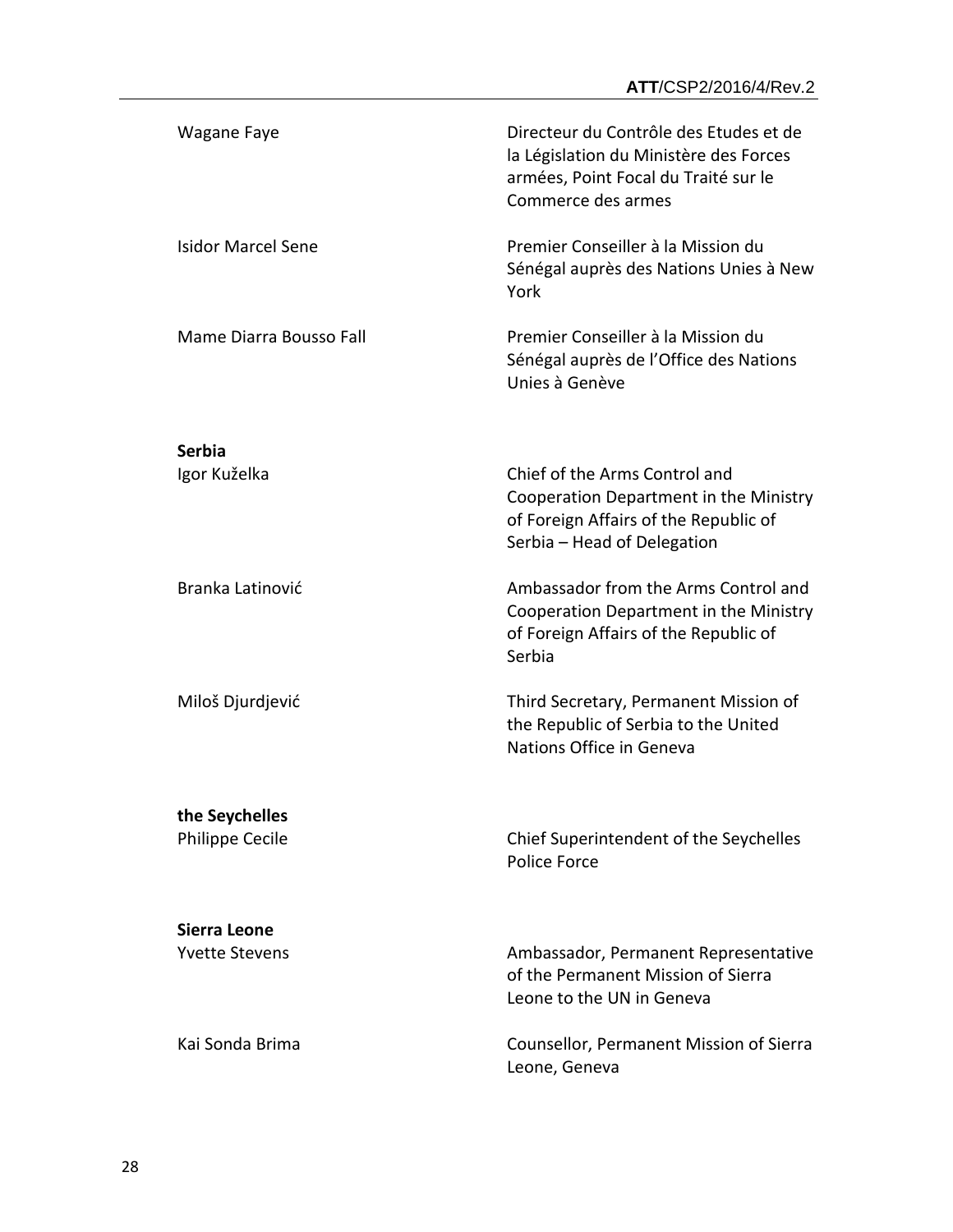| Slovakia                 |                                                                                                                                                                                                     |
|--------------------------|-----------------------------------------------------------------------------------------------------------------------------------------------------------------------------------------------------|
| Fedor Rosocha            | Ambassador Extraordinary and<br>Plenipotentiary, Permanent<br>Representative of Slovakia to the United<br>Nations Office and other International<br>Organizations in Geneva - Head of<br>Delegation |
| Karol Mistrík            | Director, Ministry of Foreign and<br>European Affairs of the Slovak Republic<br>- Alternate Head of Delegation                                                                                      |
| Karol Šefčík             | <b>First Secretary, Permanent</b><br>Representative of Slovakia to the United<br>Nations Office and other International<br>Organizations in Geneva                                                  |
| Kristina Kubíková        | Attaché, Permanent Representative of<br>Slovakia to the United Nations Office<br>and other International Organizations in<br>Geneva                                                                 |
| Tatiana Sládečková       | Ministry of Economy of the Slovak<br>Republic                                                                                                                                                       |
| Slovenia<br>Vojislav Šuc | Ambassador, Permanent Representative<br>of the Republic of Slovenia to the United<br>Nations Office and other International<br>Organizations in Geneva                                              |
| Jelka Travnik            | Minister Plenipotentiary, Deputy<br>Permanent Representative, Permanent<br>Mission of the Republic of Slovenia to<br>the UN Office and other International<br>organizations in Geneva               |
| Nika Aupič               | Secretary, Disarmament and Non<br>Proliferation, Ministry of Defence of the<br>Republic of Slovenia                                                                                                 |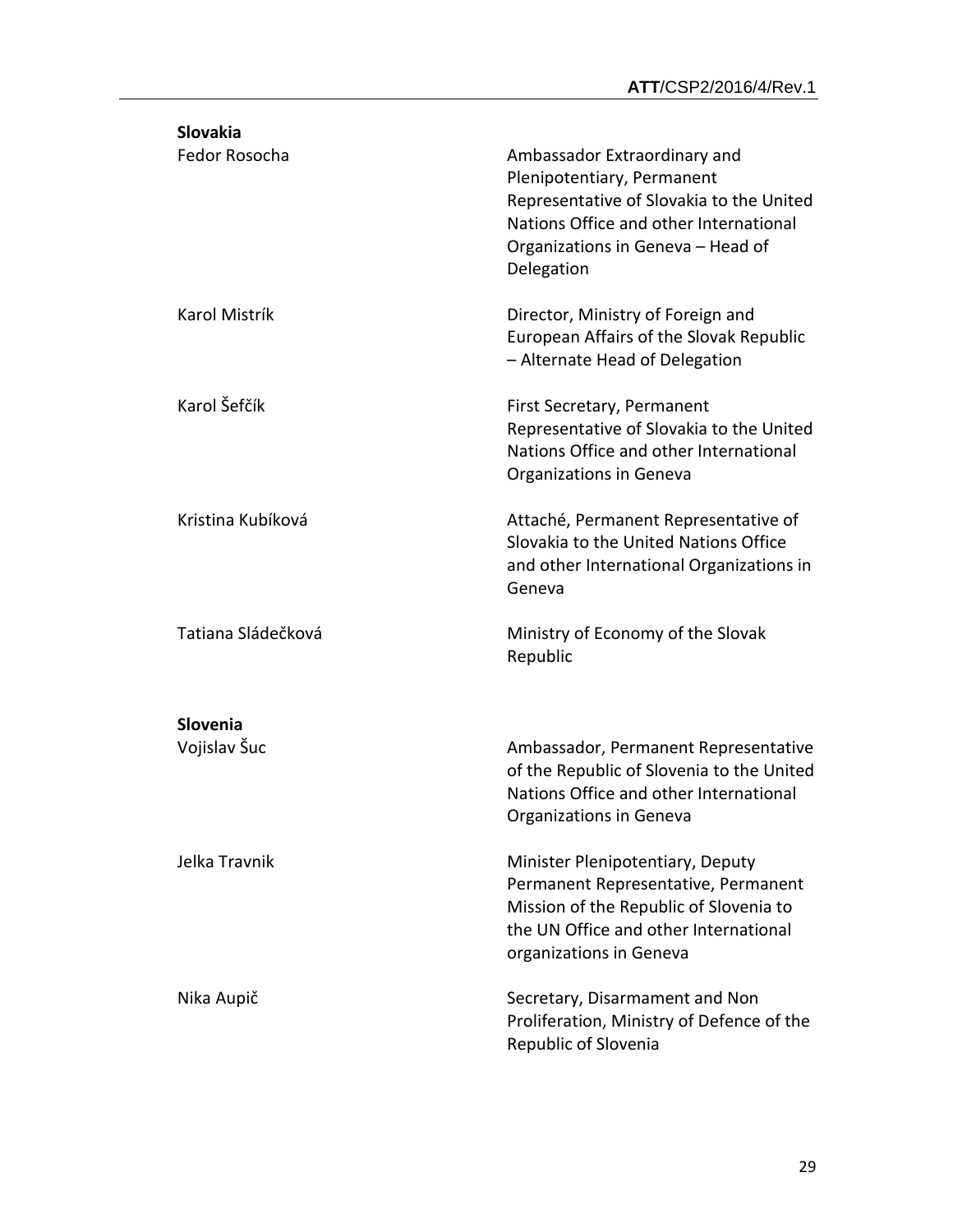| <b>South Africa</b>             |                                                                                                                                                                                                                                  |
|---------------------------------|----------------------------------------------------------------------------------------------------------------------------------------------------------------------------------------------------------------------------------|
| Nozipho Joyce Mxakato-Diseko    | Ambassador, Extraordinary and<br>Plenipotentiary, Permanent Mission of<br>the Republic of South Africa to the<br>United Nations Office at Geneva and<br>other International Organizations in<br>Switzerland - Head of Delegation |
| Simbongile V Mancotywa-Kumsha   | Counsellor, Disarmament, Permanent<br>Mission of the Republic of South Africa<br>to the United Nations Office at Geneva<br>and other International Organizations in<br>Switzerland - Advisor                                     |
| <b>Chantelle Naidoo</b>         | First Secretary, Disarmament,<br>Permanent Mission of the Republic of<br>South Africa to the United Nations<br>Office at Geneva and other International<br>Organizations in Switzerland - Advisor                                |
| <b>Moira Antoinette Patrick</b> | First Secretary, Disarmament Advisor,<br>Permanent Mission of the Republic of<br>South Africa to the United Nations<br>Office at Geneva and other International<br>Organizations in Switzerland - Advisor                        |
| Riyadh Bhayat                   | <b>Acting Deputy Director, Disarmament</b><br>and Non-Proliferation, Pretoria-<br>Advisor                                                                                                                                        |
| Erza Makhosonke Jele            | Director, Directorate Conventional Arms<br>Control and Head of the Secretariat of<br>the NCACC                                                                                                                                   |
| <b>Spain</b>                    |                                                                                                                                                                                                                                  |
| Julio Herraiz                   | Embajador, Jefe de la Delegación de<br>España ante la Conferencia de Desarme,<br>Representación Permanente de España,<br>Ginebra - Head of Delegation                                                                            |
| Rafael Górgolas                 | Consejero, Representación Permanente<br>de España, Ginebra                                                                                                                                                                       |
| Marina Tognola                  | Intern                                                                                                                                                                                                                           |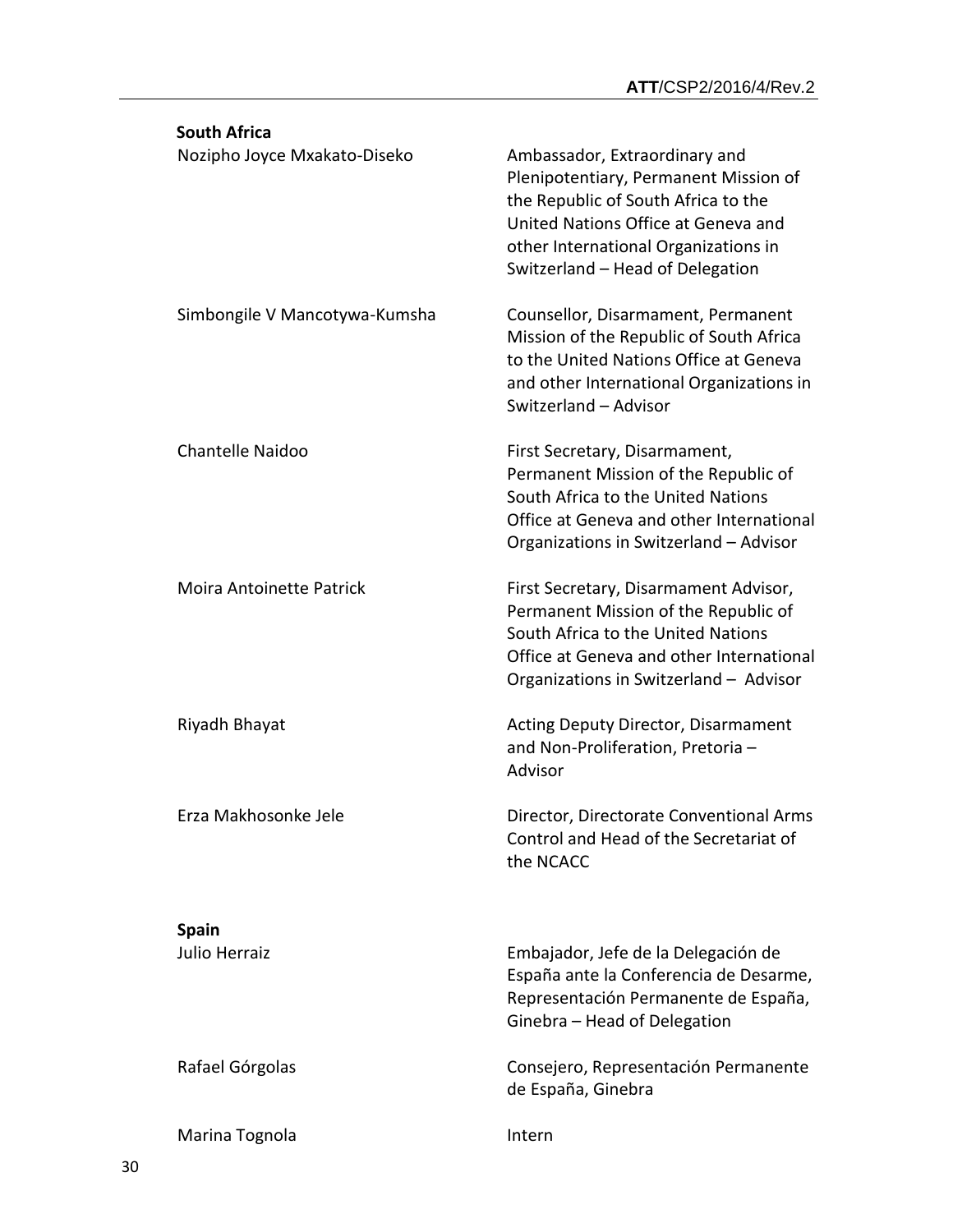| Maitane Barreira Castelao                        | Intern                                                                                                                                                                                                     |
|--------------------------------------------------|------------------------------------------------------------------------------------------------------------------------------------------------------------------------------------------------------------|
| Sweden<br>Paul Beijer                            | Ambassador, Ministry for Foreign<br>Affairs, Stockholm - Head of Delegation                                                                                                                                |
| Jerzy Makarowski                                 | Minister Counsellor, Permanent Mission<br>of Sweden                                                                                                                                                        |
| Daniel Nord                                      | Senior Advisor, Permanent Mission of<br>Sweden                                                                                                                                                             |
| Azadeh Alian                                     | Ministry for Foreign Affairs, Stockholm                                                                                                                                                                    |
|                                                  |                                                                                                                                                                                                            |
| <b>Switzerland</b><br>Johann N. Schneider-Ammann | Le président de la Confédération suisse                                                                                                                                                                    |
| Erik Reumann                                     | Porte-parole du président de la<br>Confédération                                                                                                                                                           |
| Erwin Bollinger                                  | Chef suppléant du domaine de<br>prestation relation économiques<br>bilatérales, Chef contrôles à<br>l'exportation et sanctions, Secrétariat<br>d'État à l'économie SECO, Berne - Head<br>of Delegation     |
| Simon Plüss                                      | Chef du ressort maîtrise des armements<br>et politique de la maîtrise des<br>armements, Secrétariat d'État à<br>l'économie SECO, Berne - Alternate<br><b>Head of Delegation</b>                            |
| Daniela Schneider                                | Cheffe suppléante de la division<br>politique de sécurité, Cheffe de la<br>section maîtrise des armements et<br>désarmement et non-prolifération,<br>Département fédéral des affaires<br>étrangères, Berne |
| Caroline Kraege                                  | Cheffe de la section du droit<br>diplomatique et consulaire, Direction du                                                                                                                                  |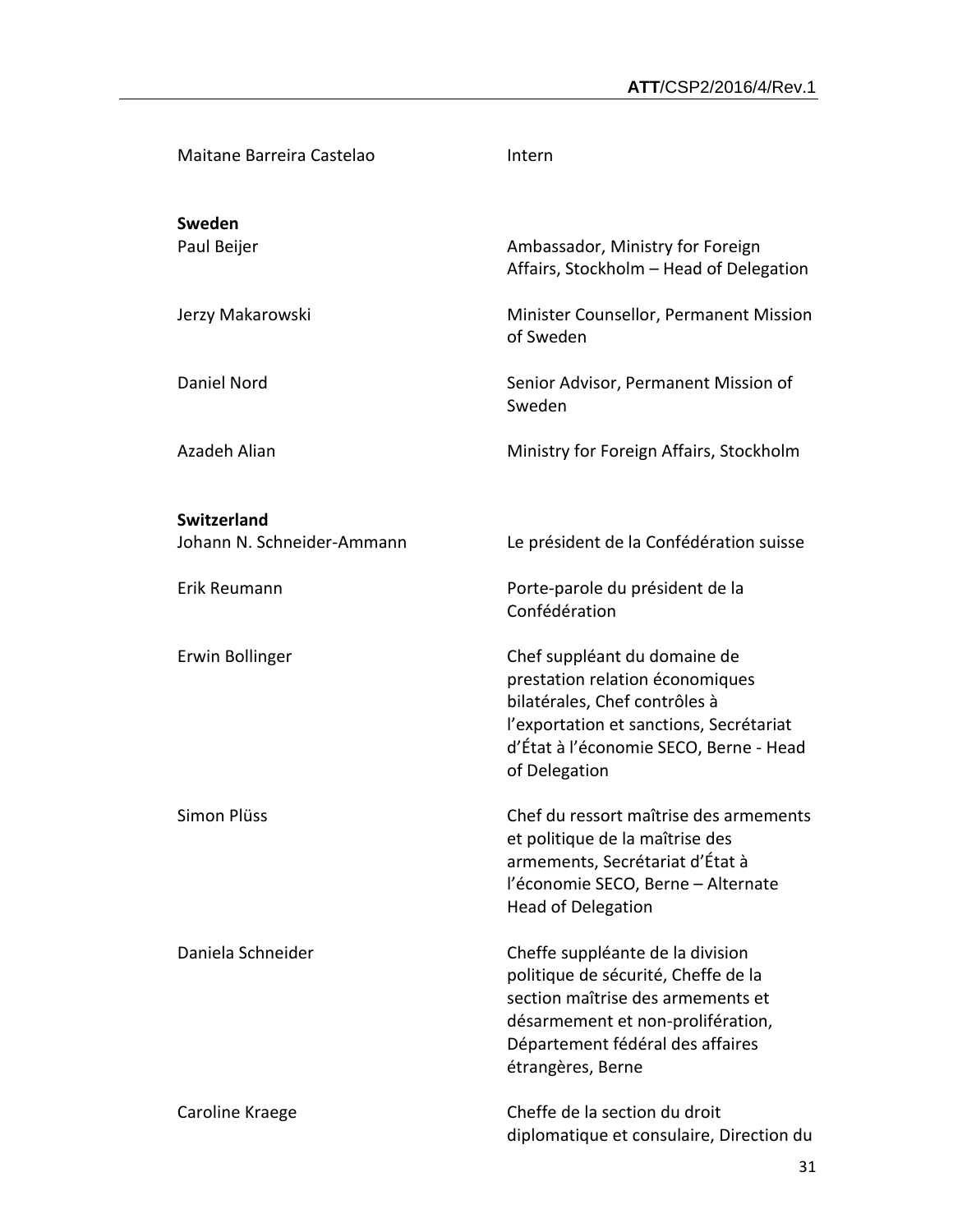|                              | droit international public, Département<br>fédéral des affaires étrangères, Berne                                                                                                                 |
|------------------------------|---------------------------------------------------------------------------------------------------------------------------------------------------------------------------------------------------|
| Nikolas Stürchler Gonzenbach | Chef de la section du droit international<br>humanitaire, Direction du droit<br>international public, Département<br>fédéral des affaires étrangères, Berne                                       |
| Valentin Zellweger           | Ambassadeur, Représentant permanent<br>de la Suisse auprès l'Office des Nations<br>Unies et des autres organisations<br>internationales à Genève                                                  |
| Sabrina Dallafior            | Ambassadeur, Représentant permanent<br>de la Suisse auprès l'Office des Nations<br>Unies et des autres organisations<br>internationales à Genève                                                  |
| Laurent Masmejean            | Conseiller, Mission Permanente de la<br>Suisse auprès de l'Office des Nations<br>Unies et des autres organisations<br>internationales à Genève                                                    |
| Rita Grünenfelder            | Cheffe suppléante de la section conseil<br>de sécurité, affaires politiques, Division<br>Nations Unies et organisations<br>internationales, Département fédéral<br>des affaires étrangères, Berne |
| Dana Komarek                 | Collaboratrice scientifique, Etat-major<br>des relations internationales Défense,<br>Département fédéral de la défense, de<br>la protection de la population et des<br>sports, Berne              |
| André Mittmann               | Collaborateur scientifique Ressort<br>maîtrise des armements et politique de<br>la maîtrise des armements, Secrétariat<br>d'État à l'économie SECO, Berne                                         |
| Sergio Bonin                 | Collaborateur scientifique, Section<br>maîtrise des armements et<br>désarmement et non-prolifération,<br>Division politique de sécurité,                                                          |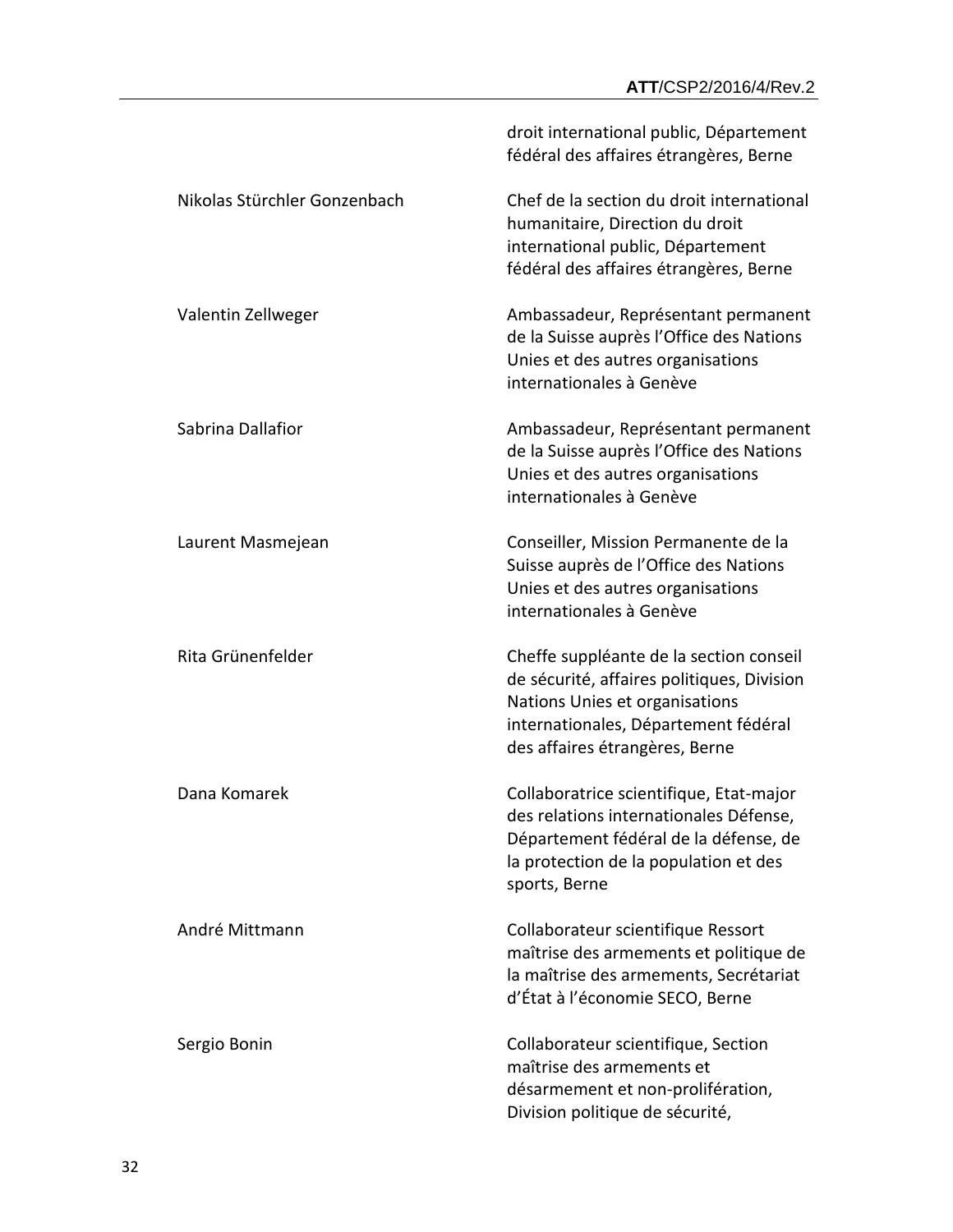|                                | Département fédéral des affaires<br>étrangères, Berne                                                                                                                                                                 |
|--------------------------------|-----------------------------------------------------------------------------------------------------------------------------------------------------------------------------------------------------------------------|
| Anina Mathis                   | Chargée de programme, Section<br>politique de paix multilatérale, Division<br>Sécurité humaine, Département fédéral<br>des affaires étrangères, Berne                                                                 |
| <b>Brigitte Benoit Landale</b> | Juriste, Section du droit diplomatique et<br>consulaire, Direction du droit<br>international public, Département<br>fédéral des affaires étrangères, Berne                                                            |
| <b>Michael Siegrist</b>        | Juriste, Section droit international<br>humanitaire, Direction du droit<br>international public, Département<br>fédéral des affaires étrangères, Berne                                                                |
| Samir Yeddes                   | Collaborateur scientifique, Section<br>organisations internationales et<br>politiques d'accueil, Division Nations<br>Unies et organisations internationales,<br>Département fédéral des affaires<br>étrangères, Berne |
| Aline Berdoz                   | Experte associée, Mission Permanente<br>de la Suisse auprès de l'Office des<br>Nations Unies et des autres<br>organisations internationales à Genève                                                                  |
| Matthieu Niederhauser          | Expert associé, Section droit<br>international humanitaire, Direction du<br>droit international public, Département<br>fédéral des affaires étrangères, Berne                                                         |
|                                |                                                                                                                                                                                                                       |

## **The Former Yugoslav Republic of Macedonia**

Svetlana Geleva **Deputy Director for Multilateral Affairs**, Ministry of Foreign Affairs of the Republic of Macedonia – Head of Delegation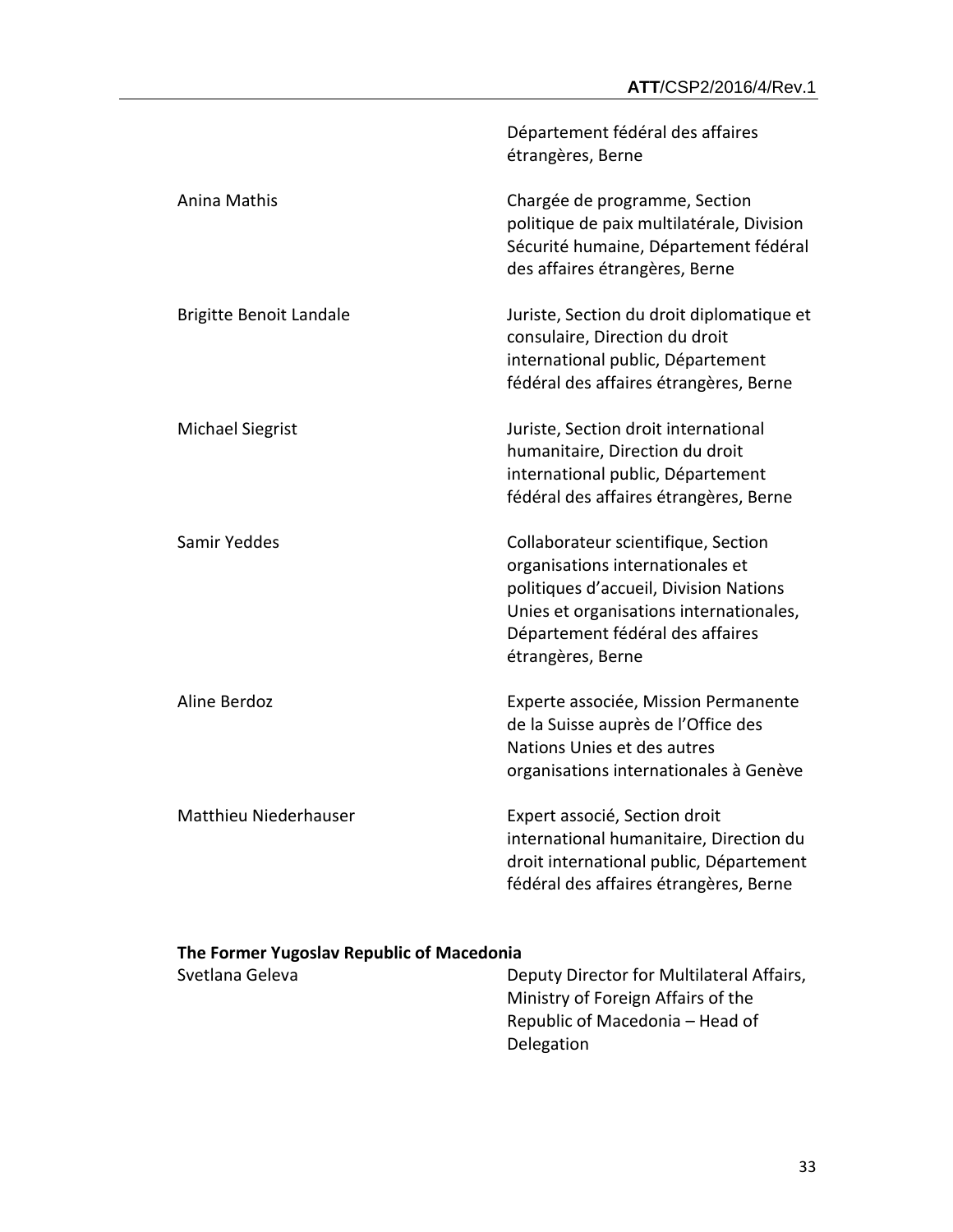| <b>Togo</b>                                          |                                                                                                          |
|------------------------------------------------------|----------------------------------------------------------------------------------------------------------|
| Mazah Paka                                           | Secrétaire permanent de la Commission<br>- Head of Delegation                                            |
| Awoki Koinzi                                         | Premier Secrétaire a la Mission<br>Permanente du Togo à Genève                                           |
| <b>Trinidad and Tobago</b>                           |                                                                                                          |
| Mariella Fonrose                                     | Second Secretary, Permanent Mission of<br>Trinidad and Tobago to the United<br>Nations, Geneva           |
| Ornal Barman                                         | Second Secretary, Permanent Mission of<br>Trinidad and Tobago to the United<br>Nations, Geneva           |
| <b>Tuvalu</b>                                        |                                                                                                          |
| Sunema Pie Simati                                    | First Secretary of the Tuvalu Mission to<br>the United Nations                                           |
| United Kingdom of Great Britain and Northern Ireland |                                                                                                          |
| Jessica Hand                                         | Head of Arms Export Policy Department,<br>Foreign and Commonwealth Office -<br><b>Head of Delegation</b> |
| <b>Matthew Rowland</b>                               | Permanent Representative to the<br>Conference on Disarmament                                             |
| <b>Guy Pollard</b>                                   | Deputy Permanent Representative to<br>the Conference on Disarmament                                      |
| Eleonora Saggese                                     | Attaché, Permanent Representation to<br>the Conference on Disarmament                                    |
| Paul Lakin                                           | Head Conventional Arms Policy Team,<br>Arms Export Policy Department, Foreign<br>and Commonwealth Office |

Ashley Meredith **Arms Export Policy Department, Foreign** and Commonwealth Office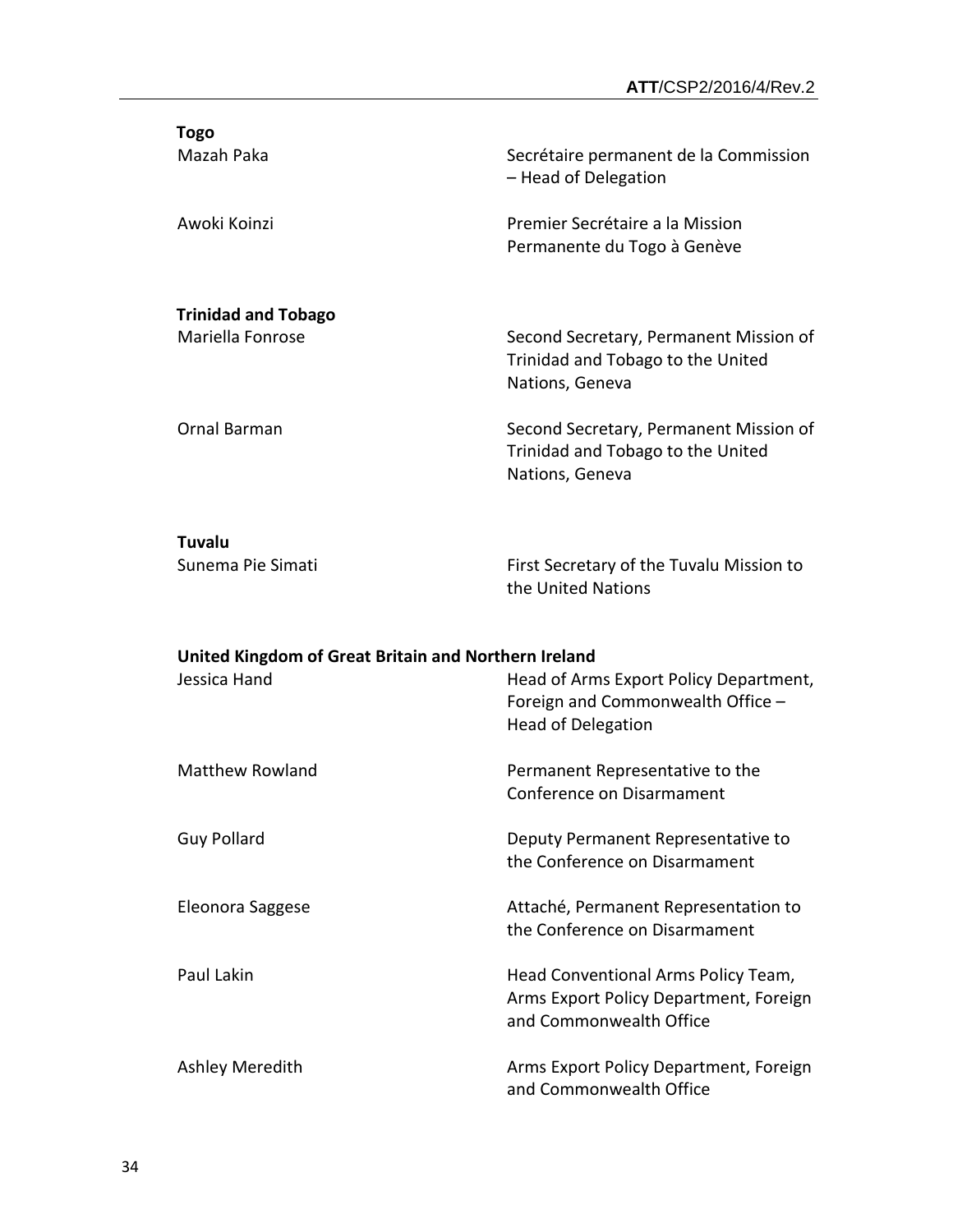| <b>Uruguay</b>               |                                                                                                      |
|------------------------------|------------------------------------------------------------------------------------------------------|
| Ricardo González Arenas      | Embajador, Representante Permanente<br>ante ONU y otras Organizaciones<br>Internacionales en Ginebra |
| Cristina González            | Ministro Consejero de la Misión<br>Permanente del Uruguay en Ginebra                                 |
| Zambia                       |                                                                                                      |
| Encyla Tina Chishiba Sinjela | Ambassador, Permanent Representative<br>to the United Nations, Geneva                                |
| <b>Moses Phiri</b>           | Air Secretary, Zambia Air Force, Ministry<br>of Defence                                              |
| Eunice Luambia               | Director, Zambia Mine Action Centre<br>(ZMAC), Ministry of Foreign Affairs                           |
| <b>Dominic Matale</b>        | Assistant Director, Research and<br>Planning, Ministry of Defence                                    |
| Samson Lungo                 | First Secretary, Permanent Mission of<br>Zambia - Geneva                                             |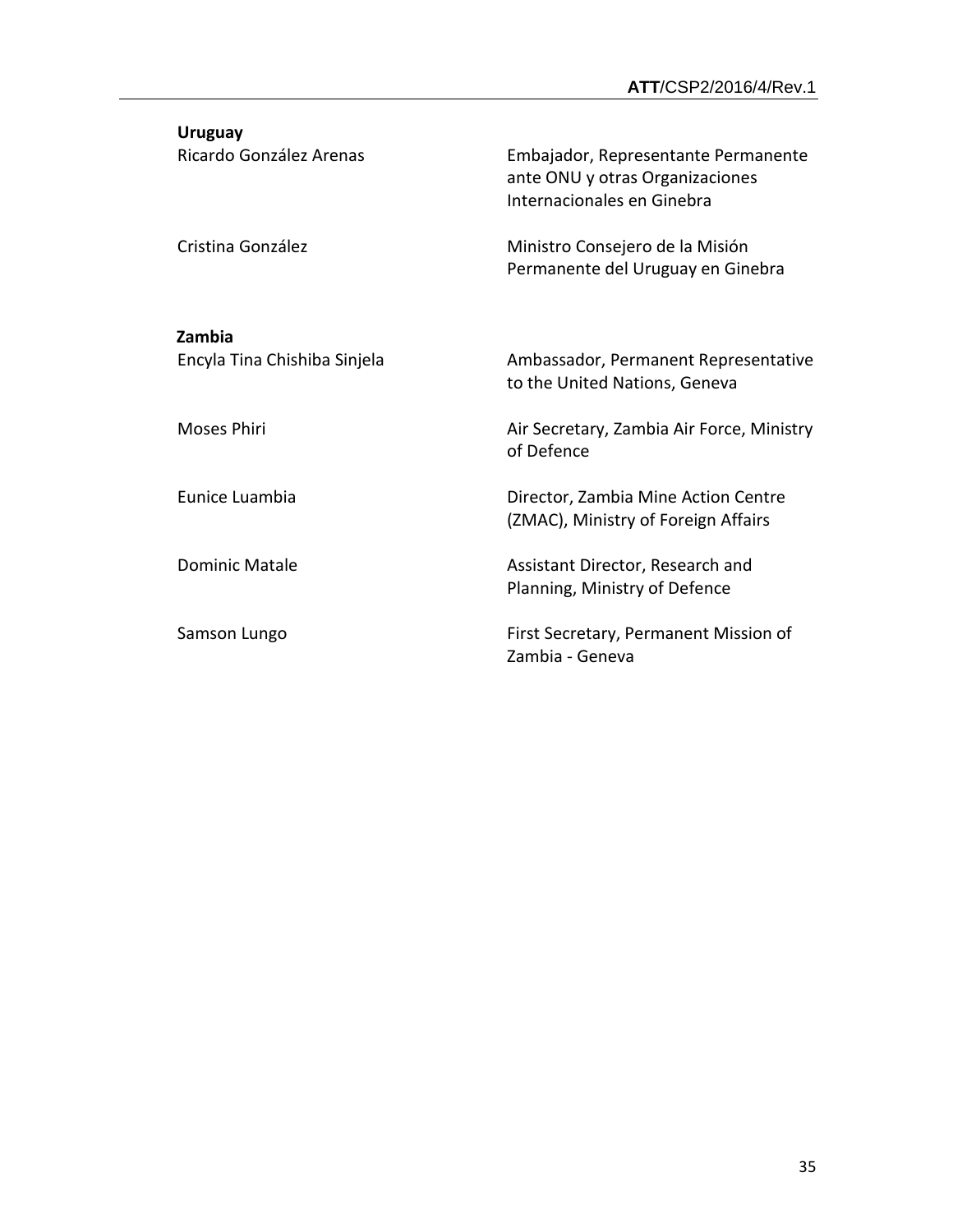| Guatemala<br>Carla María Rodríguez Mancia | Embajadora, Representante<br>Permanente - Head of Delegation                                               |
|-------------------------------------------|------------------------------------------------------------------------------------------------------------|
| Mónica Bolaños Pérez                      | Representante Permanente Alterna,<br>Misión Permanente de Guatemala en<br>Ginebra                          |
| Soledad Urruela Arenales                  | Ministro Consejero, Misión Permanente<br>de Guatemala ante las Naciones Unidas<br>en Nueva York            |
| Cecilia Cáceres Valdez                    | Primer Secretario, Misión Permanente<br>de Guatemala en Ginebra                                            |
| Alicia Marroquín Mogollón                 | Segundo Secretario, Misión Permanente<br>de Guatemala en Ginebra                                           |
| Diego Israel Girón Rodas                  | Tercer Secretario, Subdirección de<br>Política Multilateral, Ministerio de<br><b>Relaciones Exteriores</b> |
| Carlos José Escobedo Menéndez             | Ministro Consejero                                                                                         |

## **B. States which have ratified or acceded to the Treaty, but for which it is not yet in force**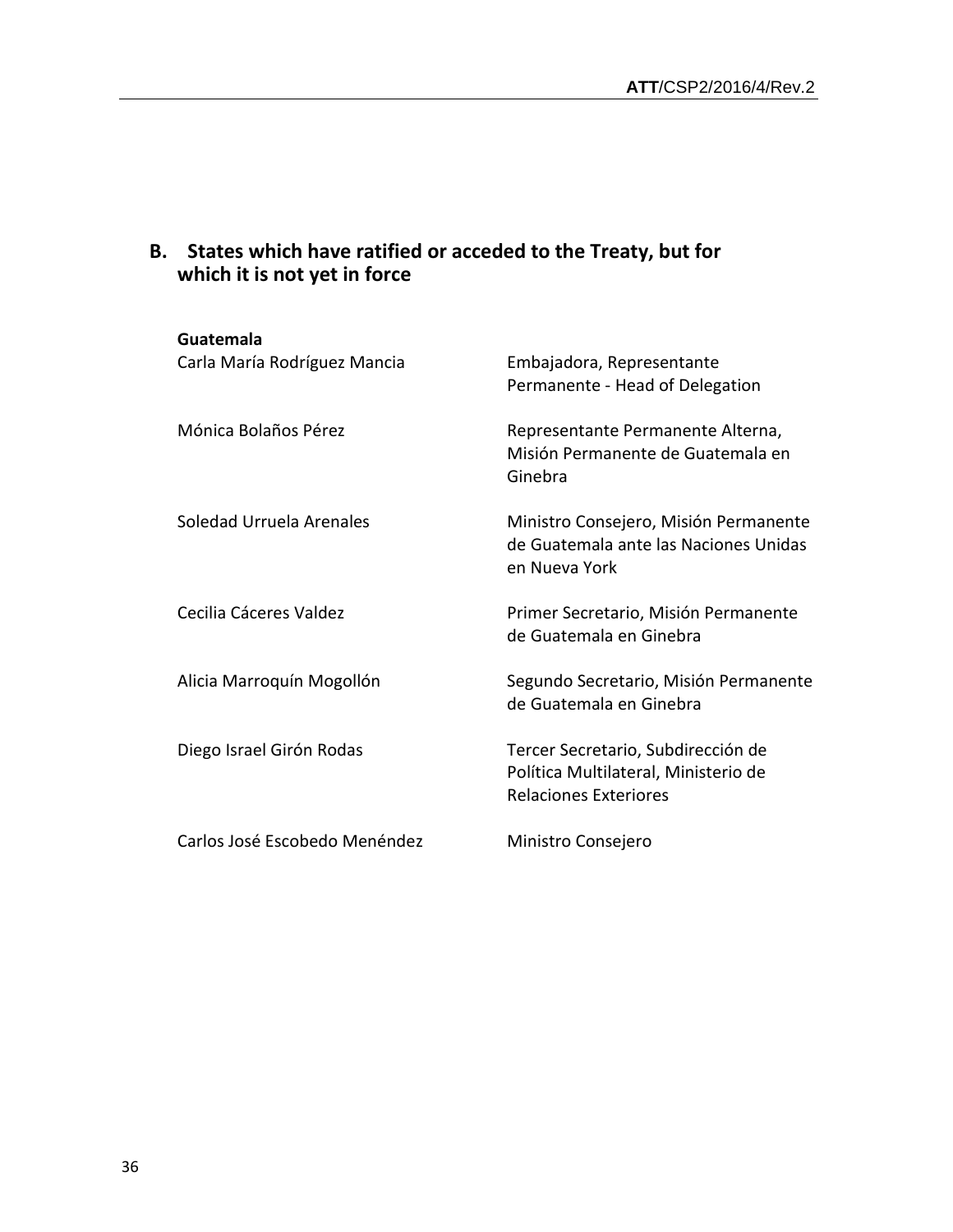## **C. Signatory States**

| Angola                             |                                                                                                                                                                      |
|------------------------------------|----------------------------------------------------------------------------------------------------------------------------------------------------------------------|
| <b>Mateus Manuel Gaspar</b>        | Lieutenant Colonel, Chef de Direction<br>des Armements de la Direction<br>Principale d'Armement et technique de<br>l'état-major Général de la République<br>d'Angola |
| David José                         | Chef de la Division de la Coopération<br>Bilatérale de l'Office de changes et<br>Coopération Internationale de la<br>République d'Angola                             |
| <b>Tomás Ferreira Marcos</b>       | Conseiller Militaire auxiliaire à la<br>Mission Permanente d'Angola auprès de<br>l'Office des Nations Unies                                                          |
| António de Jesus Jaime             | Conseiller à la Mission Permanente<br>d'Angola à Genève                                                                                                              |
| Alberto Samy Guimarães             | Deuxième Secrétaire à la Mission<br>Permanente d'Angola à Genève                                                                                                     |
| <b>Bahrain</b><br>Majed Alnoaimi   | Third Secretariat, Permanent Mission of<br>Bahrain, Geneva                                                                                                           |
| <b>Bangladesh</b><br>Shameem Ahsan | Ambassador, Permanent<br>Representative, Permanent Mission of<br>Bangladesh, Geneva - Head of<br>Delegation                                                          |
| Toufiq Islam Shatil                | Counsellor, Permanent Mission of<br>Bangladesh, Geneva                                                                                                               |
| Md. Robiul Islam                   | First Secretary, Permanent Mission of<br>Bangladesh, Geneva                                                                                                          |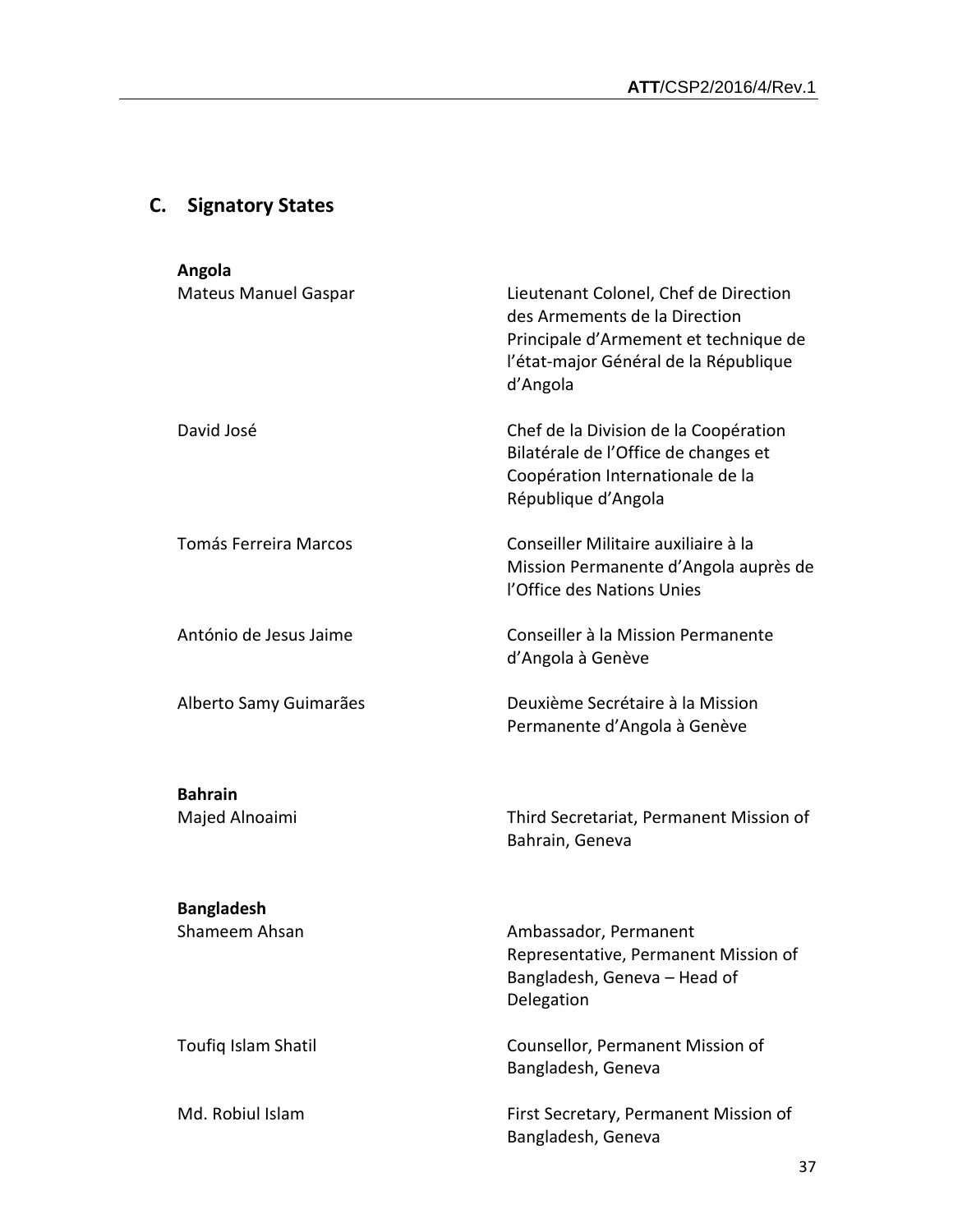| <b>Brazil</b>                         |                                                                                                                                   |
|---------------------------------------|-----------------------------------------------------------------------------------------------------------------------------------|
| Neil Giovanni Paiva Benevides         | Deputy Permanent Representative of<br>Brazil to the Conference on<br>Disarmament - Head of Delegation                             |
| Elis Treidler Öberg                   | Admiral and Military Advisor,<br>Permanent Representation of Brazil to<br>the Conference on Disarmament                           |
| Carlos Guilherme Sampaio Fernandes    | Second Secretary, Permanent<br>Representation of Brazil to the<br>Conference on Disarmament                                       |
| José Augusto Bognoni Lós Reis         | Colonel and Assistant Military Advisor,<br>Permanent Representation of Brazil to<br>the Conference on Disarmament                 |
| Maria Emilia de Moura Estevão Padilha | Lieutenant Commander and Assistant<br>Military Advisor, Permanent<br>Representation of Brazil to the<br>Conference on Disarmament |
| Leonardo José Trindade de Gusmão      | Captain, Ministry of Defense, Brazil                                                                                              |
| <b>Mauro Hernandes Rodrigues</b>      | Lieutenant Colonel, Ministry of Defense,<br><b>Brazil</b>                                                                         |
| Tony Gean Barbosa de Castro           | <b>Federal Police Officer</b>                                                                                                     |
| Cameroon                              |                                                                                                                                   |
| Anatole Fabien Marie Nkou             | Ambassador, Permanent Representative<br>of Cameron to the United Nations Office<br>in Geneva - Head of Delegation                 |
| Honoré Lea Ekame                      | Chargé de Mission au Services du<br><b>Premier Ministre</b>                                                                       |
| Floribert Njako                       | Colonel, Conseiller Diplomatique du<br>Chef d'Etat-Major des Armées,<br>Ministère de la Défense                                   |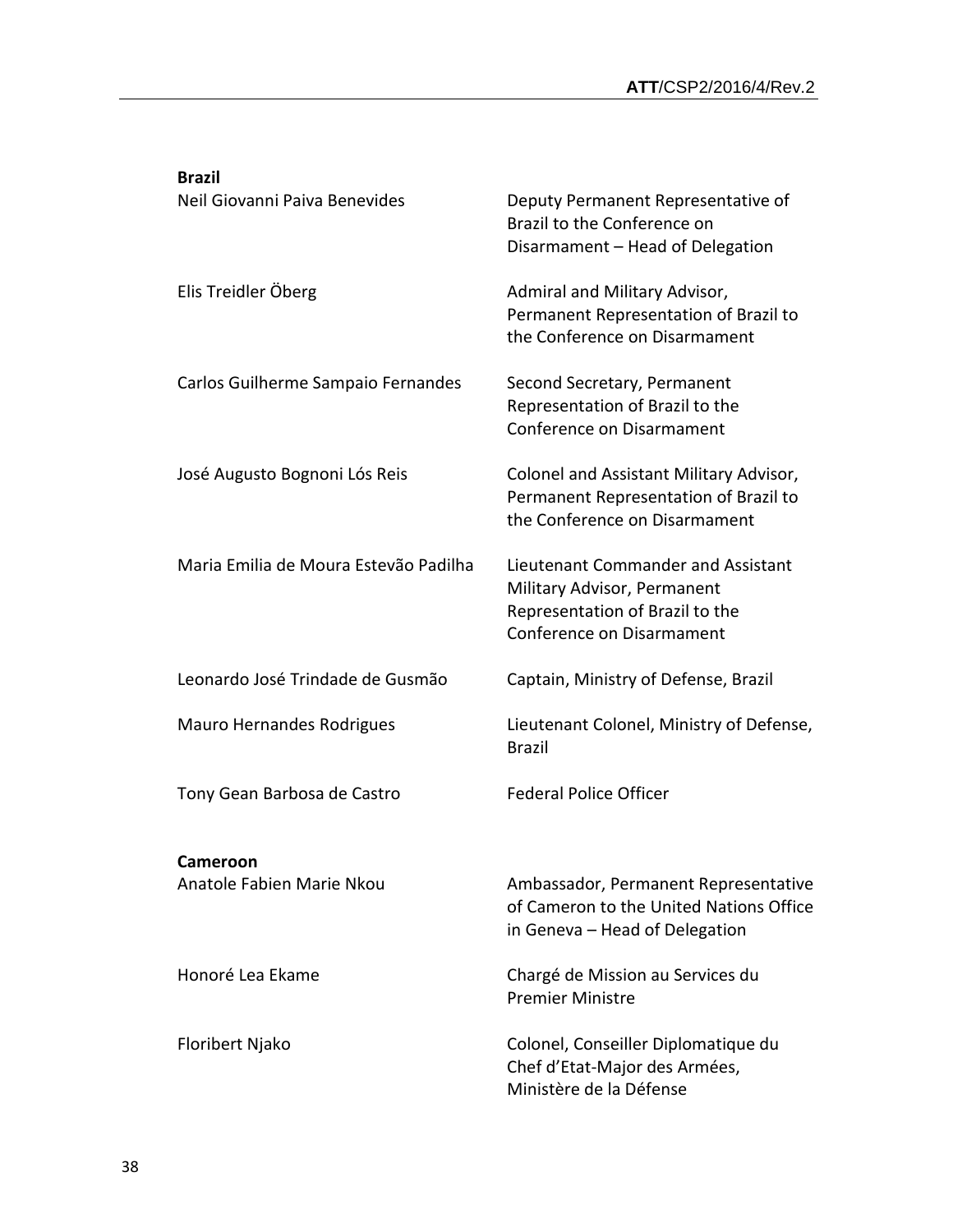| Magloire Enguene                     | Commissaire Divisionnaire, Chef de<br>Division Juridique, Délégation Générale<br>a la Sureté Nationale                                         |
|--------------------------------------|------------------------------------------------------------------------------------------------------------------------------------------------|
| Juteau Deadjufo Tousse               | Diplomate, Chef de Cellule des Accords,<br><b>Conventions et Documents Solennels</b><br>Internationaux, Ministère des Relations<br>Extérieures |
| Francis Ngantcha Tchandjou           | Minister Counsellor, Permanent Mission<br>of Cameroon to UNOG - Alternate Head<br>of Delegation                                                |
| Aurélien Eteki Nkongho               | First Secretary, Permanent Mission of<br>Cameroon to UNOG                                                                                      |
| Stéphane Christel Noah               | Chief of Service of Specialised<br>Institutions of the African Union,<br>Ministry of External Relations, Yaoundé                               |
| <b>Chile</b><br>Hellmut Lagos Koller | Permanent Mission of Chile in Geneva                                                                                                           |
| Colombia<br>Assad José Jater         | Minister Plenipotentiary, Chargé<br>d'Affairs a.i, Permanent Mission of<br>Colombia - Head of Delegation                                       |
| Francisco Alberto González           | Minister Counsellor, Permanent Mission<br>of Colombia                                                                                          |
| Sergio Sebastián Cruz                | Staff at the Permanent Mission of<br>Colombia                                                                                                  |
| Gabon<br>Edwige Koumby Missambo      | Premier Conseiller, Mission Permanente                                                                                                         |

du Gabon auprès de l'ONU à Genève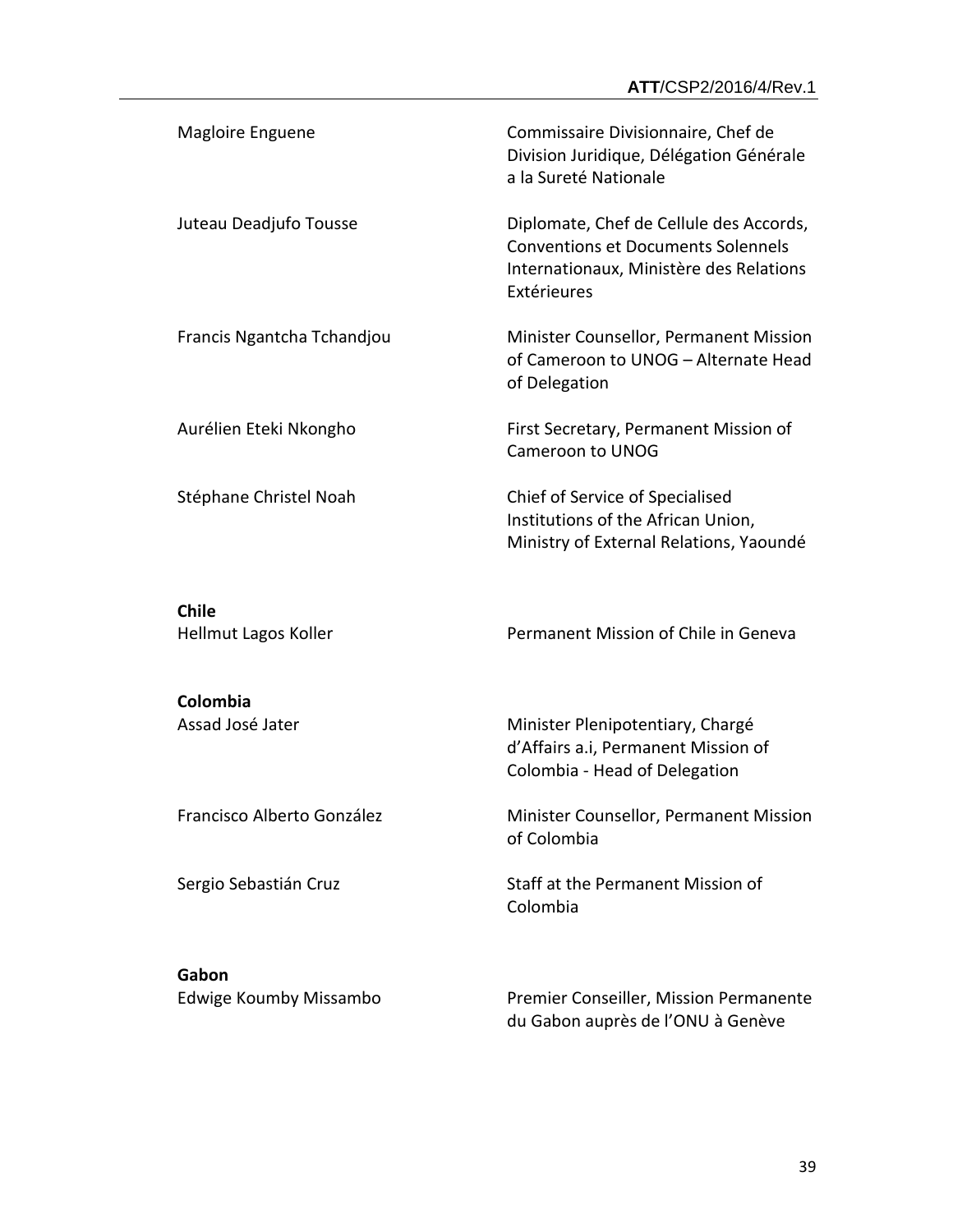**Djibouti**

Hamid Mohamed Aden Conseiller Technique au Ministère des Affaires Etrangères et de la Coopération Internationale

Ioba Embalo Secretário Permanente da Comissão Nacional de luta Contra a Proliferação de Armas Ligeiras e de Pequeño Calibre

**Haiti**

**Guinea-Bissau**

Gédéon Boutin **Conseiller, La Mission Permanent** d'Haïti auprès de l'Office des nations unies et des autres Organisations internationales à Genève

#### **Honduras**

Giampaolo Rizzo Alvarado Manuel Ambassador, Permanent

Representative, Chargé d'Affaires, Permanent Mission of Honduras in Geneva

Lilian Malexy Juarez **First Secretary, Permanent Mission of** Honduras in Geneva

**Israel**

Aviva Raz Shechter **Ambassador**, Permanent Representative, Permanent Mission of Israel, Geneva

Maya Yaron Counsellor, Deputy Permanent Representative to the CD, Permanent Mission of Israel, Geneva

Maor Elbaz Starinsky **Arms Control Department, Ministry of** Foreign Affairs, Jerusalem

Hanna Peleg Hanna Peleg Head of Enforcement Unit, Defense Export Control Agency (DECA), Ministry of Defense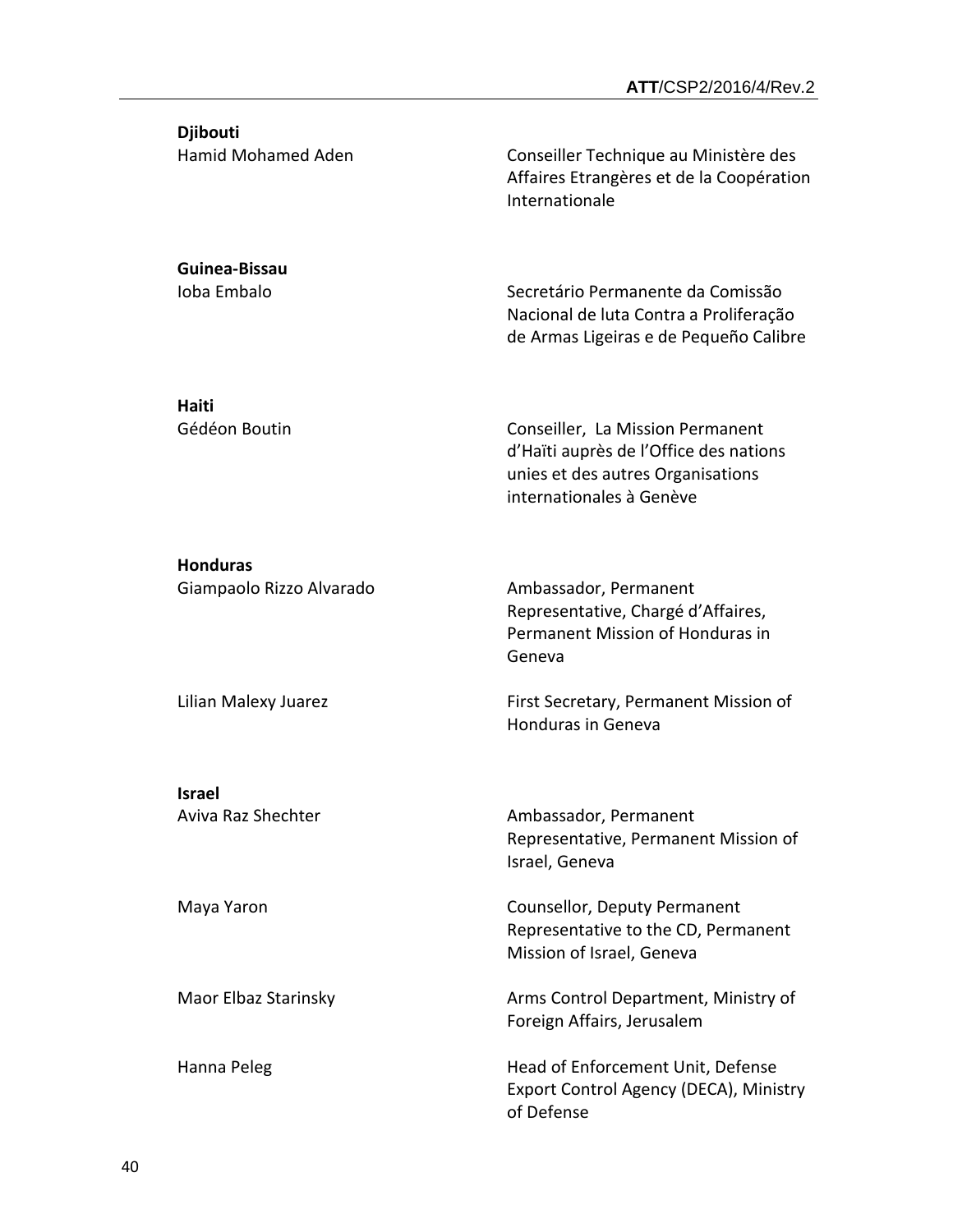| Lebanon                          |                                                                                                                                                                           |
|----------------------------------|---------------------------------------------------------------------------------------------------------------------------------------------------------------------------|
| Najla Riachi Assaker             | Ambassador, Permanent Representative<br>to the UN in Geneva - Head of<br>Delegation                                                                                       |
| Rayan Said                       | Counsellor, Permanent Mission of<br>Lebanon, Geneva                                                                                                                       |
| Ahmad Arafa                      | Counsellor, Permanent Mission of<br>Lebanon, Geneva                                                                                                                       |
| Rana El Khoury                   | First Secretary, Permanent Mission of<br>Lebanon, Geneva                                                                                                                  |
| Hani Chaar                       | Adviser, Permanent Mission of Lebanon,<br>Geneva                                                                                                                          |
| Libya                            |                                                                                                                                                                           |
| <b>Ahmed Elhwat</b>              | Minister Plenipotentiary, Charge<br>d'Affaires a.i., Permanent Mission of<br>Libya                                                                                        |
| Mustafa Salem                    | Counsellor, Permanent Mission of Libya,<br>Geneva                                                                                                                         |
| Madagascar                       |                                                                                                                                                                           |
| Solofo Andrianjatovo Razafitrimo | Chargée d'affaires a.i auprès de la<br>Mission Permanente de Madagascar à<br>Genève - Head of Delegation                                                                  |
| Mami Patrick Andriambololona     | Chef du service Suivi des Etudes<br>juridiques et administratives au sein de<br>la Direction des études et de la<br>planification du Ministère de la Défense<br>Nationale |
| Harifera Elisa Rabemananjara     | Conseiller près de la Mission<br>Permanente de Madagascar auprès de<br>l'Office des Nations Unies à Genève                                                                |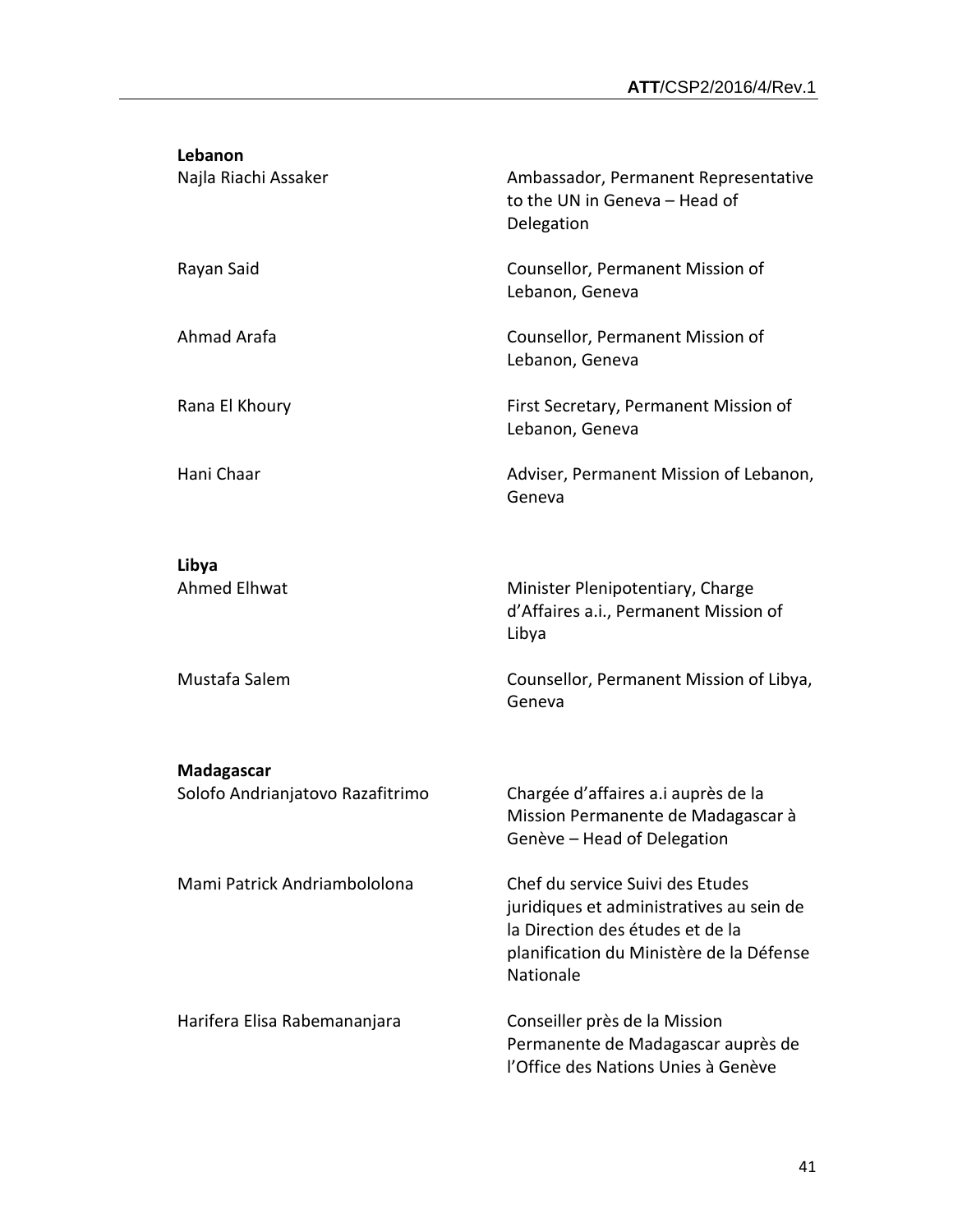| <b>Malawi</b><br>Ephraim Mwaipopo      | Foreign Service Officer                                                                                                |
|----------------------------------------|------------------------------------------------------------------------------------------------------------------------|
| <b>Malaysia</b><br>Zahid Rastam        | Deputy Permanent Representative,<br>Permanent Mission of Malaysia to the<br>United Nations Office in Geneva            |
| Maryam Masyitah Ahmad Termizi          | Second Secretary, Permanent Mission of<br>Malaysia to the United Nations Office in<br>Geneva                           |
| <b>Faizal Mohd Yusof</b>               | Deputy Strategic Trade Controller,<br>Ministry of International Trade and<br><b>Industry Malaysia</b>                  |
| Kol Muhammad Hafizuddeain Jantan       | Principal Assistant Secretary, Policy and<br>Strategic Planning Division, Ministry of<br>Defence Malaysia              |
| <b>Mongolia</b><br>Oyu Vasha           | Deputy Permanent Representative and<br><b>Minister Counsellor</b>                                                      |
| Rinchenmyadag Shagdar                  | Counsellor                                                                                                             |
| Mozambique<br>Pedro Comissario         | Ambassador, Permanent Representative<br>of the Republic of Mozambique to the<br>United Nations Office in Geneva        |
| Jaime Valente Chissano                 | Minister Plenipotentiary, Permanent<br>Mission of the Republic of Mozambique<br>in Geneva                              |
| <b>Namibia</b><br>Sabine Böhlke-Möller | Ambassador, Permanent Representative<br>of the Republic of Namibia to the United<br>Nations Office in Geneva - Head of |

Delegation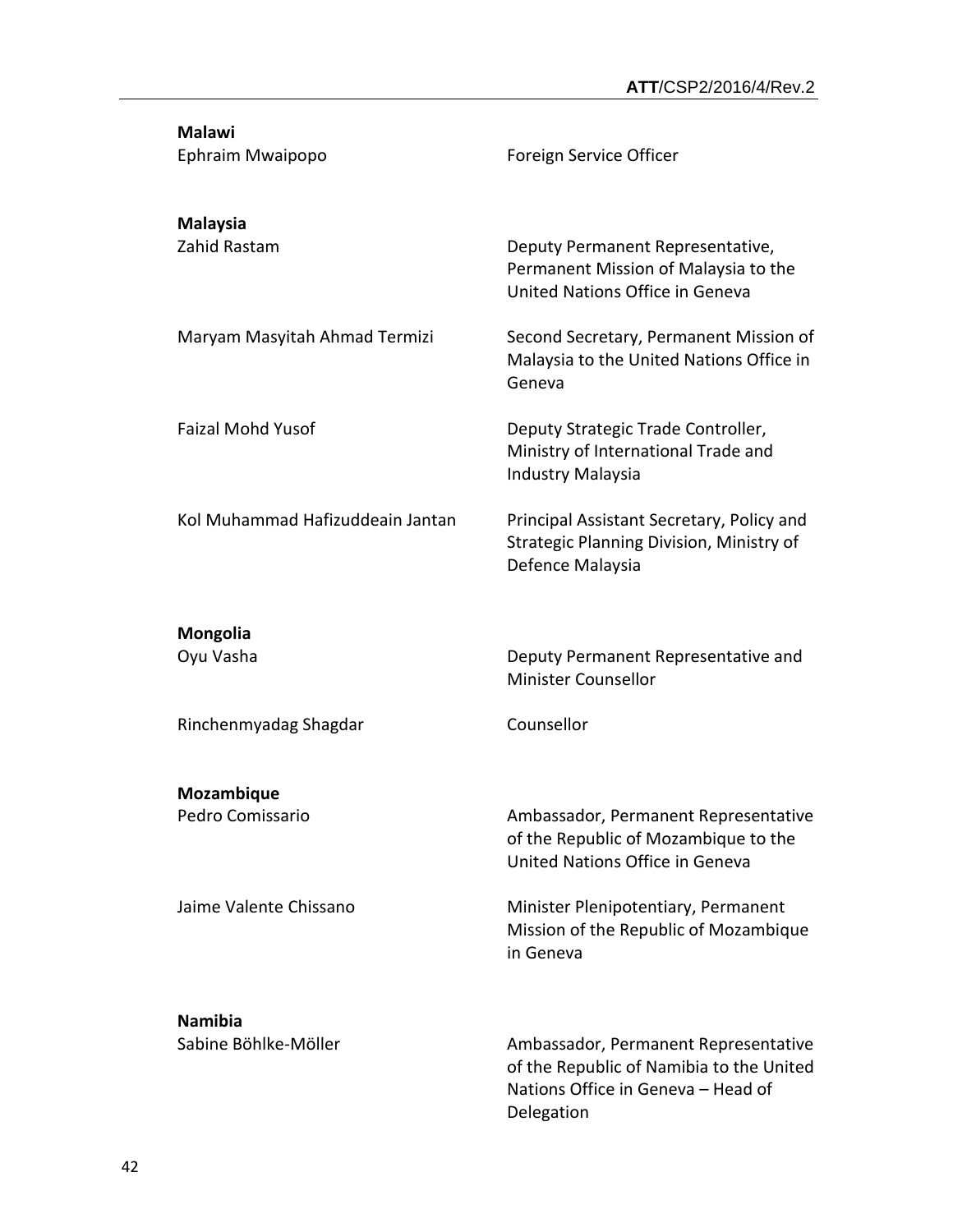| Piteimo M. Hainyanyula                  | Lt. Col, Ministry of Defence                                                                                                                    |
|-----------------------------------------|-------------------------------------------------------------------------------------------------------------------------------------------------|
| Helena N. Amutenya                      | Ministry of Defence                                                                                                                             |
| Delie Dudley                            | Permanent Mission of Namibia in<br>Geneva                                                                                                       |
| Palau<br>Eunice Akiwo                   | Director, Bureau for Domestic Affairs,<br>Ministry of State                                                                                     |
| <b>Philippines</b><br>Cecilia B. Rebong | Ambassador, Permanent Representative<br>to the United Nations and Other<br>International Organizations - Head of<br>Delegation                  |
| Maria Teresa Almojuela                  | Deputy Permanent Representative<br>(Designate) to the United Nations and<br>Other International Organizations -<br>Alternate Head of Delegation |
| Hossana P. Dela Cruz                    | Attaché, Philippine Permanent Mission<br>to the United Nations and Other<br><b>International Organizations</b>                                  |
| Rafael S. Romero                        | Deputy Special Envoy on Transnational<br>Crime                                                                                                  |
| Frances Louissa Claofas                 | Attaché, Philippine Permanent Mission<br>to the United Nations and Other<br><b>International Organizations</b>                                  |
| Raison D. Arobinto                      | Officer-in-Charge, Arms Smuggling Desk,<br><b>Office of Transnational Crimes</b>                                                                |
| <b>Republic of Korea</b><br>In-chul Kim | Ambassador, Deputy Permanent<br>Representative, Permanent Mission of                                                                            |
|                                         | the Republic of Korea in Geneva - Head                                                                                                          |

of Delegation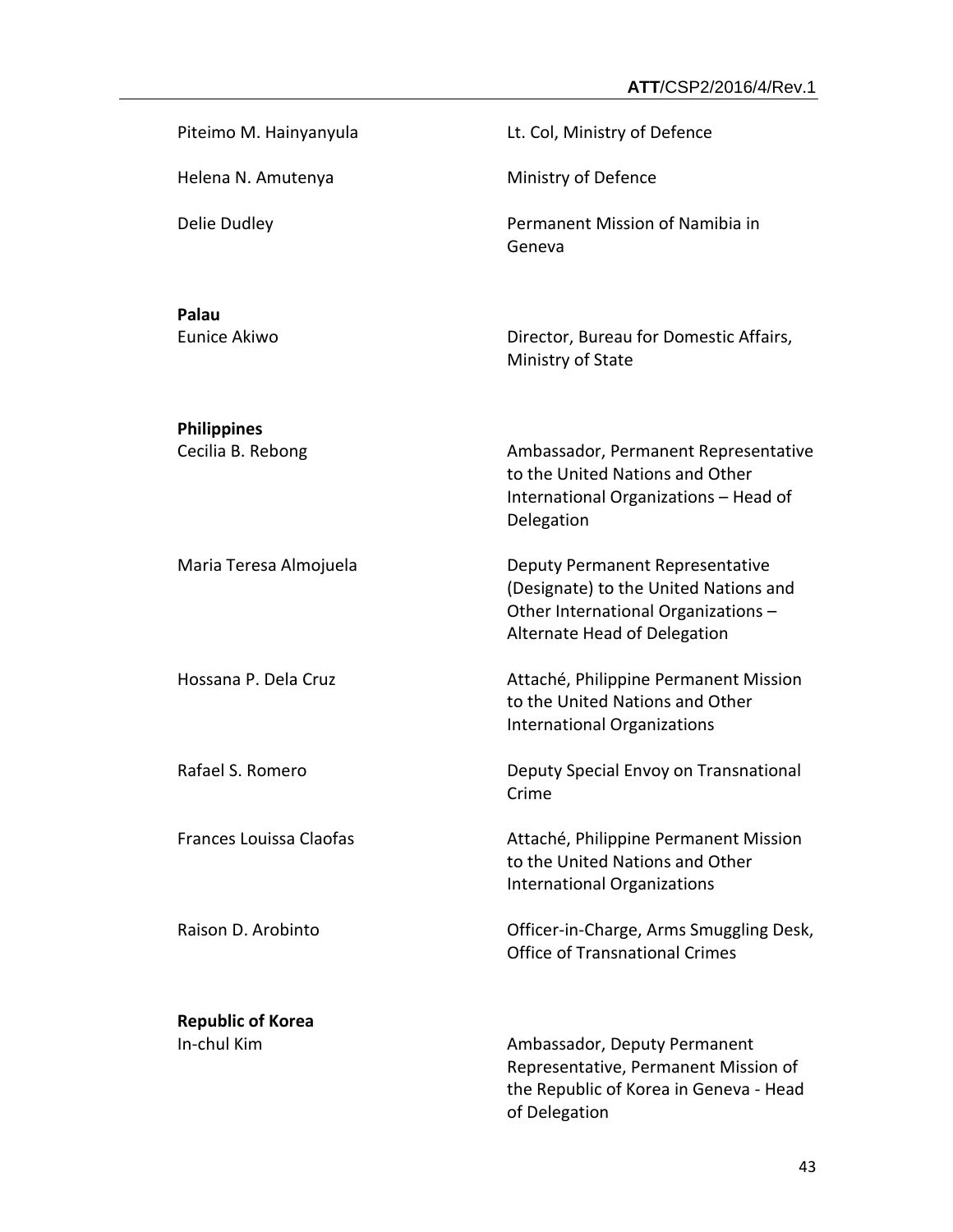| Eunji Seo                        | Counsellor, Permanent Mission of the<br>Republic of Korea in Geneva                                                                                                                                 |
|----------------------------------|-----------------------------------------------------------------------------------------------------------------------------------------------------------------------------------------------------|
| Kyoung Hae Kim                   | Second Secretary, Permanent Mission of<br>the Republic of Korea in Geneva                                                                                                                           |
| Euilim Jin                       | Third Secretary, Disarmament and Non-<br>Proliferation Division, Ministry of<br>Foreign Affairs of the Republic of Korea                                                                            |
| Eun-jung Bae                     | Deputy Director, Control Policy Division,<br>Defense Acquisition Program<br>Administration                                                                                                          |
| Dong-won Shim                    | Lieutenant Commander, Control Policy<br>Division, Defense Acquisition Program<br>Administration                                                                                                     |
| <b>Singapore</b><br>Kok Jwee Foo | Ambassador, Extraordinary and<br>Plenipotentiary, Permanent<br>Representative, Permanent Mission of<br>Singapore to the United Nations Office<br>and other International Organisations at<br>Geneva |
| Jonathan Han                     | Deputy Permanent Representative,<br>Permanent Mission of Singapore to the<br>United Nations Office and other<br>International Organisations at Geneva                                               |
| Seow Ping Yeo                    | Deputy Director, Defence Policy Office,<br>Ministry of Defence                                                                                                                                      |
| Tong Hai Lim                     | Military Advisor and Counsellor,<br>Permanent Mission of Singapore to the<br>United Nations in New York                                                                                             |
| Andrea Leong                     | Senior Staff Officer, Defence Policy<br>Office, Ministry of Defence                                                                                                                                 |
| Ravneet Kaur                     | Deputy State Counsel, International<br>Affairs Division, Attorney-General's<br>Chambers                                                                                                             |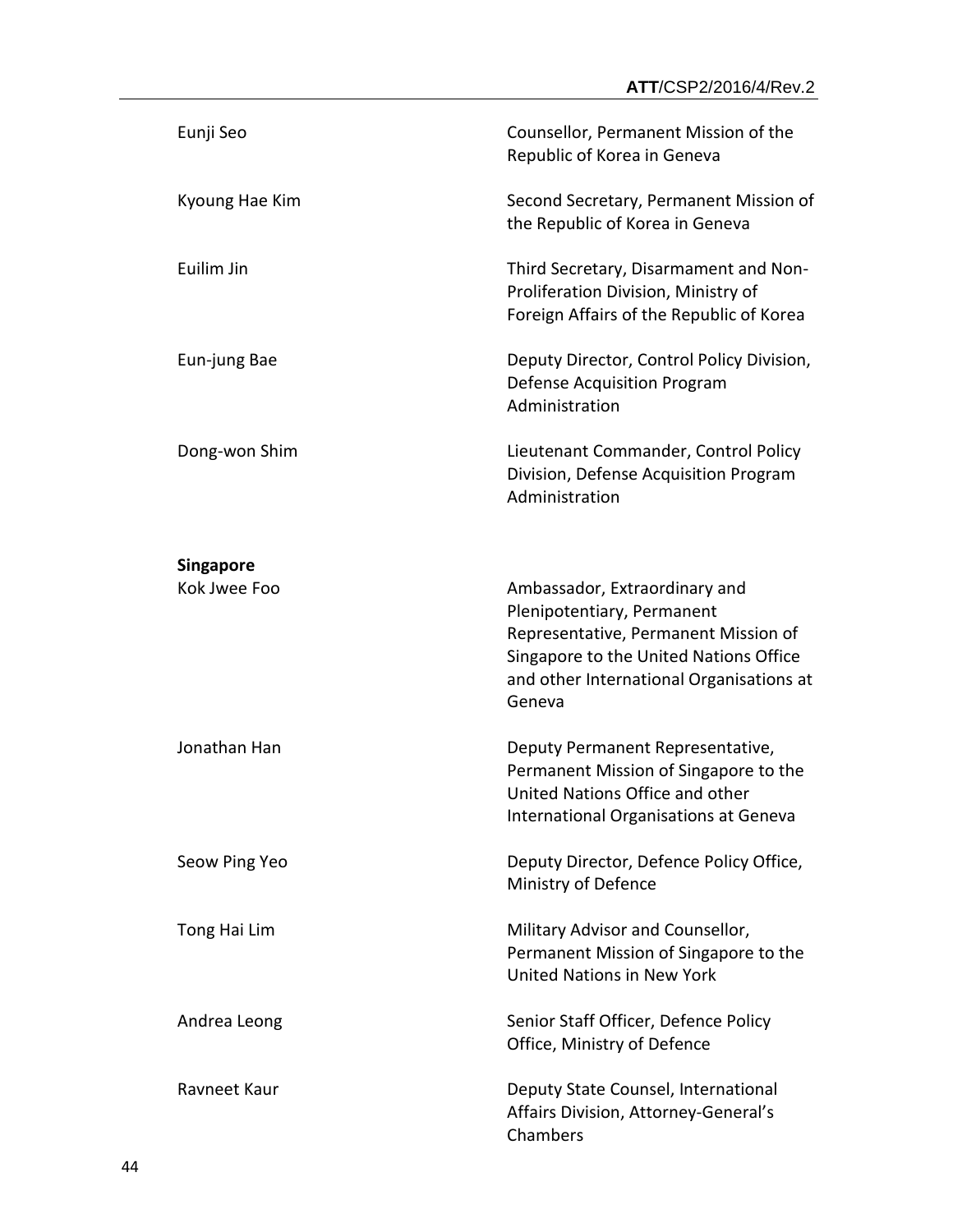| Joy Boo               | First Secretary - Permanent Mission of<br>Singapore to the United Nations Office<br>and other International Organisations at<br>Geneva                                        |
|-----------------------|-------------------------------------------------------------------------------------------------------------------------------------------------------------------------------|
| Grace Zhu             | Second Secretary, Permanent Mission of<br>Singapore to the United Nations Office<br>and other International Organisations at<br>Geneva                                        |
| <b>Swaziland</b>      |                                                                                                                                                                               |
| Vuyile Dlamini        | Legal Advisor, Ministry of Foreign Affairs<br>and International Cooperation - Head of<br>Delegation                                                                           |
| John Mandla Msibi     | Director UN Military Affairs, Ministry of<br>Defence and National Security                                                                                                    |
| Alton Sandile Lukhele | First Secretary, Permanent Mission of<br>Swaziland, Geneva                                                                                                                    |
| <b>Thailand</b>       |                                                                                                                                                                               |
| Thani Thongphakdi     | Ambassador and Permanent<br>Representative, Permanent Mission of<br>Thailand to the United Nations and<br>Other International Organizations in<br>Geneva - Head of Delegation |
| Sing Visespochanakit  | Advisor on Security Coordination for the<br>National Security Council, Office of the<br>National Security Council - Alternate<br><b>Head of Delegation</b>                    |
| Sasiwat Wongsinsawat  | Ambassador and Deputy Permanent<br>Representative, Permanent Mission of<br>Thailand to the United Nations Office<br>and other International Organizations in<br>Geneva        |
| Morakot Sriswasdi     | Deputy Director-General, Department of<br>International Organizations, Ministry of<br>Foreign Affairs of Thailand                                                             |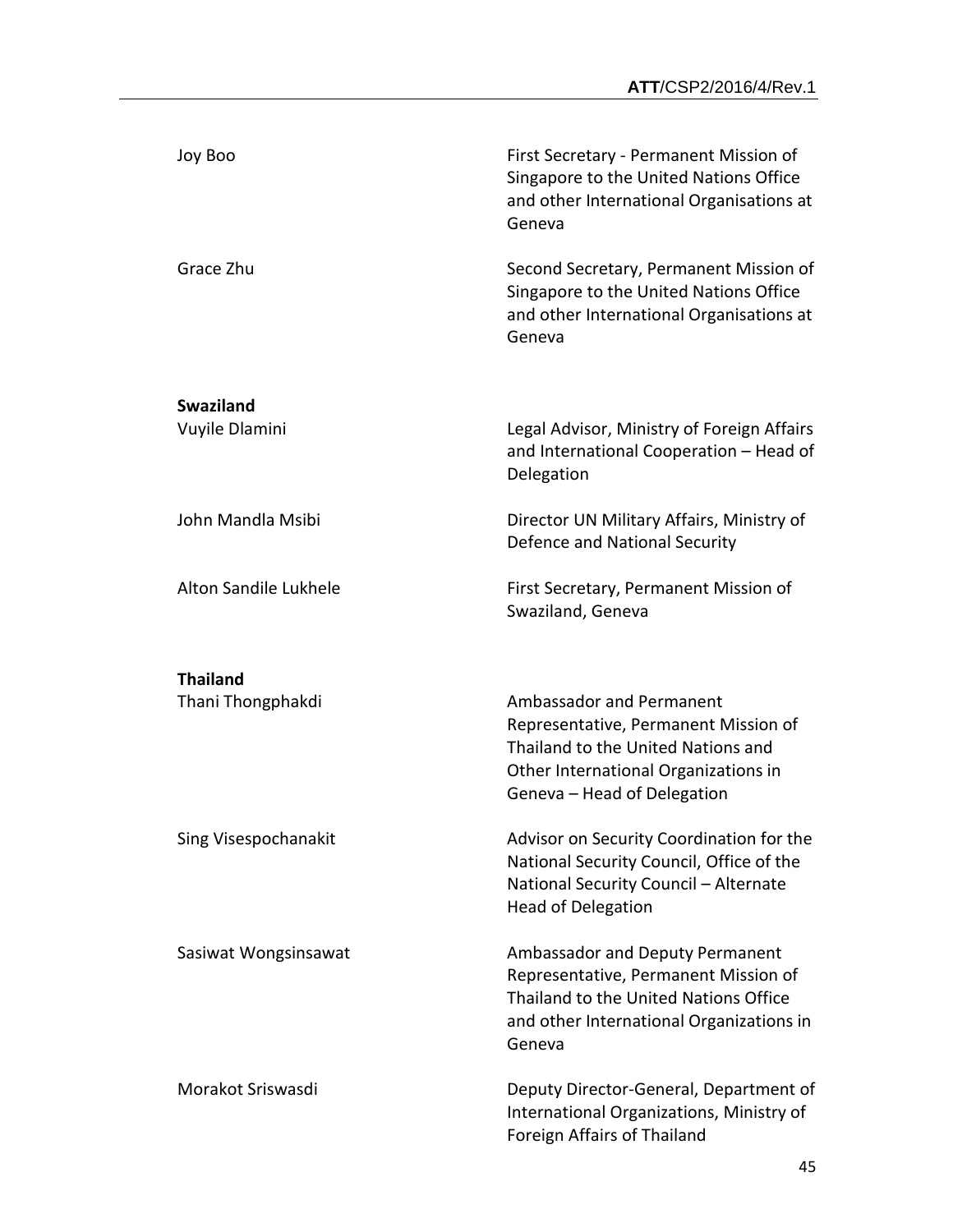| Somkiat Boonchoo                | Policy and Plan Analyst, Professional<br>Level, Office of the National Security<br>Council                                                             |
|---------------------------------|--------------------------------------------------------------------------------------------------------------------------------------------------------|
| Kanyarat Vejjajiva              | Counsellor, Permanent Mission of<br>Thailand to the United Nations Office<br>and other International Organizations in<br>Geneva                        |
| Piyaporn Putanapan              | First Secretary, Permanent Mission of<br>Thailand to the United Nations Office<br>and other International Organizations in<br>Geneva                   |
| Pakawat Srisukwattana           | First Secretary, Peace, Security and<br>Disarmament Division, Department of<br>International Organizations, Ministry of<br>Foreign Affairs of Thailand |
| Warisa Intaratana               | Policy and Plan Analyst, Practitioner<br>Level, Office of the National Security<br>Council                                                             |
| <b>Turkey</b>                   |                                                                                                                                                        |
| Aykut Renda                     | Head of Department, Ministry of Foreign<br>Affairs of Turkey                                                                                           |
| Berna Kasnakli                  | First Counsellor, Permanent Mission of<br>Turkey to the United Nations Office at<br>Geneva                                                             |
| Ufuk Güneş                      | Counsellor (Disarmament), Permanent<br>Mission of Turkey to the United Nations<br>Office at Geneva                                                     |
| Sadik Özşensoy                  | Captain, Ministry of Defense                                                                                                                           |
| <b>United States of America</b> |                                                                                                                                                        |
| William B. Malzahn              | US Representative to the Arms Trade<br>Treaty, Department of State,<br>Washington D.C - Head of Delegation                                             |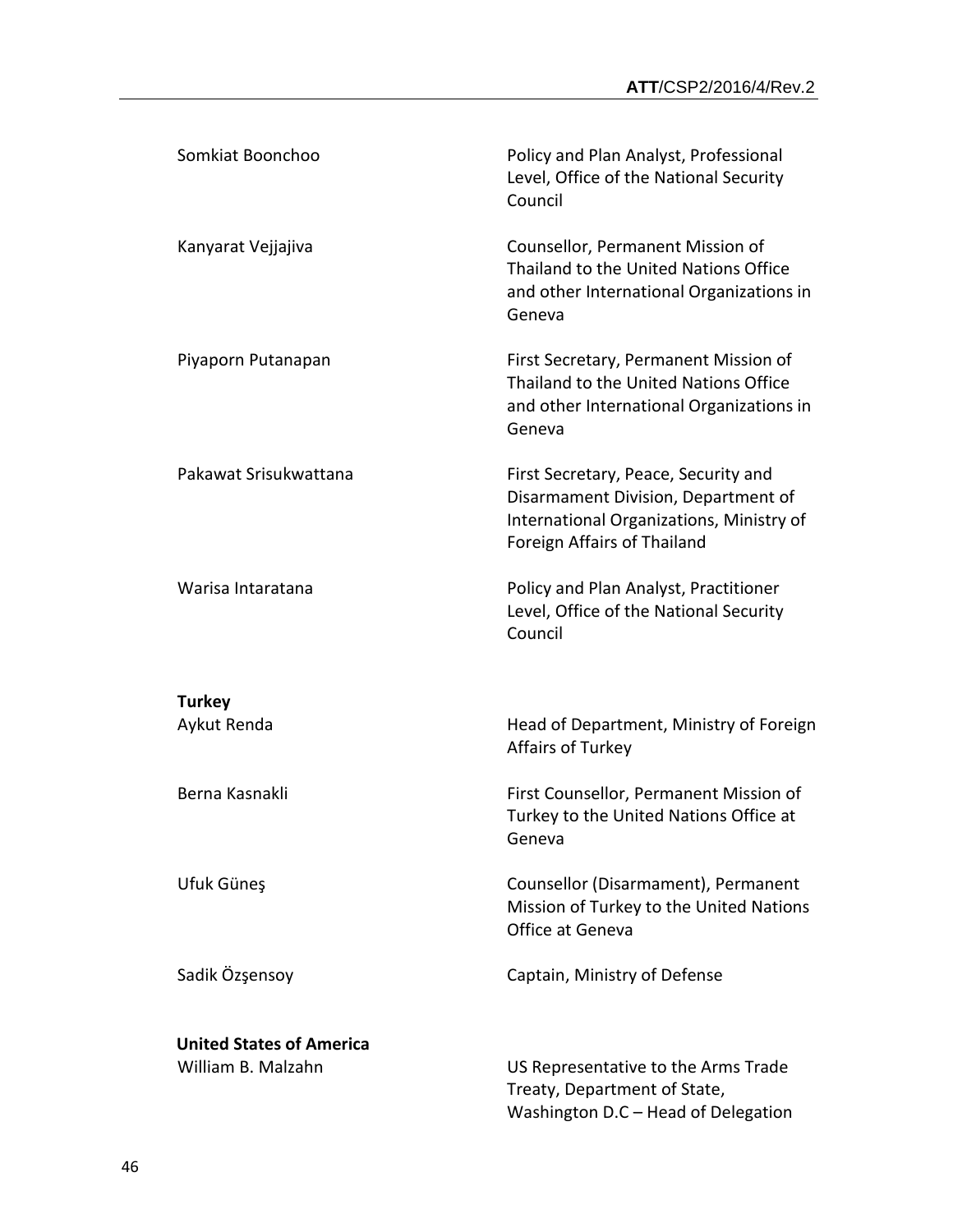| Bartholomew Stanisuavski | Department of State, Washington D.C                                                              |
|--------------------------|--------------------------------------------------------------------------------------------------|
| <b>Arthur Kron</b>       | Defense Technology Security<br>Administration, Department of Defense,<br>Washington D.C          |
| William Kullman          | Bureau of Alcohol, Tobacco, Firearms<br>and Explosives, Department of Justice,<br>Washington D.C |
| Seth Morrell             | Department of State, Washington D.C                                                              |
| <b>Roderick Chambers</b> | Advisor, U.S. Delegation to the<br>Conference on Disarmament, Geneva                             |
| Zimbabwe                 |                                                                                                  |
| Taonga Mushayavanhu      | Ambassador, Permanent Mission of the<br>Republic of Zimbabwe, Geneva                             |
| Mike Chigiji             | Minister Counsellor, Permanent Mission<br>of the Republic of Zimbabwe, Geneva                    |
| Nomsa Michelle Ndongwe   | Counsellor, Permanent Mission of the<br>Republic of Zimbabwe, Geneva                             |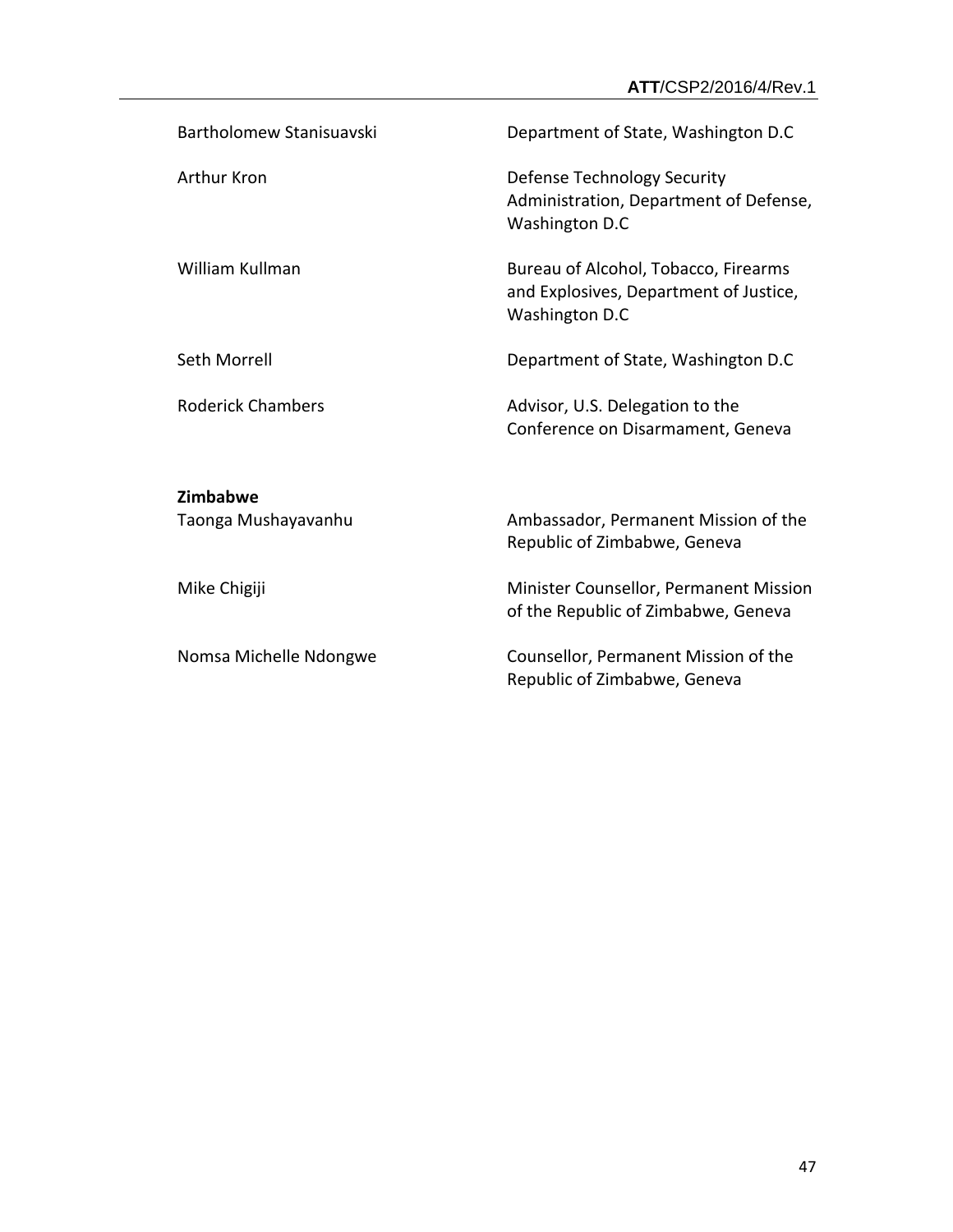## **D. Other observer States**

| Canada                         |                                                                                                                                                |
|--------------------------------|------------------------------------------------------------------------------------------------------------------------------------------------|
| <b>Rosemary McCarney</b>       | Ambassador and Permanent<br>Representative Permanent Mission of<br>Canada to the United Nations, Geneva -<br><b>Head of Delegation</b>         |
| John Davison                   | Counsellor, Deputy Permanent<br>Representative, Permanent Mission of<br>Canada to the United Nations, Geneva -<br>Alternate Head of Delegation |
| Vanessa Wiley                  | Second Secretary, Permanent Mission of<br>Canada to the United Nations, Geneva                                                                 |
| Sebastian Tirado               | Senior Policy Advisor, Non-Proliferation<br>and Disarmament Division Global Affairs<br>Canada                                                  |
| Alex Furgala                   | Junior Policy Officer, Permanent Mission<br>of Canada to the United Nations,<br>Geneva                                                         |
|                                |                                                                                                                                                |
| China<br>Cong Fu               | Ambassador, Permanent Representative<br>to the Conference on Disarmament<br>(CD), Geneva                                                       |
| Haojun Ji                      | Councilor, Chinese Delegation to the CD                                                                                                        |
| Chunjie Li                     | First Secretary, Chinese Delegation to<br>the CD                                                                                               |
| Da Huang                       | Attache, Chinese Delegation to the CD                                                                                                          |
|                                |                                                                                                                                                |
| <b>Fiji</b><br>Joji W Dumukoro | Senior Defence Advisor, Ministry of                                                                                                            |
|                                | Defence - Head of Delegation                                                                                                                   |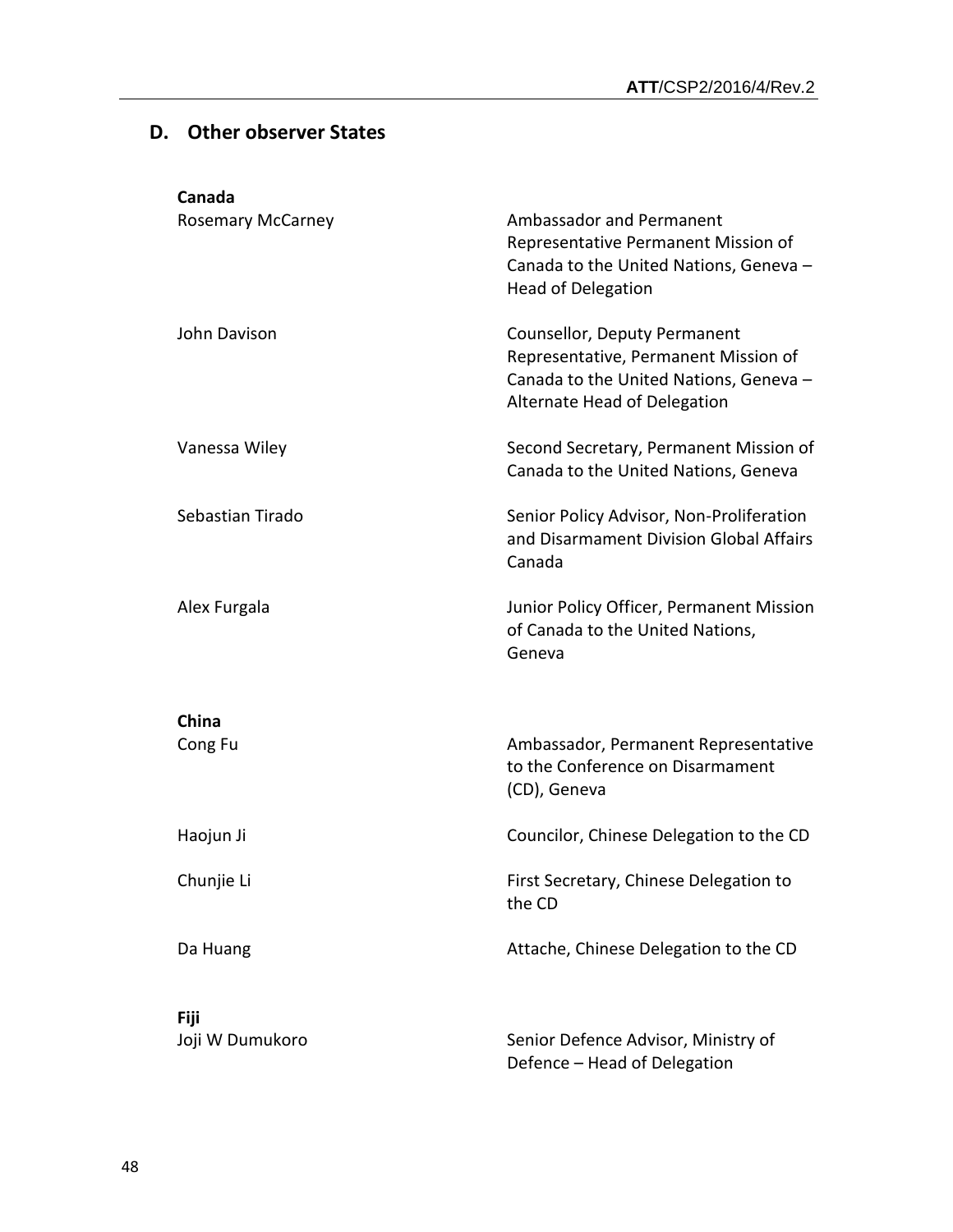Nazhat Shameem Khan Ambassador, Permanent Representative, Permanent Mission to the UN in Geneva Florieann Wilson Second Secretary, Permanent Mission to the UN in Geneva Mariana Jimenez **Intern, Permanent Mission to the UN** in Geneva

**Kazakhstan**

Arsen Omarov Counselor, Permanent Mission of Kazakhstan, Geneva

#### **Pakistan**

M. Usman Iqbal Jadoon Counsellor, Permanent Mission of the Islamic Republic of Pakistan to the United Nations and other International Organizations in Geneva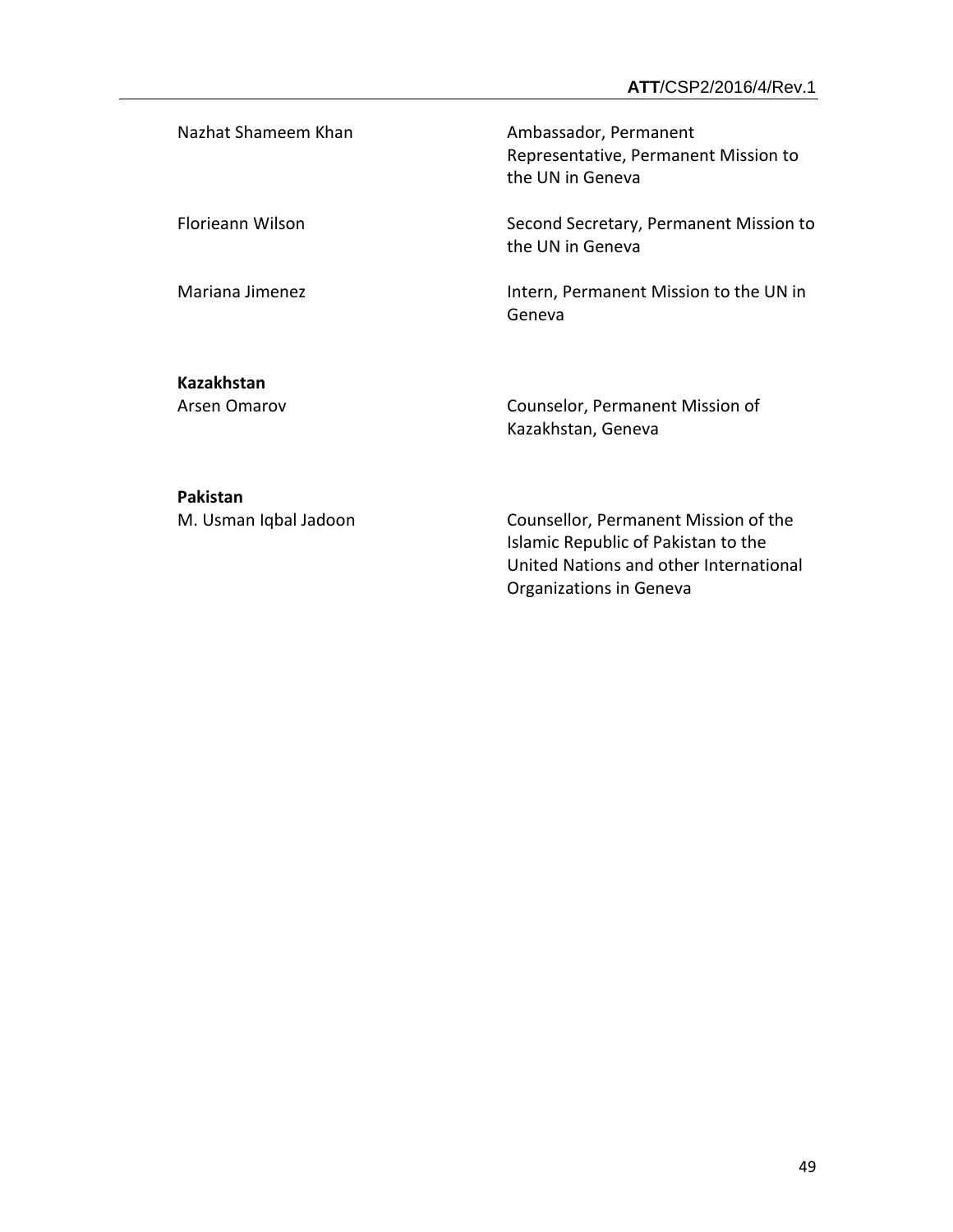## **E. International and regional organizations**

| <b>African Union (AU)</b><br>Tarek A. Sharif | Head of the Defense and Security<br>Division, Peace and Security Department                                                                                                             |
|----------------------------------------------|-----------------------------------------------------------------------------------------------------------------------------------------------------------------------------------------|
| <b>ECOWAS Commission</b><br>Sani Adamu       | Ag. Head, Small Arms Division, Political<br><b>Affairs Department</b>                                                                                                                   |
| Oluwafisan Bankale                           | Programme Officer, Political Affairs<br>Department                                                                                                                                      |
| <b>European Union (EU)</b>                   |                                                                                                                                                                                         |
| Peter Sørensen                               | Ambassador, Permanent Delegation of<br>the European Union to the United<br>Nations and other International<br>Organizations in Geneva - Head of<br>Delegation                           |
| <b>Dominic Porter</b>                        | Minister Counsellor, Permanent<br>Delegation of the European Union to the<br>United Nations and other International<br>Organizations in Geneva - Alternate<br><b>Head of Delegation</b> |
| Andras Kos                                   | Minister Counsellor, Permanent<br>Delegation of the European Union to the<br>United Nations and other International<br>Organizations in Geneva                                          |
| Cezary Lusinski                              | Minister Counsellor, Permanent<br>Delegation of the European Union to the<br>United Nations and other International<br>Organizations in Geneva                                          |
| Vasiliki Gounari                             | Counsellor, Permanent Delegation of<br>the European Union to the United<br>Nations and other International<br>Organizations in Geneva                                                   |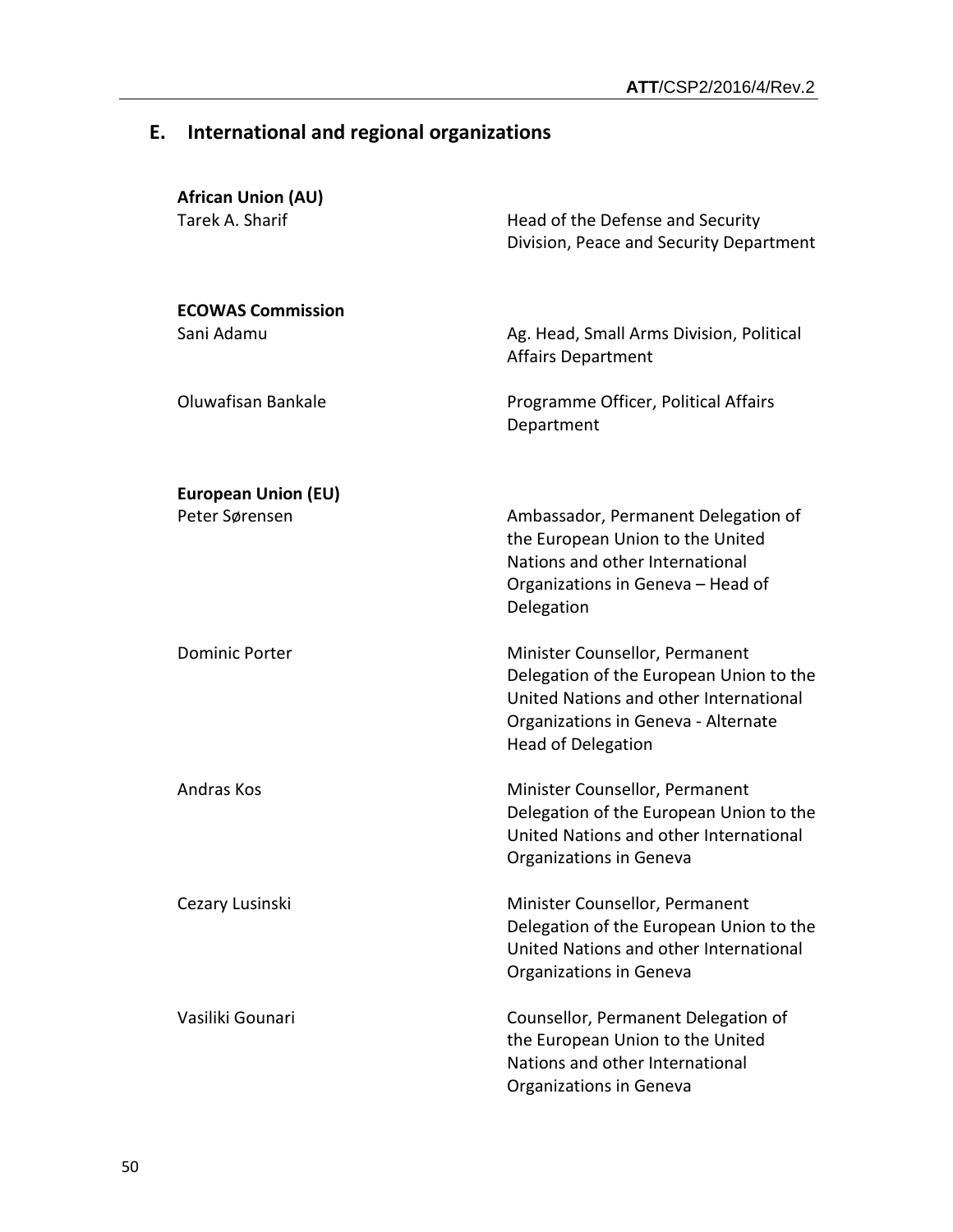| Frank Meeussen  | Policy Officer, Conventional arms export<br>control/Alternate Chair of COARM,<br>European External Action Service,<br><b>Brussels</b> |
|-----------------|---------------------------------------------------------------------------------------------------------------------------------------|
| Jonathan Kramer | Intern, Permanent Delegation of the<br>European Union to the United Nations<br>and other International Organizations in<br>Geneva     |

| International Committee of the Red Cross (ICRC) |                                          |
|-------------------------------------------------|------------------------------------------|
| Christine Beerli                                | Vice-President                           |
| Kathleen Lawand                                 | Head of Arms Unit, Legal Division        |
| Gilles Giacca                                   | Legal Adviser, Arms Unit, Legal Division |
| Ellen Nohle                                     | Trainee, Arms Unit, Legal Division       |

#### **International Federation of Red Cross and Red Crescent Societies (IFRC)** Peter Herby **Amr Advisor of the Norwegian Red Cross**

#### **Organization for Security and Co-operation in Europe (OSCE)** Maria Brandstetter CBM Officer

| <b>United Nations Development Programme (UNDP)</b> |                                       |
|----------------------------------------------------|---------------------------------------|
| Sara Sekkenes                                      | Adviser, UNDP Office in Geneva - Head |

Simona Chladkova **Programme Associate, UNDP Office in** Geneva

of Delegation

Luís Gonçalves **Intern**, UNDP Office in Geneva

### **United Nations Institute for Disarmament Research (UNIDIR)**

| Jarmo Sareva    | Director - Head of Delegation  |
|-----------------|--------------------------------|
| Himayu Shiotani | Project Manager and Researcher |
| Daniel Golston  | <b>Project Assistant</b>       |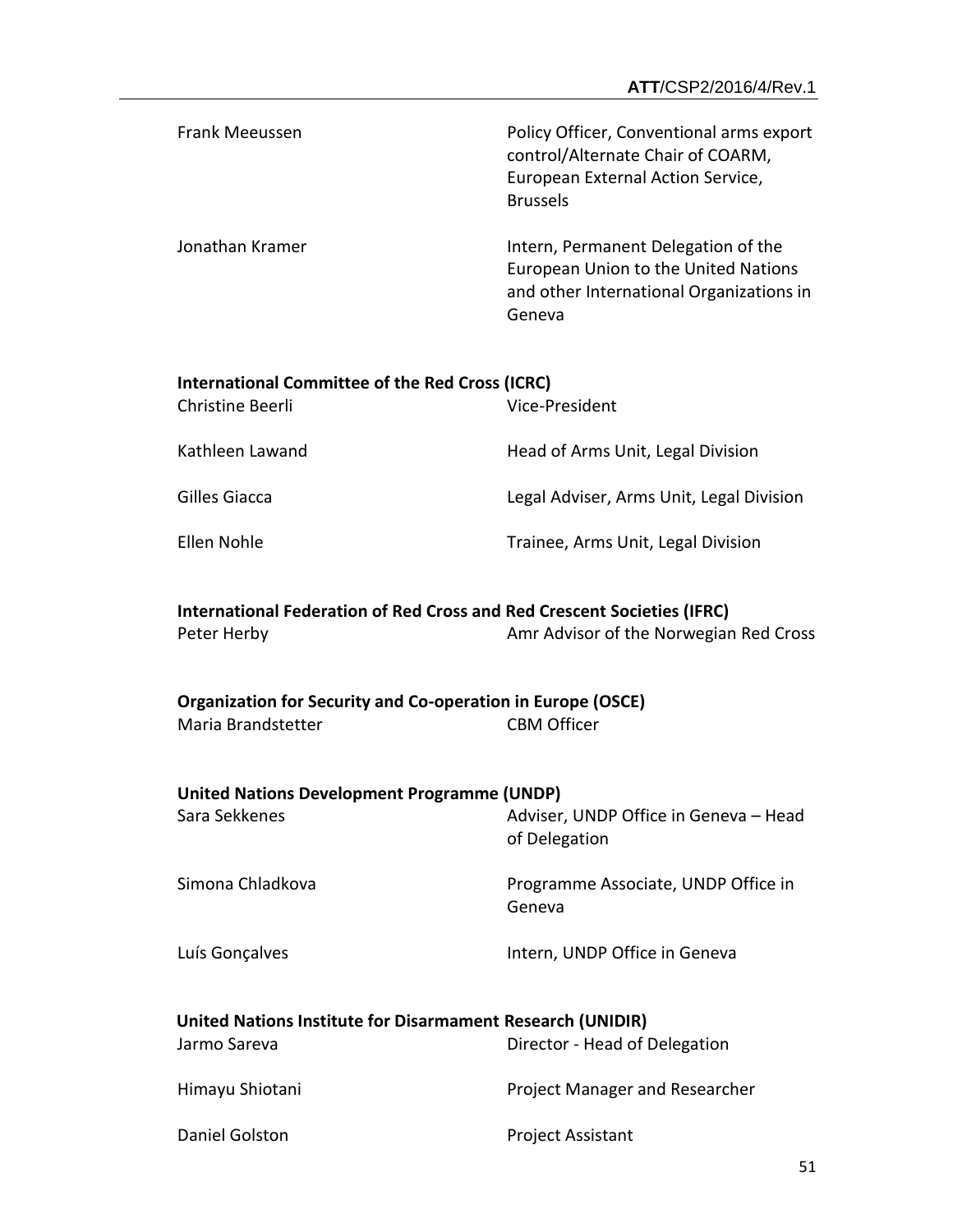| <b>United Nations Mine Action Service (UNMAS)</b><br><b>Bruno Donat</b>     | Chief, UNMAS Geneva - Head of<br>Delegation                                                                                                                                              |
|-----------------------------------------------------------------------------|------------------------------------------------------------------------------------------------------------------------------------------------------------------------------------------|
| Gustavo Laurie                                                              | <b>Political Affairs Officer</b>                                                                                                                                                         |
| Jasminka Kumbric                                                            | Programme Officer                                                                                                                                                                        |
| Khelia Mbisamakoro                                                          | <b>Political Affairs Officer</b>                                                                                                                                                         |
| <b>United Nations Office for Disarmament Affairs (UNODA)</b><br>Won-Soo Kim | High Representative for Disarmament<br>Affairs - Head of Delegation                                                                                                                      |
| Mary Soliman                                                                | Acting Director, Office for Disarmament<br>Affairs Geneva Brach - Alternate Head<br>of Delegation                                                                                        |
| Ivor Fung                                                                   | Senior Political Affairs Officer,<br>Conventional Arms Branch, New York                                                                                                                  |
| Melanie Regimbal                                                            | Director United Nations Regional Centre<br>for Peace, Disarmament and<br>Development in Latin America and the<br>Caribbean (UNILIREC)                                                    |
| Reint Vogelaar                                                              | <b>Associate Political Affairs Officer</b>                                                                                                                                               |
| <b>United Nations Office on Drugs and Crime (UNODC)</b><br>Simonetta Grassi | Legal Officer and Head of the UNODC's<br>Global Firearms Programme,<br>Implementation Support Section,<br>Organized Crime and Illicit Trafficking<br>Branch, Division for Treaty Affairs |
| <b>Wassenaar Arrangement</b><br><b>Philip Griffiths</b>                     | Ambassador, Head of Secretariat of the<br>Wassenaar Arrangement                                                                                                                          |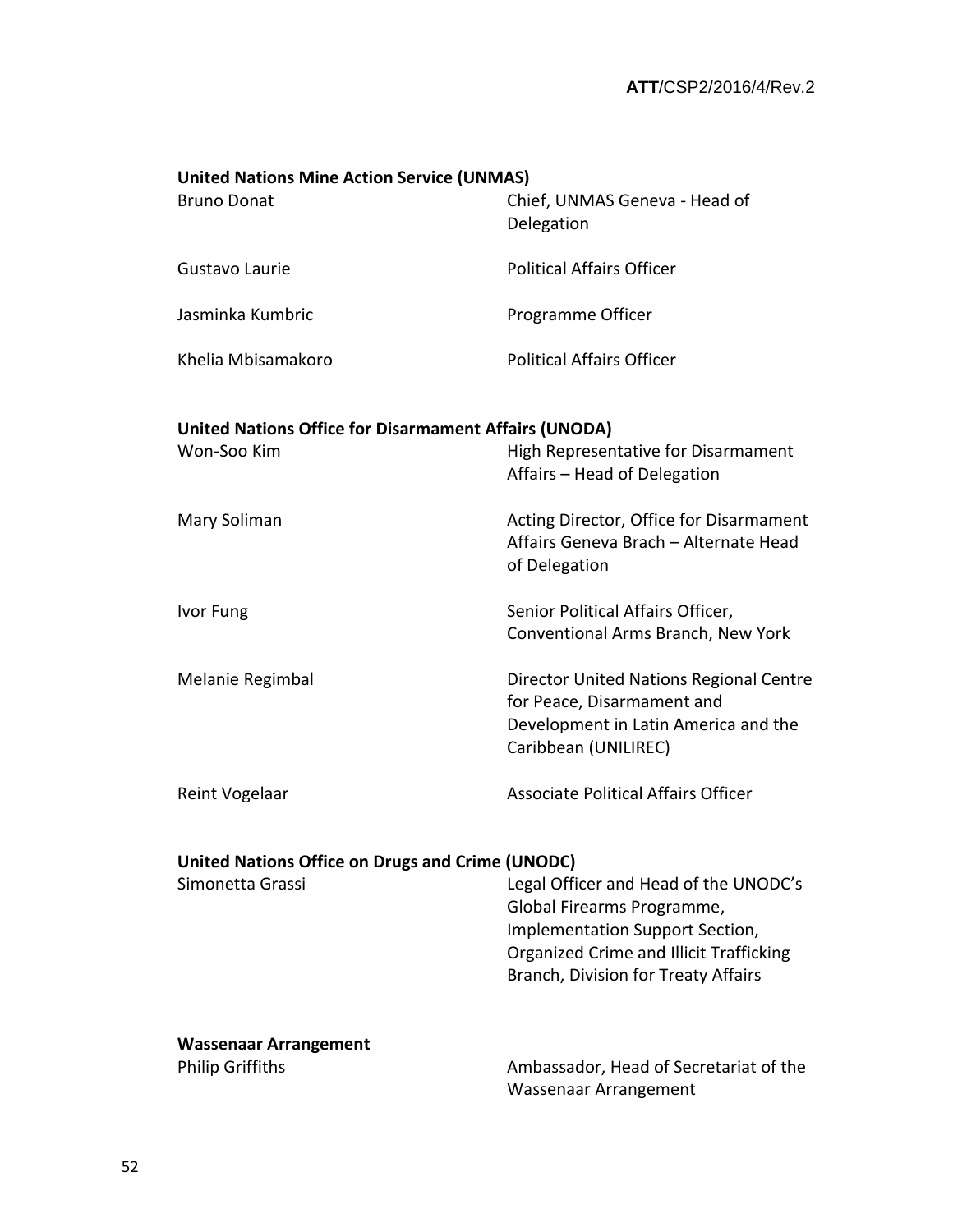| F. Civil society, including NGOs, and industry                                                      |                                                                      |
|-----------------------------------------------------------------------------------------------------|----------------------------------------------------------------------|
| Action Sécurité Éthique Républicaines (ASER)<br>Benoît Muracciole                                   | Président de l'association ASER                                      |
| Aerospace and Defence Industries Association of Europe (ASD)<br>Andrew W. T. Wood                   | Director, Group Strategic Export Control<br>Rolls-Royce              |
| Associazione Nazionale Produttori Armi e Munizioni Sportive e Civili (ANPAM)<br><b>Mauro Silvis</b> | Main Representative                                                  |
| Michele Ferraiuolo                                                                                  | <b>Additional Representative</b>                                     |
| <b>Campaign Against Arms Trade</b><br>Ann Feltham                                                   | Parliamentary Co-ordinator                                           |
| <b>Canada's National Firearms Association</b><br><b>Sheldon Clare</b>                               | President                                                            |
| <b>Control Arms</b><br><b>Natalie Goldring</b>                                                      | Acronym Institute/Georgetown<br>University                           |
| Linnet Loise Wairimu Ngayu                                                                          | African Council of religious Leaders -<br><b>Religions for Peace</b> |
| Léa Antoni                                                                                          | Amnesty International                                                |
| Aymeric Elluin                                                                                      | Amnesty international France                                         |
| Rasha Abdul Rahim                                                                                   | Amnesty International                                                |
| <b>Brian Wood</b>                                                                                   | Amnesty International                                                |
| Patrick Walder                                                                                      | Amnesty International                                                |
| Alain Bovard                                                                                        | Amnesty International                                                |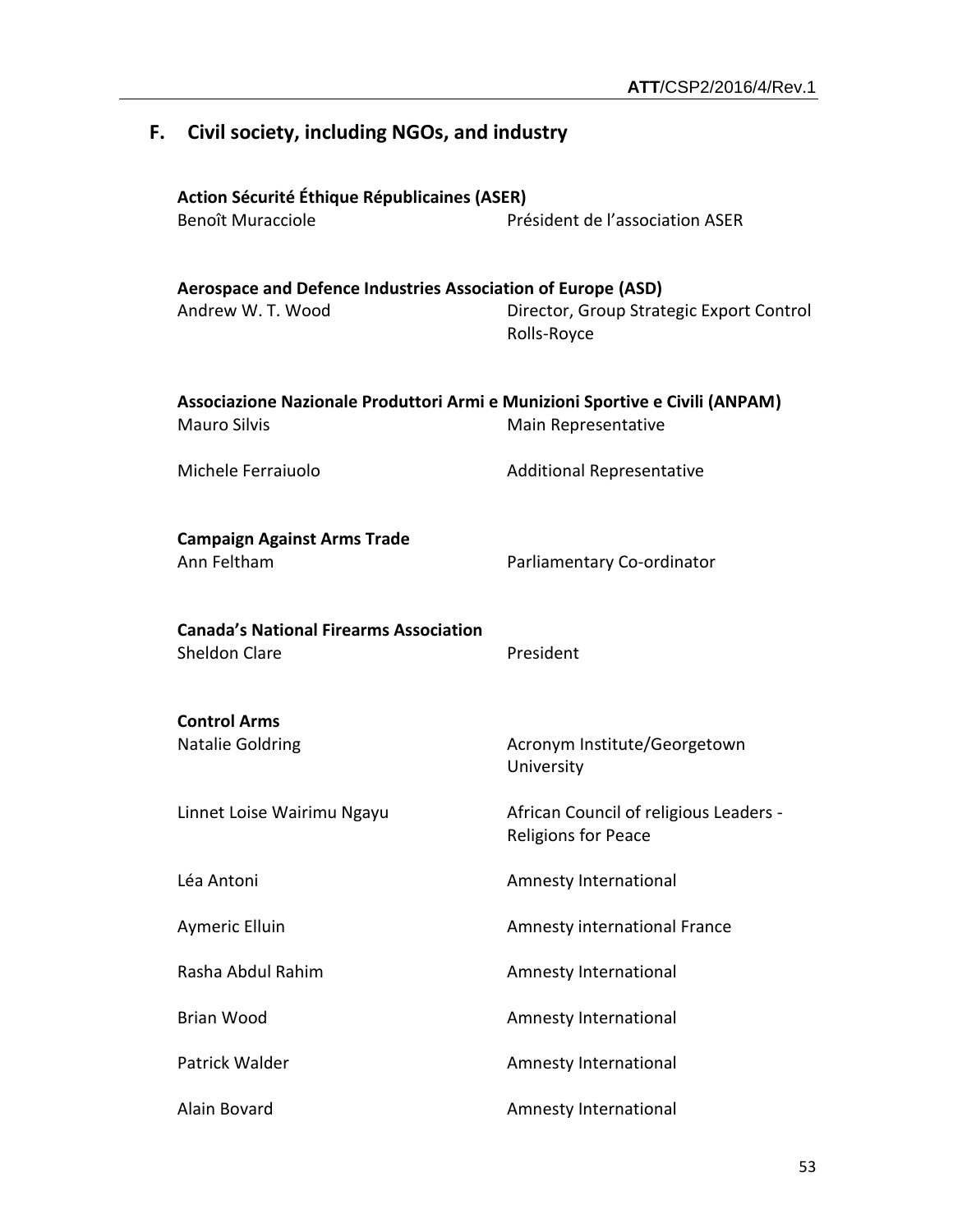| Lise Cordey                  | Amnesty International Switzerland<br>Section                                          |
|------------------------------|---------------------------------------------------------------------------------------|
| Maria Pia Devoto             | <b>APP-SEHLAC-Control Arms</b>                                                        |
| Eugine Nyuydine Ngalim       | <b>Cameroon Youths and Students Forum</b><br>for Peace (CAMYOSFOP)                    |
| <b>Folade Mutota</b>         | Caribbean Coalition for Development<br>and the Reduction of Armed Violence<br>(CDRAV) |
| Laura Spano                  | Centre for Armed Violence Reduction<br>(PSAAG)                                        |
| Sara San Martin              | Centro de Estudios Ecuménicos                                                         |
| Paulo de Tarso Lugon Arantes | <b>Conectas Direitos Humanos</b>                                                      |
| Jefferson do Nascimento      | <b>Conectas Direitos Humanos</b>                                                      |
| Meredith Horne               | <b>Conflict Armament Research</b>                                                     |
| Raluca Muresan               | <b>Control Arms</b>                                                                   |
| Zoya Craig                   | <b>Control Arms</b>                                                                   |
| <b>Allison Pytlak</b>        | <b>Control Arms</b>                                                                   |
| Anna Macdonald               | <b>Control Arms</b>                                                                   |
| <b>Robert Perkins</b>        | <b>Control Arms</b>                                                                   |
| Deepayan Basu Ray            | <b>Control Arms</b>                                                                   |
| Zahra Akkerhuys              | <b>Control Arms</b>                                                                   |
| <b>Hector Guerra</b>         | Control Arms (SEHLAC Network)                                                         |
| Andrew Feinstein             | <b>Corruption Watch UK</b>                                                            |
| Paul Holtom                  | <b>Coventry University</b>                                                            |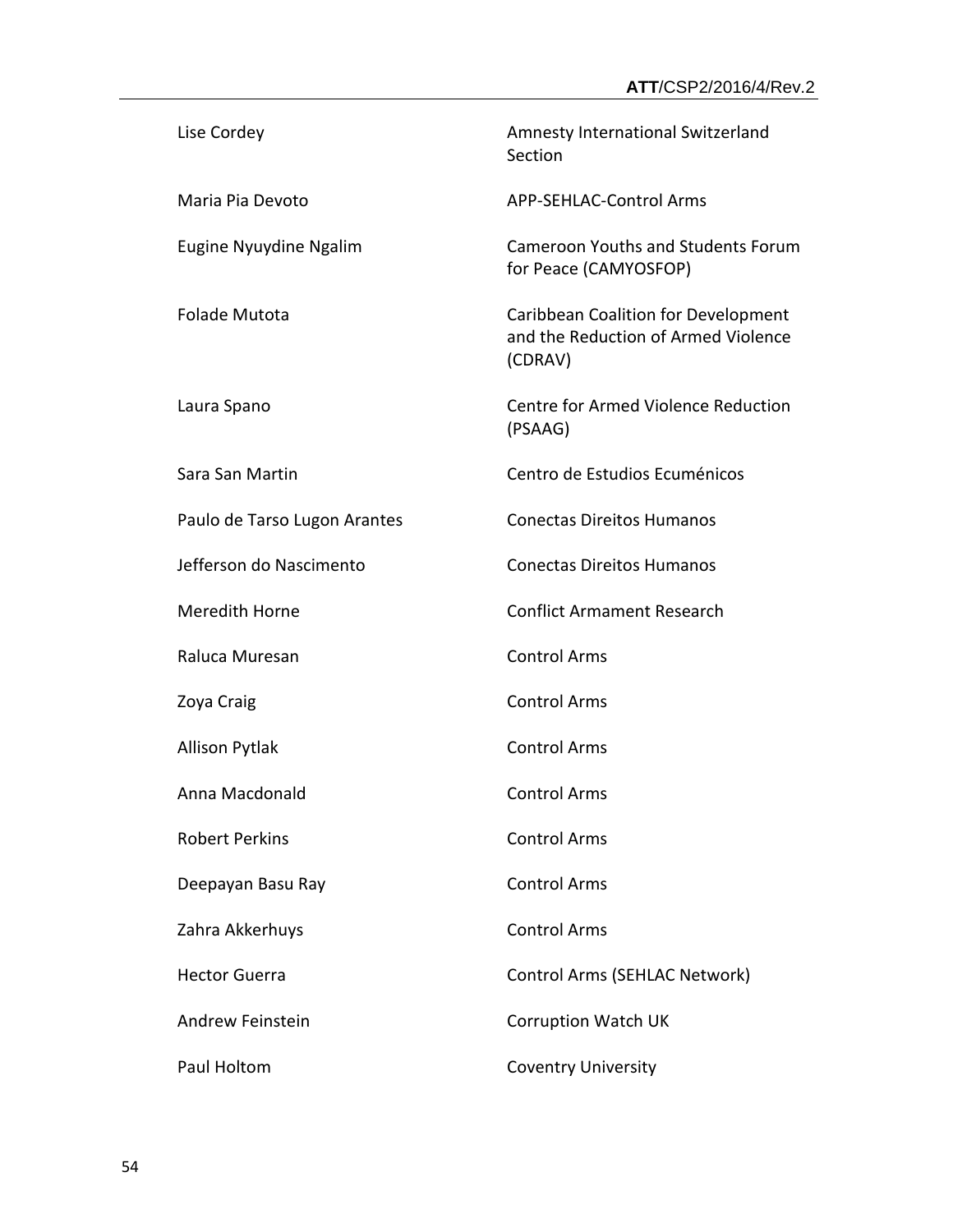| Luca Motta                | International Campaign to Ban<br>Landmines - Cluster Munitions<br>Coalition         |
|---------------------------|-------------------------------------------------------------------------------------|
| Firoz Alizada             | International Campaign to Ban<br>Landmines-Cluster Monition Coalition<br>(ICBL-CMC) |
| Robert Mtonga             | IPPNW-Zambia                                                                        |
| Ansel Lee                 | Kingston and St. Andrew Action Forum                                                |
| Isaac S. Dennis           | Liberians United To Expose Hidden<br>Weapons                                        |
| Ali Abu-Alzenat           | Madaba for Supporting Development                                                   |
| Tamara Fukuda             | Meiji University Research Institute for<br>the History of Global Arms Transfer      |
| Mitzi Austero             | Nonviolence International Southeast<br>Asia                                         |
| Borghild Tønnessen-Krokan | Norwegian Forum for Development and<br>Environment                                  |
| Penny Lawrence            | Oxfam GB                                                                            |
| Gertjan Frank Slijper     | <b>PAX</b>                                                                          |
| Daniel Thomas Hayser      | <b>PAX</b>                                                                          |
| Nicholas Marsh            | Peace Research Institute Oslo                                                       |
| <b>Fouad Saab</b>         | <b>Permanent Peace Movement</b>                                                     |
| Christina Foerch Saab     | Permanent Peace Movement                                                            |
| Cesar Jaramillo           | <b>Project Ploughshares</b>                                                         |
| Baruti Likoyi             | Recherches et Documentation<br>Juridiques Africaines ASBL                           |
| Elizabeth Kirkham         | Saferworld                                                                          |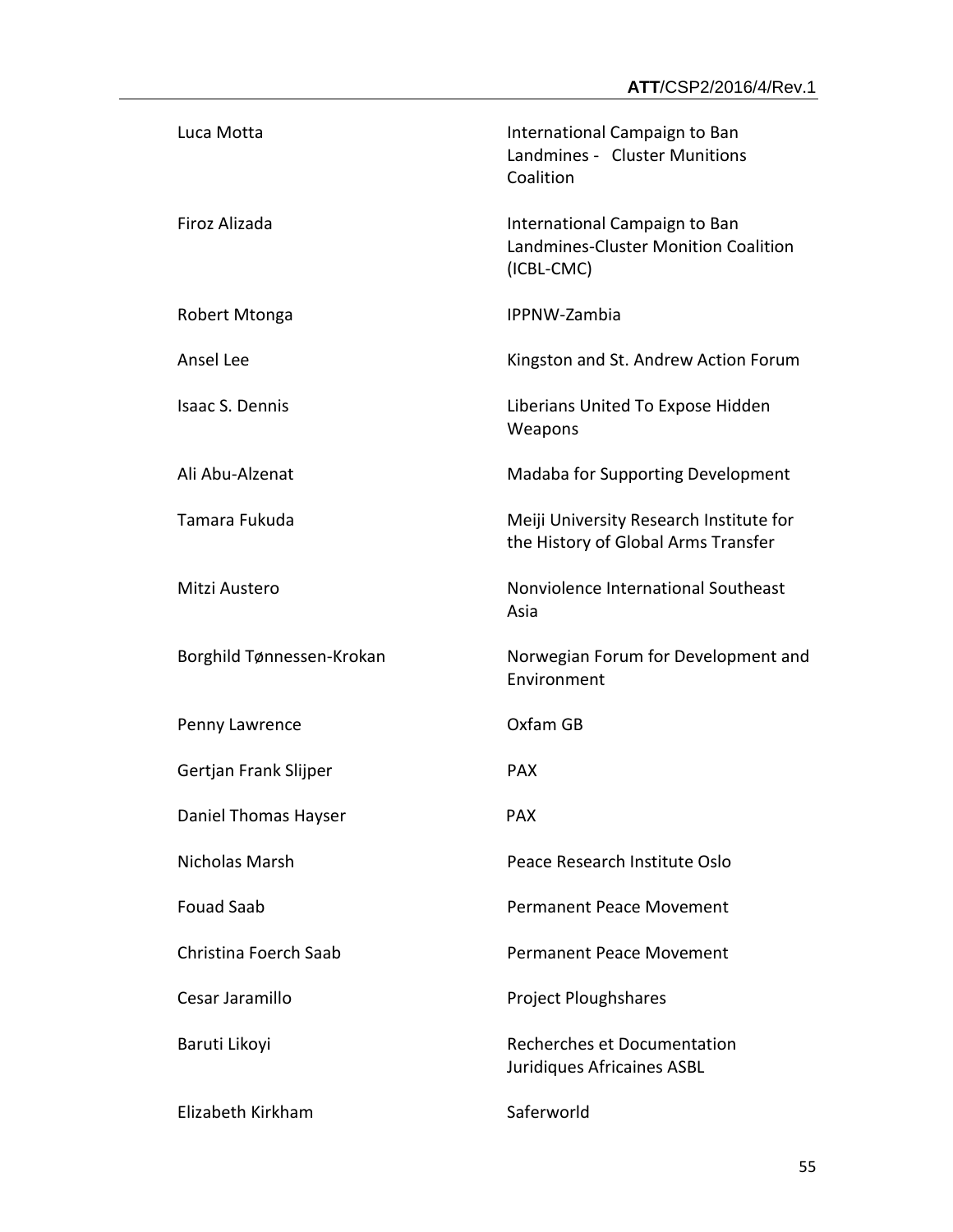| Roy Isbister                                                                                                           | Saferworld                                                  |  |
|------------------------------------------------------------------------------------------------------------------------|-------------------------------------------------------------|--|
| Kloe Tricot O'Farrell                                                                                                  | Saferworld                                                  |  |
| Stephen Mwachofi Singo                                                                                                 | Security Research and Information<br>Centre (SRIC)          |  |
| Ivan Contente Marques                                                                                                  | Sou da Paz Institute                                        |  |
| Geoffrey L. Duke                                                                                                       | South Sudan Action Network on Small<br>Arms (SSANSA)        |  |
| <b>Rachel Stohl Baird</b>                                                                                              | <b>Stimson Center</b>                                       |  |
| <b>Shannon Dick</b>                                                                                                    | <b>Stimson Center</b>                                       |  |
| Owen Greene                                                                                                            | University of Bradford                                      |  |
| Amadou Moussa Maiga                                                                                                    | Président de WAANSA                                         |  |
| Shobha Shrestha                                                                                                        | Women for Peace and Democracy Nepal<br>(WPD Nepal)          |  |
| <b>Council of Licenced Firearms Owners Inc (COLFO)</b><br><b>Grant Duncan Fletcher</b>                                 | Representative                                              |  |
| <b>Dynamit Nobel Defence GmbH (DND)</b><br>Robert Kondor                                                               | <b>Regional Sales Director</b>                              |  |
| <b>Federation of German Security and Defence Industries (BDSV)</b><br>Hendrik Boeckermann<br><b>Head of Delegation</b> |                                                             |  |
| <b>Geneva Center for Security Policy (GCSP)</b><br>Marc Finaud                                                         | Senior Programme Advisor, Coordinator<br>of the ATT Network |  |
| Group for Research and Information on Peace and Security (GRIP)<br>Christophe Stiernon                                 | Researcher, Arms Trade and Small Arms                       |  |
| Léo Géhin                                                                                                              | Project<br>Researcher, Arms Trade and Small Arms<br>Project |  |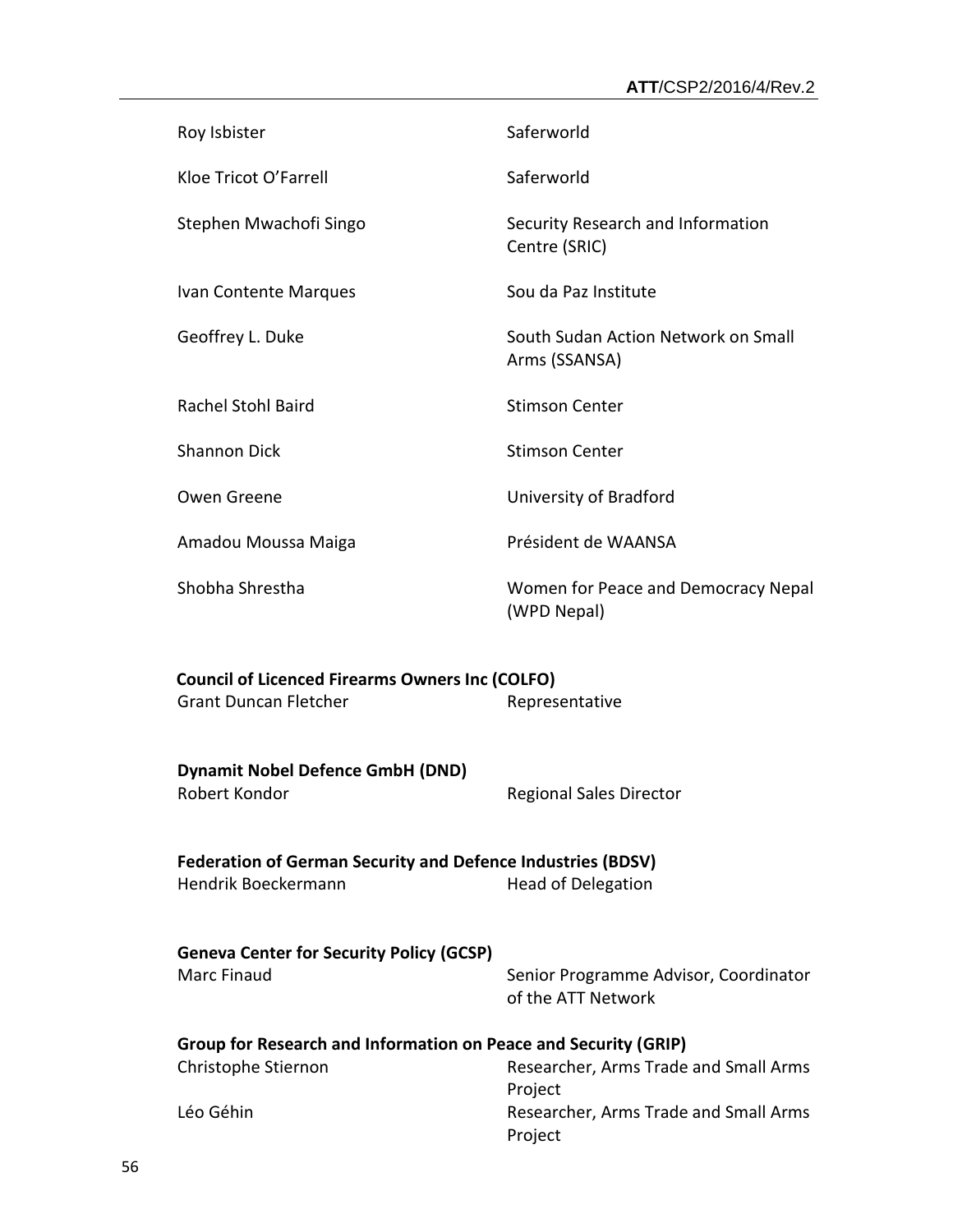| <b>Hiroshima Peace Institute</b><br>Yasuhito Fukui                                                                                                                                | Associate Professor of International Law                                |  |
|-----------------------------------------------------------------------------------------------------------------------------------------------------------------------------------|-------------------------------------------------------------------------|--|
| <b>Implementation Support Unit CCM (ISU CCM)</b><br>Sheila N. Mweemba                                                                                                             | Director, Implementation Support Unit -<br><b>Head of Delegation</b>    |  |
| Matthiey Laruelle                                                                                                                                                                 | <b>Implementation Support Unit Specialist</b>                           |  |
| National Rifle Association of America-Institute for Legislative Action<br>(NRA-ILA)                                                                                               |                                                                         |  |
| James Baranowski                                                                                                                                                                  | Manager of External Affairs, NRA-ILA                                    |  |
| <b>RAND Europe</b><br>Giacomo Persi Paoli                                                                                                                                         | Research Leader - Head of Delegation                                    |  |
| Sarah Grand-Clément                                                                                                                                                               | <b>Research Assistant</b>                                               |  |
| <b>Small Arms Survey</b><br>Eric Berman                                                                                                                                           | Director - Head of Delegation                                           |  |
| Glenn McDonald                                                                                                                                                                    | Managing Editor & Senior Researcher                                     |  |
| Sara Parker                                                                                                                                                                       | Senior Researcher                                                       |  |
| <b>Sporting Arms and Ammunition Manufacturers' Institute (SAAMI)</b><br>Richard Patterson Jr.<br><b>Executive Director</b><br>Alexander Wirtz<br><b>Additional Representative</b> |                                                                         |  |
|                                                                                                                                                                                   |                                                                         |  |
| Stockholm International Peace Research Institute (SIPRI)<br>Sibylle Bauer                                                                                                         | Director, Dual-Use and Arms Trade<br><b>Control Programme</b>           |  |
| Alfredo Malaret                                                                                                                                                                   | Research Assistant, Dual-Use and Arms<br><b>Trade Control Programme</b> |  |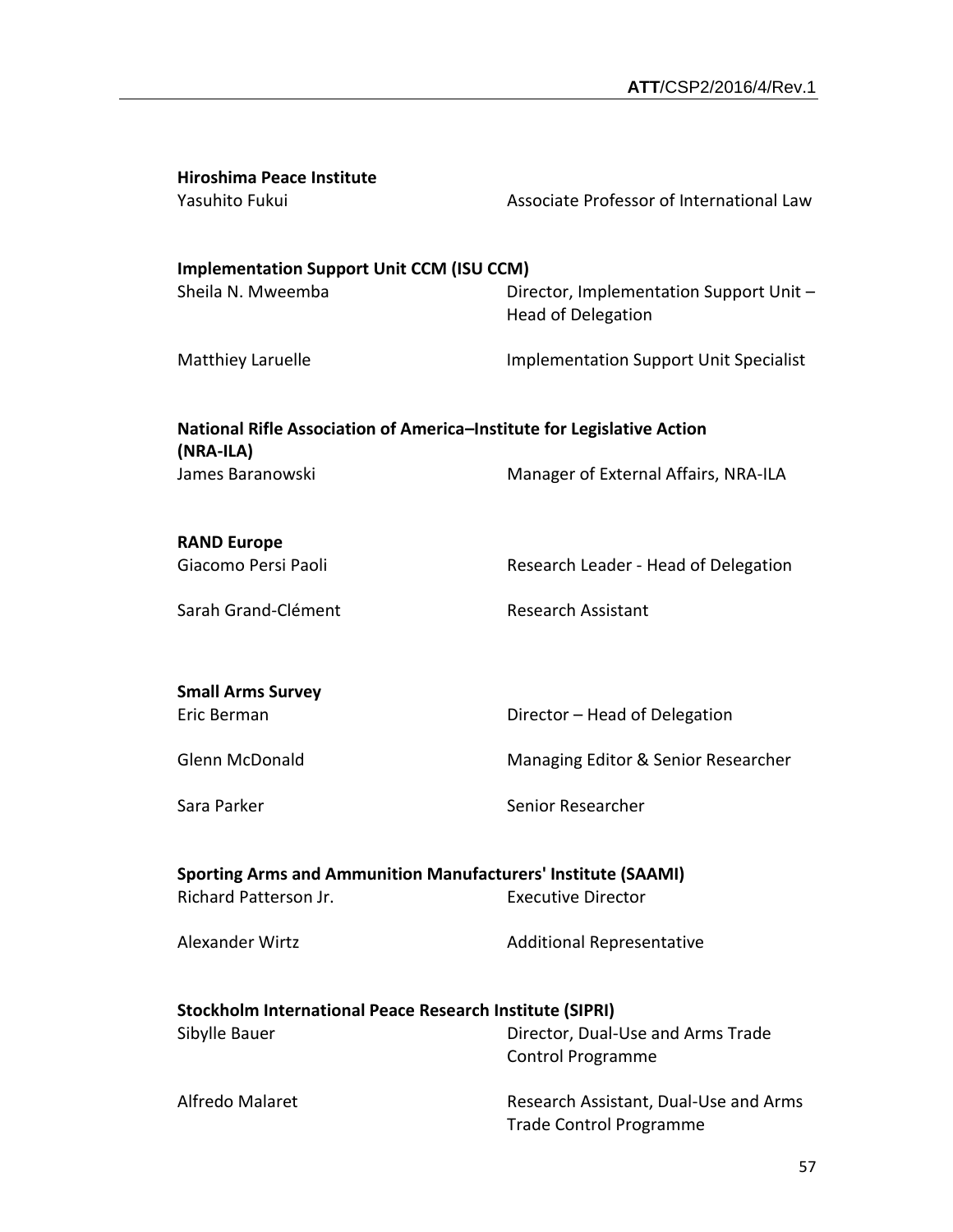| <b>Verification Research, Training and Information Centre (VERTIC)</b>       |                                                                   |
|------------------------------------------------------------------------------|-------------------------------------------------------------------|
| <b>Scott Spence</b>                                                          | Programme Director for National<br>Implementation                 |
| Women's International League for Peace and Freedom (WILPF)<br>Rachel Acheson | Director, Reaching Critical Will of WILPF<br>- Head of Delegation |
| Mia Gandenberger                                                             | Programme Manager, Reaching Critical<br>Will of WILPF             |
| Jessica Lawson                                                               | Intern, Reaching Critical Will of WILPF                           |
| Josephine Roele                                                              | Intern, Reaching Critical Will of WILPF                           |
| Katherine Ronderos Cifuentes                                                 | Director, LIMPAL Colombia                                         |
| Maria Hernandez Sanchez                                                      | ATT project coordinator, WILPF Spain                              |
| Guy Dongmo Feugap                                                            | <b>Communications Manager, WILPF</b><br>Cameroon                  |

## **World Forum on Shooting Activities (WFSA)**

| Hans-Herbert Keusgen | President                                                                                                                                      |
|----------------------|------------------------------------------------------------------------------------------------------------------------------------------------|
| <b>Ulrich Falk</b>   | <b>Executive Member</b>                                                                                                                        |
| Frank Göpper         | <b>Executive Member</b>                                                                                                                        |
| Klaus Gotzen         | <b>Executive Member</b>                                                                                                                        |
| Thierry Jacobs       | <b>Executive Member</b>                                                                                                                        |
| <b>Thomas Mason</b>  | <b>Executive Secretary</b>                                                                                                                     |
| Julianne Versnel     | <b>Executive Member</b>                                                                                                                        |
| Charlotte Collin     | Doctorante contractuelle / Attachée<br>temporaire d'enseignement et de<br>recherche (PhD Research and Teaching<br>Fellow) Département de droit |